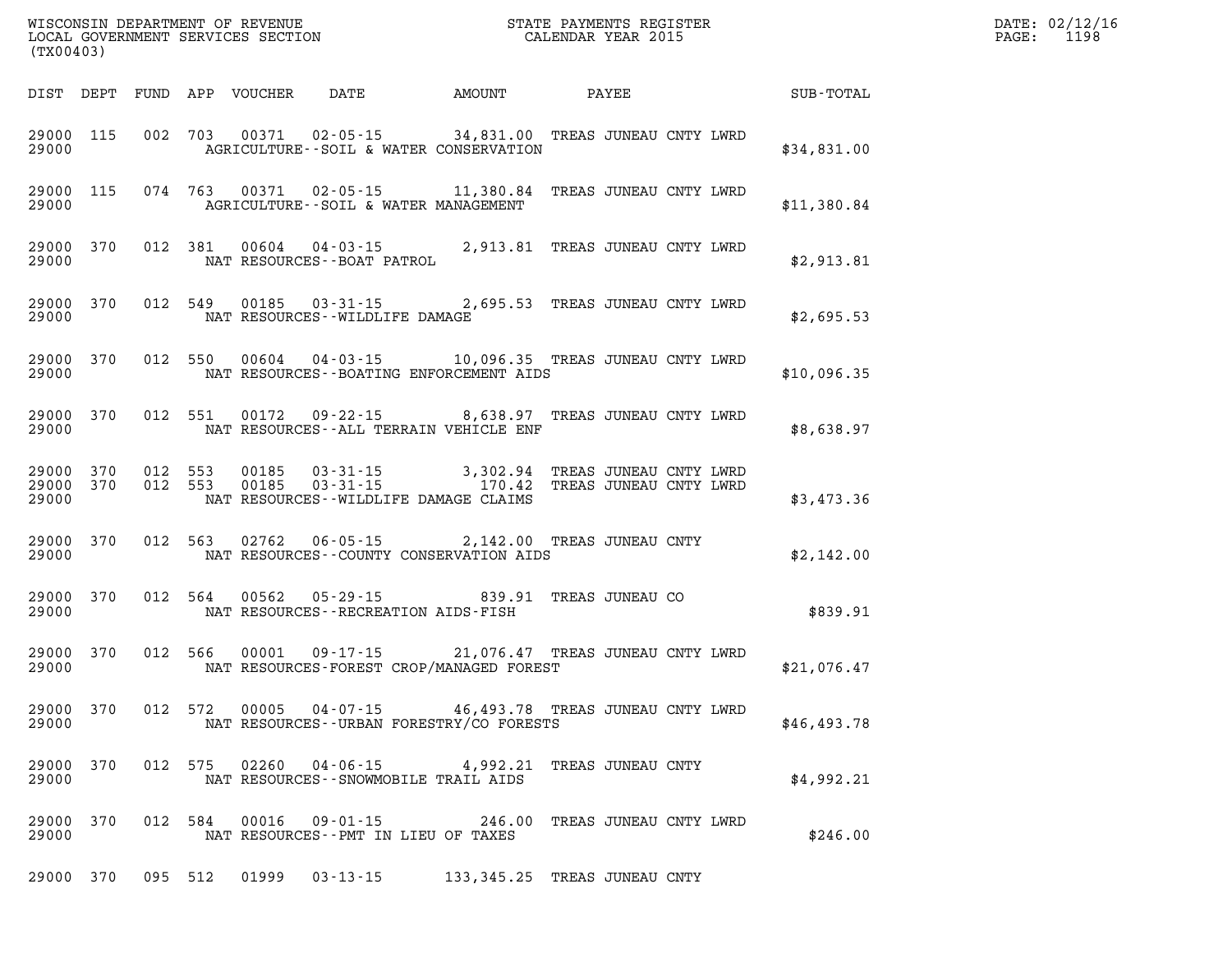| (TX00403)                                                                                                                            |                                                             |                                                                        |                                                                                                       |                                                                                                 |                                                                                                                                                                                                                                          |                                                                                                                                                                                                    | WISCONSIN DEPARTMENT OF REVENUE<br>LOCAL GOVERNMENT SERVICES SECTION<br>(TWOO402) CALENDAR YEAR 2015                                                                                                                                             |                             | DATE: 02/12/16<br>PAGE: 1199 |
|--------------------------------------------------------------------------------------------------------------------------------------|-------------------------------------------------------------|------------------------------------------------------------------------|-------------------------------------------------------------------------------------------------------|-------------------------------------------------------------------------------------------------|------------------------------------------------------------------------------------------------------------------------------------------------------------------------------------------------------------------------------------------|----------------------------------------------------------------------------------------------------------------------------------------------------------------------------------------------------|--------------------------------------------------------------------------------------------------------------------------------------------------------------------------------------------------------------------------------------------------|-----------------------------|------------------------------|
|                                                                                                                                      | DIST DEPT                                                   |                                                                        |                                                                                                       | FUND APP VOUCHER                                                                                |                                                                                                                                                                                                                                          |                                                                                                                                                                                                    |                                                                                                                                                                                                                                                  | DATE AMOUNT PAYEE SUB-TOTAL |                              |
|                                                                                                                                      |                                                             |                                                                        |                                                                                                       |                                                                                                 | 29000 NAT RESOURCES - STEWARDSHIP 2000                                                                                                                                                                                                   |                                                                                                                                                                                                    |                                                                                                                                                                                                                                                  | \$133, 345.25               |                              |
| 29000                                                                                                                                | 29000 395                                                   |                                                                        | 011 168                                                                                               | 50029                                                                                           |                                                                                                                                                                                                                                          | TRANSPORTATION -- ELDERLY & DISABLED                                                                                                                                                               | 06-09-15 78,287.00 COUNTY OF JUNEAU                                                                                                                                                                                                              | \$78, 287.00                |                              |
| 29000                                                                                                                                | 29000 395                                                   |                                                                        |                                                                                                       | 011 170 40451                                                                                   |                                                                                                                                                                                                                                          | TRANSPORTATION -- COUNTY FOREST ROAD AIDS                                                                                                                                                          | 02-24-15 1,754.56 TREAS JUNEAU CO                                                                                                                                                                                                                | \$1,754.56                  |                              |
| 29000 395<br>29000<br>29000 395<br>29000<br>29000 395<br>29000<br>29000 395<br>29000<br>29000 395<br>29000 395<br>29000 395<br>29000 | 395<br>395<br>395<br>395                                    | 011<br>011<br>011<br>011                                               | 011 185<br>185<br>011 185<br>185<br>011 185<br>185<br>011 185<br>185<br>011 185<br>011 185<br>011 185 | 45230<br>45230<br>45230<br>45230<br>45230<br>47559<br>52390<br>53152<br>53626<br>63195<br>69238 |                                                                                                                                                                                                                                          | TRANSPORTATION - - HIGHWAY SAFETY - FEDERAL                                                                                                                                                        | 04-16-15 613.58 TREAS JUNEAU CO<br>04-16-15 613.58 TREAS JUNEAU CO<br>04-16-15 613.58 TREAS JUNEAU CO<br>04-16-15 613.58 TREAS JUNEAU CO<br>04-16-15 613.58 TREAS JUNEAU CO<br>05-13-15 268.44 TREAS JUNEAU CO<br>07-03-15 268.44 TREAS JUNEAU C | \$4,295.06                  |                              |
| 29000 395<br>29000 395<br>29000 395<br>29000                                                                                         |                                                             |                                                                        | 011 190<br>011 190<br>011 190                                                                         | 36029<br>52029<br>64029                                                                         |                                                                                                                                                                                                                                          | TRANSPORTATION--GENERAL TRANSP AIDS-GTA                                                                                                                                                            | 01-05-15 200,214.54 COUNTY OF JUNEAU<br>07-06-15 400,429.08 COUNTY OF JUNEAU<br>10-05-15 200,214.56 COUNTY OF JUNEAU                                                                                                                             | \$800,858.18                |                              |
| 29000 395<br>29000                                                                                                                   |                                                             |                                                                        |                                                                                                       | 011 278 68890                                                                                   |                                                                                                                                                                                                                                          | TRANSPORTATION - - LRIP/TRIP/MSIP GRANTS                                                                                                                                                           | 12-14-15 4,629.25 TREAS JUNEAU CO                                                                                                                                                                                                                | \$4,629.25                  |                              |
| 29000 395<br>29000                                                                                                                   |                                                             |                                                                        | 011 562                                                                                               | 41495<br>TRANSPORTATION--                                                                       |                                                                                                                                                                                                                                          |                                                                                                                                                                                                    | 03-18-15 785.34 TREAS JUNEAU CO                                                                                                                                                                                                                  | \$785.34                    |                              |
| 29000 435<br>29000 435<br>29000 435<br>29000<br>29000<br>29000<br>29000<br>29000<br>29000<br>29000<br>29000<br>29000<br>29000        | 435<br>435<br>435<br>435<br>435<br>435<br>435<br>435<br>435 | 005 000<br>005<br>005<br>005<br>005<br>005<br>005<br>005<br>005<br>005 | 005 000<br>005 000<br>000<br>000<br>000<br>000<br>000<br>000<br>000<br>000<br>000                     | 90511<br>90514<br>90517<br>90518<br>90519<br>90600<br>90601<br>90604<br>90607<br>90609<br>90611 | $02 - 01 - 15$<br>90515 03-01-15<br>$04 - 01 - 15$<br>$05 - 01 - 15$<br>$06 - 01 - 15$<br>$07 - 01 - 15$<br>$08 - 01 - 15$<br>$09 - 01 - 15$<br>$10 - 01 - 15$<br>$11 - 02 - 15$<br>$12 - 01 - 15$<br>HEALTH SERVICES - - STATE/FED AIDS | 01-01-15 103,090.00 JUNEAU CO<br>45,238.00 JUNEAU CO<br>73,982.00 JUNEAU CO<br>48,351.00<br>38,701.00<br>39,578.00<br>37,686.00<br>44,989.00<br>621,542.00<br>111,666.00<br>53,598.00<br>47,438.00 | JUNEAU CO<br>JUNEAU CO<br>JUNEAU CO<br>JUNEAU CO<br>JUNEAU CO<br>JUNEAU CO<br>JUNEAU CO<br>JUNEAU CO<br>JUNEAU CO                                                                                                                                | \$1, 265, 859.00            |                              |
| 29000                                                                                                                                | 437                                                         | 005                                                                    | 000                                                                                                   | 00000                                                                                           | $01 - 05 - 15$                                                                                                                                                                                                                           | 16,150.13                                                                                                                                                                                          | JUNEAU                                                                                                                                                                                                                                           | $\star$                     |                              |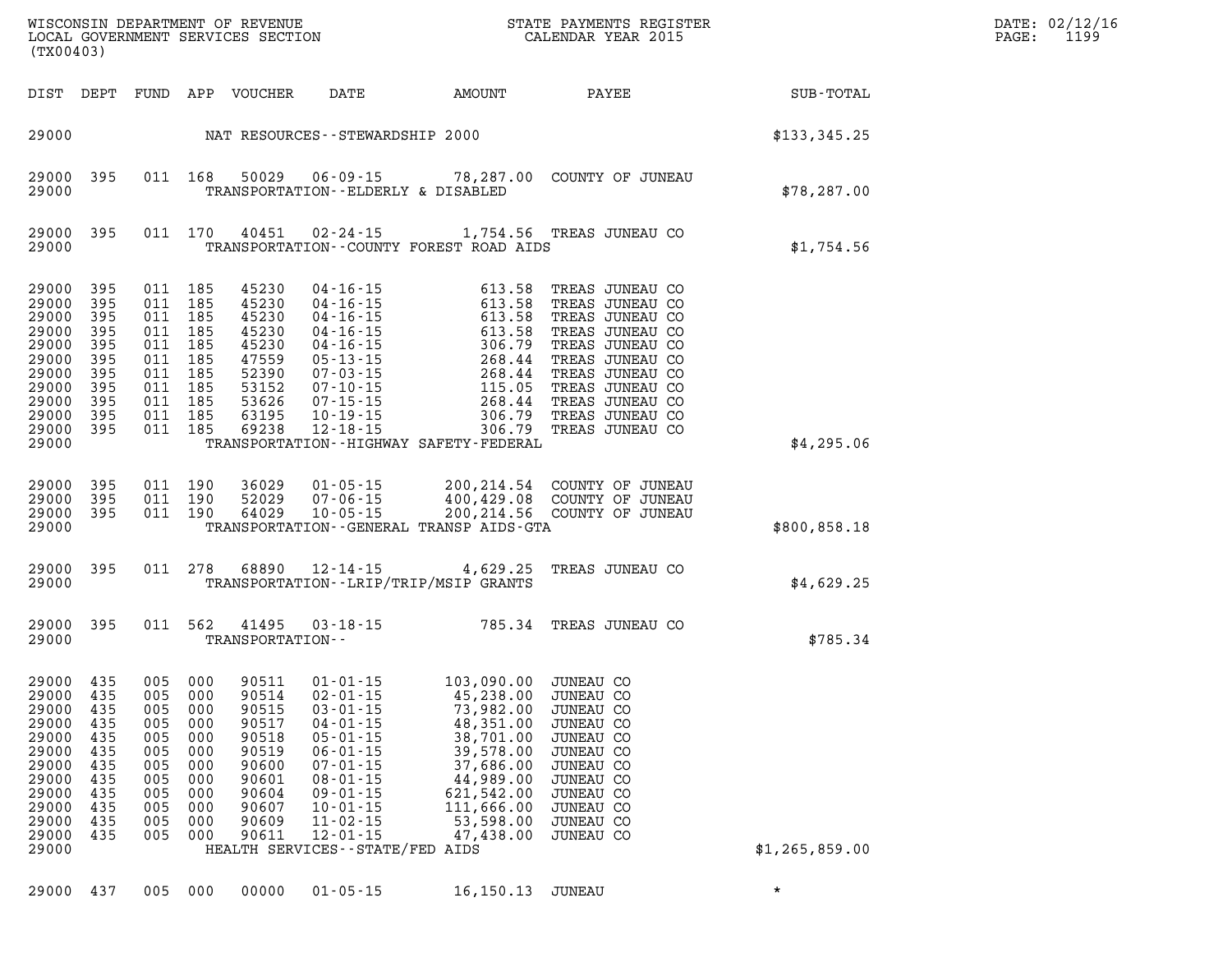| DIST                                                                                                                                                                                                        | DEPT                                                                                                                                                   | FUND                                                                                                                                                   | APP                                                                                                                                                    | <b>VOUCHER</b>                                                                                                                                                                                     | DATE                                                                                                                                                                                                                                                                                                                                                                                                     | AMOUNT                                                                                                                                                                                                                                                                                                                      | PAYEE                                                                                                                                                                                                                                                                                                                                                                              | SUB-TOTAL                                                                                                                                                                                                                                      |
|-------------------------------------------------------------------------------------------------------------------------------------------------------------------------------------------------------------|--------------------------------------------------------------------------------------------------------------------------------------------------------|--------------------------------------------------------------------------------------------------------------------------------------------------------|--------------------------------------------------------------------------------------------------------------------------------------------------------|----------------------------------------------------------------------------------------------------------------------------------------------------------------------------------------------------|----------------------------------------------------------------------------------------------------------------------------------------------------------------------------------------------------------------------------------------------------------------------------------------------------------------------------------------------------------------------------------------------------------|-----------------------------------------------------------------------------------------------------------------------------------------------------------------------------------------------------------------------------------------------------------------------------------------------------------------------------|------------------------------------------------------------------------------------------------------------------------------------------------------------------------------------------------------------------------------------------------------------------------------------------------------------------------------------------------------------------------------------|------------------------------------------------------------------------------------------------------------------------------------------------------------------------------------------------------------------------------------------------|
| 29000<br>29000<br>29000<br>29000<br>29000<br>29000<br>29000<br>29000<br>29000<br>29000<br>29000<br>29000<br>29000<br>29000<br>29000<br>29000<br>29000<br>29000<br>29000<br>29000<br>29000<br>29000<br>29000 | 437<br>437<br>437<br>437<br>437<br>437<br>437<br>437<br>437<br>437<br>437<br>437<br>437<br>437<br>437<br>437<br>437<br>437<br>437<br>437<br>437<br>437 | 005<br>005<br>005<br>005<br>005<br>005<br>005<br>005<br>005<br>005<br>005<br>005<br>005<br>005<br>005<br>005<br>005<br>005<br>005<br>005<br>005<br>005 | 000<br>000<br>000<br>000<br>000<br>000<br>000<br>000<br>000<br>000<br>000<br>000<br>000<br>000<br>000<br>000<br>000<br>000<br>000<br>000<br>000<br>000 | 00000<br>00000<br>00000<br>00000<br>00000<br>00000<br>00000<br>00000<br>00000<br>00000<br>00000<br>00000<br>00000<br>00000<br>00000<br>00000<br>00000<br>00000<br>00000<br>00000<br>00000<br>00000 | $01 - 30 - 15$<br>$02 - 05 - 15$<br>$03 - 05 - 15$<br>$03 - 11 - 15$<br>$03 - 12 - 15$<br>$04 - 06 - 15$<br>$04 - 07 - 15$<br>$04 - 17 - 15$<br>$04 - 30 - 15$<br>$05 - 05 - 15$<br>$05 - 06 - 15$<br>$06 - 03 - 15$<br>$06 - 05 - 15$<br>$06 - 19 - 15$<br>$07 - 06 - 15$<br>$07 - 30 - 15$<br>$08 - 05 - 15$<br>$08 - 07 - 15$<br>$08 - 21 - 15$<br>$09 - 08 - 15$<br>$09 - 14 - 15$<br>$10 - 05 - 15$ | 69,268.53<br>13,800.06<br>244.55<br>4,037.73<br>6,278.00<br>131,905.21<br>76,918.30<br>6,847.10<br>3,412.31<br>7,606.61<br>8,797.76<br>49,658.99<br>15,072.62<br>242.25<br>25, 197. 17<br>80,426.21<br>16,433.79<br>21,200.86<br>2,018.00<br>7,655.41<br>243,641.00<br>11,384.88<br>CHILDREN & FAMILIES--STATE/FEDERAL AIDS | JUNEAU CHILD SUPPORT<br><b>JUNEAU</b><br>JUNEAU<br>JUNEAU<br><b>JUNEAU</b><br>JUNEAU<br><b>JUNEAU CHILD SUPPORT</b><br><b>JUNEAU</b><br>JUNEAU CHILD SUPPORT<br>JUNEAU<br>JUNEAU<br>JUNEAU CHILD SUPPORT<br><b>JUNEAU</b><br><b>JUNEAU</b><br>JUNEAU<br>JUNEAU CHILD SUPPORT<br><b>JUNEAU</b><br>JUNEAU CHILD SUPPORT<br>JUNEAU CHILD SUPPORT<br><b>JUNEAU</b><br>JUNEAU<br>JUNEAU | $\star$<br>$\star$<br>$\star$<br>$\star$<br>$\star$<br>$\star$<br>$\star$<br>$\star$<br>$\star$<br>$\star$<br>$\star$<br>$\star$<br>$\star$<br>$\star$<br>$\star$<br>$\star$<br>$\star$<br>$\star$<br>$\star$<br>$\star$<br>$\star$<br>$\star$ |
|                                                                                                                                                                                                             |                                                                                                                                                        |                                                                                                                                                        |                                                                                                                                                        |                                                                                                                                                                                                    |                                                                                                                                                                                                                                                                                                                                                                                                          |                                                                                                                                                                                                                                                                                                                             |                                                                                                                                                                                                                                                                                                                                                                                    | \$818,197.47                                                                                                                                                                                                                                   |
| 29000<br>29000                                                                                                                                                                                              | 455                                                                                                                                                    | 002                                                                                                                                                    | 221                                                                                                                                                    | 14                                                                                                                                                                                                 | $07 - 21 - 15$                                                                                                                                                                                                                                                                                                                                                                                           | 490.00<br>JUSTICE--LAW ENFORCEMENT SERVICES AID                                                                                                                                                                                                                                                                             | TREAS JUNEAU CO                                                                                                                                                                                                                                                                                                                                                                    | \$490.00                                                                                                                                                                                                                                       |
| 29000<br>29000                                                                                                                                                                                              | 455                                                                                                                                                    | 002                                                                                                                                                    | 231                                                                                                                                                    | 20                                                                                                                                                                                                 | $04 - 27 - 15$                                                                                                                                                                                                                                                                                                                                                                                           | 6,560.00<br>JUSTICE--LAW ENFORCEMENT TRAINING                                                                                                                                                                                                                                                                               | TREAS JUNEAU CO                                                                                                                                                                                                                                                                                                                                                                    | \$6,560.00                                                                                                                                                                                                                                     |
| 29000<br>29000                                                                                                                                                                                              | 455                                                                                                                                                    | 002                                                                                                                                                    | 263                                                                                                                                                    | 03675                                                                                                                                                                                              | $01 - 15 - 15$<br>JUSTICE - - TRIBAL LAW ENFORCEMENT                                                                                                                                                                                                                                                                                                                                                     |                                                                                                                                                                                                                                                                                                                             | 30,764.00 TREAS JUNEAU CNTY LWRD                                                                                                                                                                                                                                                                                                                                                   | \$30,764.00                                                                                                                                                                                                                                    |
| 29000<br>29000<br>29000                                                                                                                                                                                     | 455<br>455                                                                                                                                             | 002<br>002                                                                                                                                             | 532<br>532                                                                                                                                             | 04<br>12                                                                                                                                                                                           | $03 - 09 - 15$<br>$07 - 27 - 15$                                                                                                                                                                                                                                                                                                                                                                         | 17,320.53<br>JUSTICE--VICTIM/WITNESS ASSISTANCE SERV                                                                                                                                                                                                                                                                        | TREAS JUNEAU CNTY LWRD<br>14,720.36 TREAS JUNEAU CNTY LWRD                                                                                                                                                                                                                                                                                                                         | \$32,040.89                                                                                                                                                                                                                                    |
| 29000<br>29000                                                                                                                                                                                              | 465                                                                                                                                                    | 002                                                                                                                                                    | 337                                                                                                                                                    | 01346                                                                                                                                                                                              | $06 - 24 - 15$                                                                                                                                                                                                                                                                                                                                                                                           | MILITARY AFFAIRS-EMERGENCY MGMT PLANNING                                                                                                                                                                                                                                                                                    | 5,330.50 TREAS JUNEAU CNTY LWRD                                                                                                                                                                                                                                                                                                                                                    | \$5,330.50                                                                                                                                                                                                                                     |
| 29000<br>29000<br>29000                                                                                                                                                                                     | 465<br>465                                                                                                                                             | 002<br>002                                                                                                                                             | 342<br>342                                                                                                                                             | 00910<br>01417                                                                                                                                                                                     | $01 - 15 - 15$<br>$06 - 25 - 15$                                                                                                                                                                                                                                                                                                                                                                         | 17,519.73<br>17,527.94<br>MILITARY AFFAIRS-EMERGENCY MGMT-FED FUND                                                                                                                                                                                                                                                          | TREAS JUNEAU CNTY LWRD<br>TREAS JUNEAU CNTY LWRD                                                                                                                                                                                                                                                                                                                                   | \$35,047.67                                                                                                                                                                                                                                    |
| 29000<br>29000                                                                                                                                                                                              | 465<br>465                                                                                                                                             | 002<br>002                                                                                                                                             | 350<br>350                                                                                                                                             | 00052<br>00714                                                                                                                                                                                     | $08 - 06 - 15$<br>$02 - 25 - 15$                                                                                                                                                                                                                                                                                                                                                                         | 72,153.00<br>3,165.85                                                                                                                                                                                                                                                                                                       | TREAS JUNEAU CO<br>TREAS JUNEAU CO                                                                                                                                                                                                                                                                                                                                                 |                                                                                                                                                                                                                                                |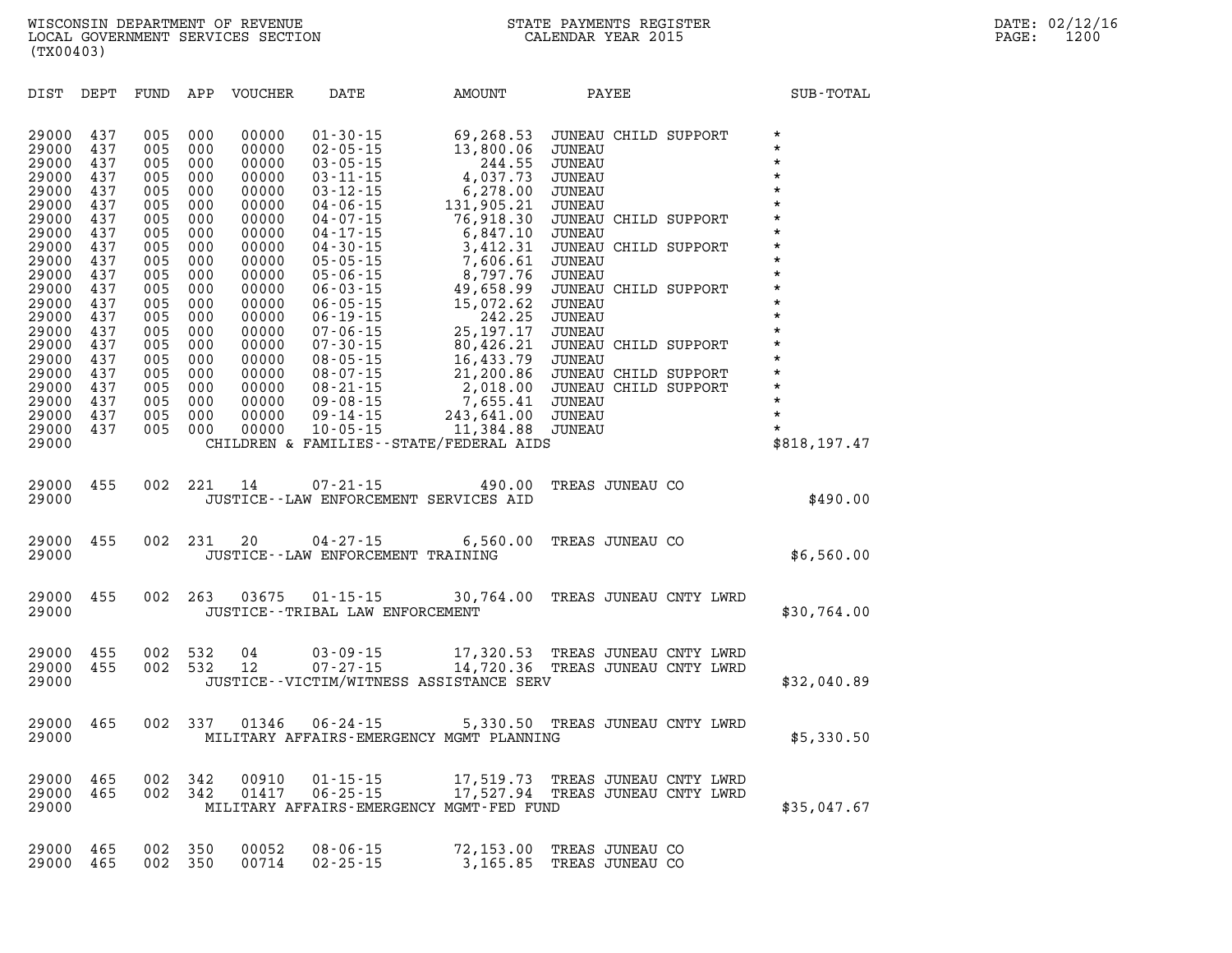|                                                                                                                                                                | LOCAL GOVERNMENT SERVICES SECTION<br>(TX00403)                                                                             |                                                                                                                            |                                                                                                                            |                                                                                                                                                                |                                                                                                                                                                                                                                                                                                                                  |                                                                                                                                                                                                                                                                                                                                                                                             |                                                                                                                                                                                                                                                                                                                                                                                        |             | DATE: 02/12/16<br>1201<br>PAGE: |
|----------------------------------------------------------------------------------------------------------------------------------------------------------------|----------------------------------------------------------------------------------------------------------------------------|----------------------------------------------------------------------------------------------------------------------------|----------------------------------------------------------------------------------------------------------------------------|----------------------------------------------------------------------------------------------------------------------------------------------------------------|----------------------------------------------------------------------------------------------------------------------------------------------------------------------------------------------------------------------------------------------------------------------------------------------------------------------------------|---------------------------------------------------------------------------------------------------------------------------------------------------------------------------------------------------------------------------------------------------------------------------------------------------------------------------------------------------------------------------------------------|----------------------------------------------------------------------------------------------------------------------------------------------------------------------------------------------------------------------------------------------------------------------------------------------------------------------------------------------------------------------------------------|-------------|---------------------------------|
| DIST DEPT                                                                                                                                                      |                                                                                                                            | FUND                                                                                                                       |                                                                                                                            | APP VOUCHER                                                                                                                                                    | DATE                                                                                                                                                                                                                                                                                                                             | AMOUNT                                                                                                                                                                                                                                                                                                                                                                                      | PAYEE                                                                                                                                                                                                                                                                                                                                                                                  | SUB-TOTAL   |                                 |
| 29000                                                                                                                                                          |                                                                                                                            |                                                                                                                            |                                                                                                                            |                                                                                                                                                                | MILITARY AFFAIRS--HOMELAND SEC GRANT                                                                                                                                                                                                                                                                                             |                                                                                                                                                                                                                                                                                                                                                                                             |                                                                                                                                                                                                                                                                                                                                                                                        | \$75,318.85 |                                 |
| 29000<br>29000                                                                                                                                                 | 465                                                                                                                        |                                                                                                                            | 072 364                                                                                                                    | 00993                                                                                                                                                          | $01 - 20 - 15$                                                                                                                                                                                                                                                                                                                   | MILITARY AFFAIRS-EMER MGMT-PLANNING AID                                                                                                                                                                                                                                                                                                                                                     | 4,853.00 TREAS JUNEAU CNTY LWRD                                                                                                                                                                                                                                                                                                                                                        | \$4,853.00  |                                 |
| 29000<br>29000                                                                                                                                                 | 485                                                                                                                        | 002                                                                                                                        | 127                                                                                                                        | 06032                                                                                                                                                          | VETERANS AFFAIRS GRANTS                                                                                                                                                                                                                                                                                                          | 06-12-15 1,000.00 TREAS JUNEAU CNTY LWRD                                                                                                                                                                                                                                                                                                                                                    |                                                                                                                                                                                                                                                                                                                                                                                        | \$1,000.00  |                                 |
| 29000<br>29000                                                                                                                                                 | 485                                                                                                                        | 082                                                                                                                        | 267                                                                                                                        | 06032                                                                                                                                                          | $06 - 12 - 15$<br>VETERANS AFFAIRS -- GRANTS TO COUNTIES                                                                                                                                                                                                                                                                         | 4,500.00                                                                                                                                                                                                                                                                                                                                                                                    | TREAS JUNEAU CNTY LWRD                                                                                                                                                                                                                                                                                                                                                                 | \$4,500.00  |                                 |
| 29000<br>29000                                                                                                                                                 | 485                                                                                                                        | 083                                                                                                                        | 370                                                                                                                        | 06032                                                                                                                                                          | $06 - 12 - 15$<br>VETERANS AFFAIRS -- GRANTS TO COUNTIES                                                                                                                                                                                                                                                                         | 4,500.00                                                                                                                                                                                                                                                                                                                                                                                    | TREAS JUNEAU CNTY LWRD                                                                                                                                                                                                                                                                                                                                                                 | \$4,500.00  |                                 |
| 29000<br>29000<br>29000<br>29000<br>29000<br>29000<br>29000<br>29000<br>29000<br>29000<br>29000<br>29000<br>29000<br>29000                                     | 505<br>505<br>505<br>505<br>505<br>505<br>505<br>505<br>505<br>505<br>505<br>505<br>505                                    | 002<br>002<br>002 155<br>002<br>002<br>002<br>002<br>002<br>002<br>002<br>002<br>002<br>002                                | 155<br>155<br>155<br>155<br>155<br>155<br>155<br>155<br>155<br>155<br>155<br>155                                           | 60035<br>60035<br>60391<br>60391<br>60516<br>60527<br>60662<br>60662<br>60743<br>60786<br>60786<br>60867<br>60867                                              | 07-07-15<br>$07 - 07 - 15$<br>DOA-HOUSING ASSISTANCE-FEDERAL FUNDS                                                                                                                                                                                                                                                               | $\begin{array}{cccc} 08\texttt{-}06\texttt{-}15 & 5\texttt{,}670\texttt{-}68 \\ 08\texttt{-}06\texttt{-}15 & 964\texttt{-}42 \\ 01\texttt{-}06\texttt{-}15 & 284\texttt{-}26 \\ 01\texttt{-}06\texttt{-}15 & 2,318\texttt{-}07 \\ 02\texttt{-}24\texttt{-}15 & 3,187\texttt{-}20 \\ 04\texttt{-}23\texttt{-}15 & 4,863\texttt{-}81 \\ 05\texttt{-}21\texttt{-}15 & 3$<br>5,396.59<br>929.32 | TREAS JUNEAU CNTY<br>TREAS JUNEAU CNTY<br>TREAS JUNEAU CNTY<br>TREAS JUNEAU CNTY<br>TREAS JUNEAU CNTY<br>TREAS JUNEAU CNTY<br>TREAS JUNEAU CNTY<br>TREAS JUNEAU CNTY<br>TREAS JUNEAU CNTY<br>TREAS JUNEAU CNTY<br>TREAS JUNEAU CNTY<br>TREAS JUNEAU CNTY<br>TREAS JUNEAU CNTY                                                                                                          | \$35,891.06 |                                 |
| 29000<br>29000<br>29000<br>29000<br>29000<br>29000<br>29000<br>29000<br>29000<br>29000<br>29000<br>29000<br>29000<br>29000<br>29000<br>29000<br>29000<br>29000 | 505<br>505<br>505<br>505<br>505<br>505<br>505<br>505<br>505<br>505<br>505<br>505<br>505<br>505<br>505<br>505<br>505<br>505 | 002<br>002<br>002<br>002<br>002<br>002<br>002<br>002<br>002<br>002<br>002<br>002<br>002<br>002<br>002<br>002<br>002<br>002 | 743<br>743<br>743<br>743<br>743<br>743<br>743<br>743<br>743<br>743<br>743<br>743<br>743<br>743<br>743<br>743<br>743<br>743 | 00411<br>00411<br>00411<br>00803<br>00868<br>01029<br>01305<br>04362<br>04494<br>04522<br>04834<br>05367<br>05646<br>05888<br>06099<br>06240<br>06339<br>06485 | $08 - 11 - 15$<br>$08 - 11 - 15$<br>$08 - 11 - 15$<br>$08 - 31 - 15$<br>$08 - 31 - 15$<br>$09 - 08 - 15$<br>$09 - 15 - 15$<br>$01 - 08 - 15$<br>$01 - 12 - 15$<br>$01 - 12 - 15$<br>$01 - 20 - 15$<br>$02 - 03 - 15$<br>$02 - 12 - 15$<br>$02 - 24 - 15$<br>$02 - 26 - 15$<br>$03 - 04 - 15$<br>$03 - 10 - 15$<br>$03 - 13 - 15$ | 35,966.00<br>47,370.00<br>$66, 820$<br>29,404.00<br>86,121.00<br>69,009.00<br>20,540.0<br>39,540.00<br>18,062.00<br>11,810.00<br>18,308.00<br>26,958.00<br>20,881.00<br>15,935.00<br>10,527.00<br>23,412.00<br>75,210.00<br>14,825.00<br>26,668.00                                                                                                                                          | TREAS JUNEAU CNTY<br>TREAS JUNEAU CNTY<br>TREAS JUNEAU CNTY<br>TREAS JUNEAU CNTY<br>TREAS JUNEAU CNTY<br>TREAS JUNEAU CNTY<br>TREAS JUNEAU CNTY<br>TREAS JUNEAU CNTY<br>TREAS JUNEAU CNTY<br>TREAS JUNEAU CNTY<br>TREAS JUNEAU CNTY<br>TREAS JUNEAU CNTY<br>TREAS JUNEAU CNTY<br>TREAS JUNEAU CNTY<br>TREAS JUNEAU CNTY<br>TREAS JUNEAU CNTY<br>TREAS JUNEAU CNTY<br>TREAS JUNEAU CNTY |             |                                 |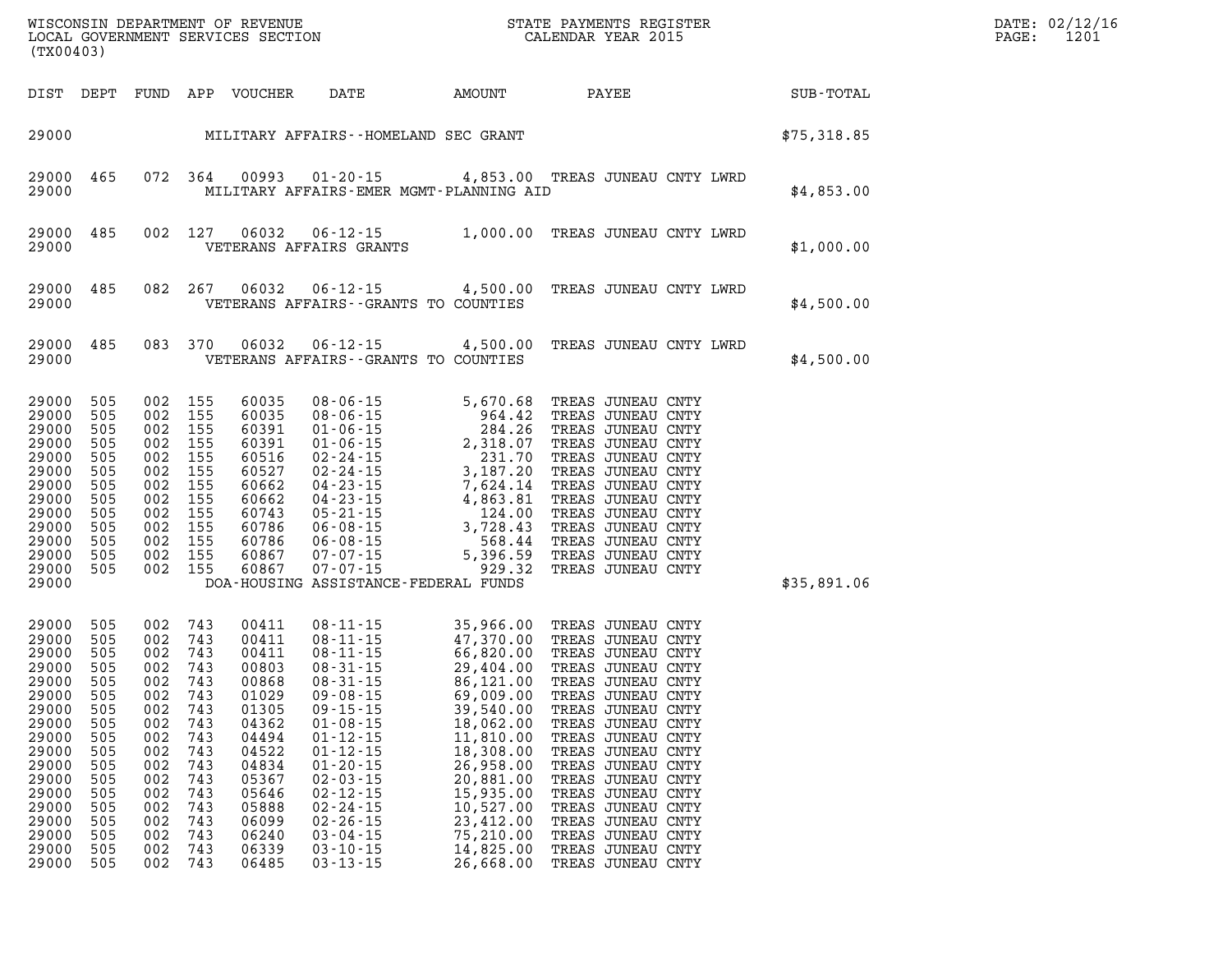| 505<br>29000<br>505<br>29000<br>29000<br>505<br>29000<br>505<br>29000<br>505<br>29000<br>505<br>29000<br>505<br>29000<br>505<br>29000<br>505<br>29000<br>505<br>29000<br>505<br>29000<br>505<br>29000<br>505<br>29000<br>505<br>29000<br>505<br>29000<br>505<br>29000<br>505<br>29000<br>505<br>29000 | 002<br>743<br>002<br>743<br>002<br>743<br>002<br>743<br>743<br>002<br>002<br>743<br>002<br>743<br>743<br>002<br>002<br>743<br>743<br>002<br>002<br>743<br>743<br>002<br>002<br>743<br>002<br>743<br>002<br>743<br>743<br>002<br>743<br>002<br>002<br>743 | 07282<br>$04 - 15 - 15$<br>07660<br>$04 - 23 - 15$<br>07697<br>$04 - 27 - 15$<br>$05 - 06 - 15$<br>07932<br>07980<br>$05 - 13 - 15$<br>08021<br>$05 - 13 - 15$<br>08339<br>$05 - 27 - 15$<br>08339<br>$05 - 27 - 15$<br>08382<br>$05 - 28 - 15$<br>08673<br>$06 - 09 - 15$<br>08702<br>$06 - 11 - 15$<br>08878<br>$06 - 17 - 15$<br>$06 - 17 - 15$<br>09030<br>$07 - 01 - 15$<br>09360<br>09360<br>$07 - 01 - 15$<br>09389<br>$07 - 03 - 15$<br>09389<br>$07 - 03 - 15$<br>$07 - 08 - 15$<br>09537<br>DOA--HOUSING ASSISTANCE GRANTS | 12,090.00<br>45,270.00<br>26,496.00<br>21,545.00<br>10,480.00<br>24,408.00<br>14,952.00<br>17,860.00<br>16,368.00<br>13,358.00<br>30,445.00<br>62,032.00<br>24,375.00<br>47,962.00<br>40,036.00<br>37,862.00<br>15,811.00<br>69,241.00 | TREAS JUNEAU CNTY<br>TREAS JUNEAU CNTY<br>TREAS JUNEAU CNTY<br>TREAS JUNEAU CNTY<br>TREAS JUNEAU CNTY<br>TREAS JUNEAU CNTY<br>TREAS JUNEAU CNTY<br>TREAS JUNEAU CNTY<br>TREAS JUNEAU CNTY<br>TREAS JUNEAU CNTY<br>TREAS JUNEAU CNTY<br>TREAS JUNEAU CNTY<br>TREAS JUNEAU CNTY<br>TREAS JUNEAU CNTY<br>TREAS JUNEAU CNTY<br>TREAS JUNEAU CNTY<br>TREAS JUNEAU CNTY<br>TREAS JUNEAU CNTY | \$1,187,622.00 |
|-------------------------------------------------------------------------------------------------------------------------------------------------------------------------------------------------------------------------------------------------------------------------------------------------------|----------------------------------------------------------------------------------------------------------------------------------------------------------------------------------------------------------------------------------------------------------|--------------------------------------------------------------------------------------------------------------------------------------------------------------------------------------------------------------------------------------------------------------------------------------------------------------------------------------------------------------------------------------------------------------------------------------------------------------------------------------------------------------------------------------|----------------------------------------------------------------------------------------------------------------------------------------------------------------------------------------------------------------------------------------|----------------------------------------------------------------------------------------------------------------------------------------------------------------------------------------------------------------------------------------------------------------------------------------------------------------------------------------------------------------------------------------|----------------|
| 29000<br>505<br>29000<br>505<br>29000<br>505<br>29000<br>505<br>29000<br>505<br>29000<br>505<br>29000<br>505<br>29000<br>505<br>29000<br>505<br>29000<br>505<br>29000<br>505<br>29000<br>505<br>29000<br>505<br>29000<br>505<br>29000<br>505<br>29000                                                 | 035<br>371<br>035<br>371<br>035<br>371<br>035<br>371<br>371<br>035<br>035<br>371<br>371<br>035<br>035<br>371<br>035<br>371<br>035<br>371<br>371<br>035<br>035<br>371<br>035<br>371<br>371<br>035<br>035<br>371                                           | 60035<br>$08 - 06 - 15$<br>60035<br>$08 - 06 - 15$<br>60391<br>$01 - 06 - 15$<br>60391<br>$01 - 06 - 15$<br>60391<br>$01 - 06 - 15$<br>$02 - 24 - 15$<br>60516<br>60527<br>$02 - 24 - 15$<br>60527<br>$02 - 24 - 15$<br>60662<br>$04 - 23 - 15$<br>$04 - 23 - 15$<br>60662<br>$04 - 23 - 15$<br>60662<br>$06 - 08 - 15$<br>60786<br>60786<br>$06 - 08 - 15$<br>60867<br>$07 - 07 - 15$<br>$07 - 07 - 15$<br>60867<br>DOA--PUBLIC BENEFITS FUND                                                                                       | 819.65<br>452.88<br>2,138.62<br>224.88<br>2,021.72<br>2,300.00<br>2,592.58<br>2,592.58<br>7,431.86<br>1,987.38<br>3,234.60<br>5, 133.57<br>2,829.98<br>1,364.53<br>8.16                                                                | TREAS JUNEAU CNTY<br>TREAS JUNEAU CNTY<br>TREAS JUNEAU CNTY<br>TREAS JUNEAU CNTY<br>TREAS JUNEAU CNTY<br>TREAS JUNEAU CNTY<br>TREAS JUNEAU CNTY<br>TREAS JUNEAU CNTY<br>TREAS JUNEAU CNTY<br>TREAS JUNEAU CNTY<br>TREAS JUNEAU CNTY<br>TREAS JUNEAU CNTY<br>TREAS JUNEAU CNTY<br>TREAS JUNEAU CNTY<br>TREAS JUNEAU CNTY                                                                | \$35,132.99    |
| 505<br>29000<br>29000<br>505<br>29000                                                                                                                                                                                                                                                                 | 089<br>166<br>089<br>166                                                                                                                                                                                                                                 | $03 - 23 - 15$<br>06756<br>$06 - 23 - 15$<br>09098<br>DOA--LAND INFORMATION FUND                                                                                                                                                                                                                                                                                                                                                                                                                                                     | 1,000.00<br>59,376.00                                                                                                                                                                                                                  | TREAS JUNEAU CO<br>TREAS JUNEAU CO                                                                                                                                                                                                                                                                                                                                                     | \$60,376.00    |
| 29000<br>835<br>29000                                                                                                                                                                                                                                                                                 | 002<br>105                                                                                                                                                                                                                                               | 43692<br>$07 - 27 - 15$<br>REVENUE - - STATE SHARED REVENUES                                                                                                                                                                                                                                                                                                                                                                                                                                                                         |                                                                                                                                                                                                                                        | 167,748.48 TREAS JUNEAU CNTY LWRD                                                                                                                                                                                                                                                                                                                                                      | \$167,748.48   |
| 29000<br>835<br>29000                                                                                                                                                                                                                                                                                 | 109<br>002                                                                                                                                                                                                                                               | 01029<br>$07 - 27 - 15$<br>REVENUE--EXEMPT COMPUTER AID                                                                                                                                                                                                                                                                                                                                                                                                                                                                              | 10,860.00                                                                                                                                                                                                                              | TREAS JUNEAU CNTY LWRD                                                                                                                                                                                                                                                                                                                                                                 | \$10,860.00    |

DIST DEPT FUND APP VOUCHER DATE AMOUNT PAYEE **PAYER** SUB-TOTAL

**29000 505 002 743 06893 04-02-15 20,205.00 TREAS JUNEAU CNTY** 

**29000 835 002 302 10041 07-27-15 3,447,710.31 TREAS JUNEAU CNTY LWRD** 

**WISCONSIN DEPARTMENT OF REVENUE STATE PAYMENTS REGISTER DATE: 02/12/16 LOCAL GOVERNMENT SERVICES SECTION CALENDAR YEAR 2015 PAGE: 1202 (TX00403)**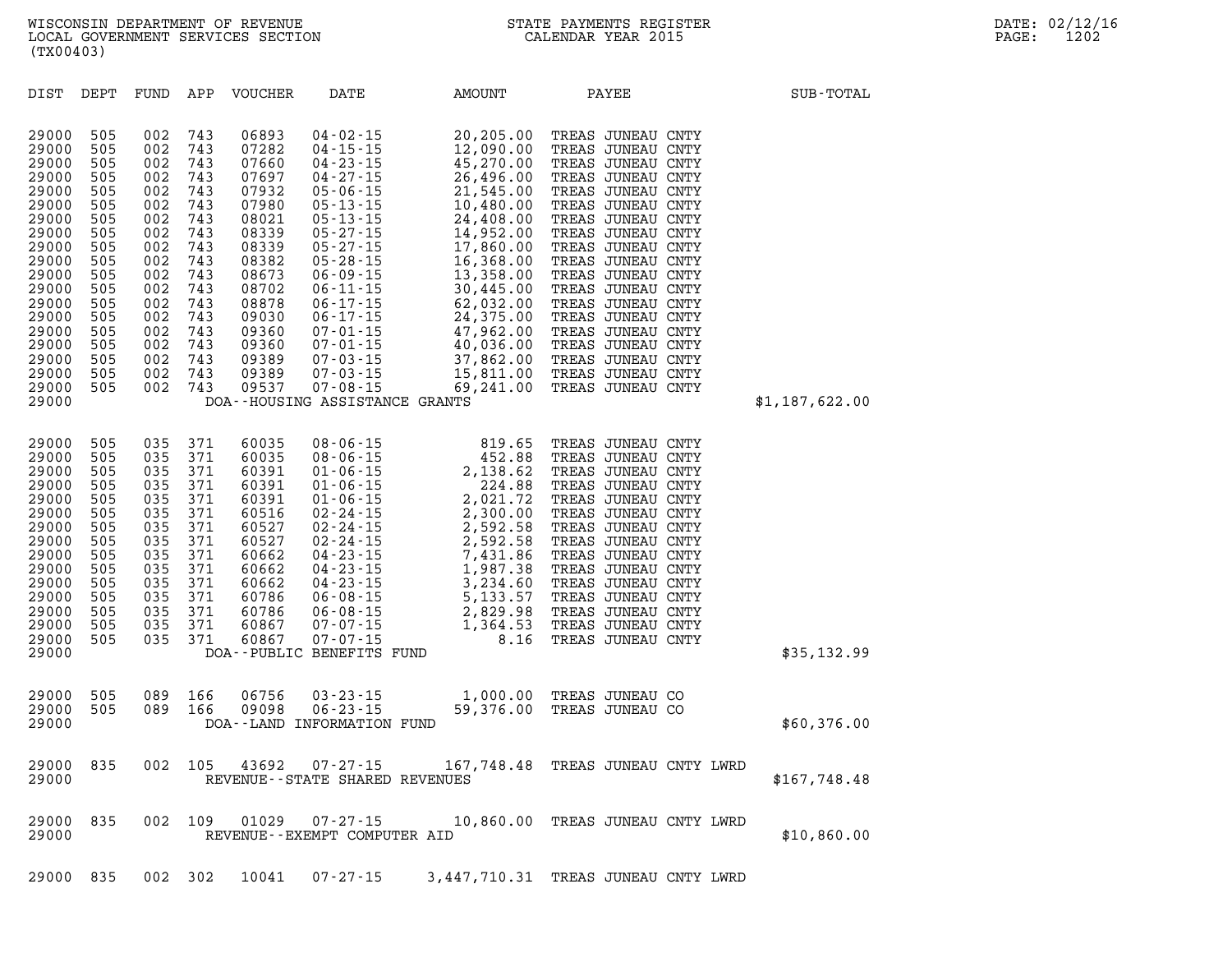| WISCONSIN DEPARTMENT OF REVENUE<br>LOCAL GOVERNMENT SERVICES SECTION<br>(TX00403) |      |      |     |         |                                             |                                                                                 | STATE PAYMENTS REGISTER<br>CALENDAR YEAR 2015 | PAGE:           | DATE: 02/12/16<br>1203 |  |
|-----------------------------------------------------------------------------------|------|------|-----|---------|---------------------------------------------|---------------------------------------------------------------------------------|-----------------------------------------------|-----------------|------------------------|--|
| DIST                                                                              | DEPT | FUND | APP | VOUCHER | DATE                                        | AMOUNT                                                                          | PAYEE                                         | SUB-TOTAL       |                        |  |
| 29000<br>29000                                                                    | 835  | 002  | 302 | 11041   | 07-27-15                                    | 1,065,757.67 TREAS JUNEAU CNTY LWRD<br>REVENUE-FIRST DOLLAR/SCHOOL LEVY CREDITS |                                               | \$4,513,467.98  |                        |  |
| 29000<br>29000                                                                    | 835  | 021  | 363 | 37180   | $03 - 23 - 15$<br>REVENUE--LOTTERY CREDIT - | 894,672.85                                                                      | TREAS JUNEAU CNTY LWRD                        | \$894,672.85    |                        |  |
| 29000                                                                             |      |      |     |         | DISTRICT TOTAL APPROPRIATIONS               |                                                                                 |                                               | \$10,364,007.61 |                        |  |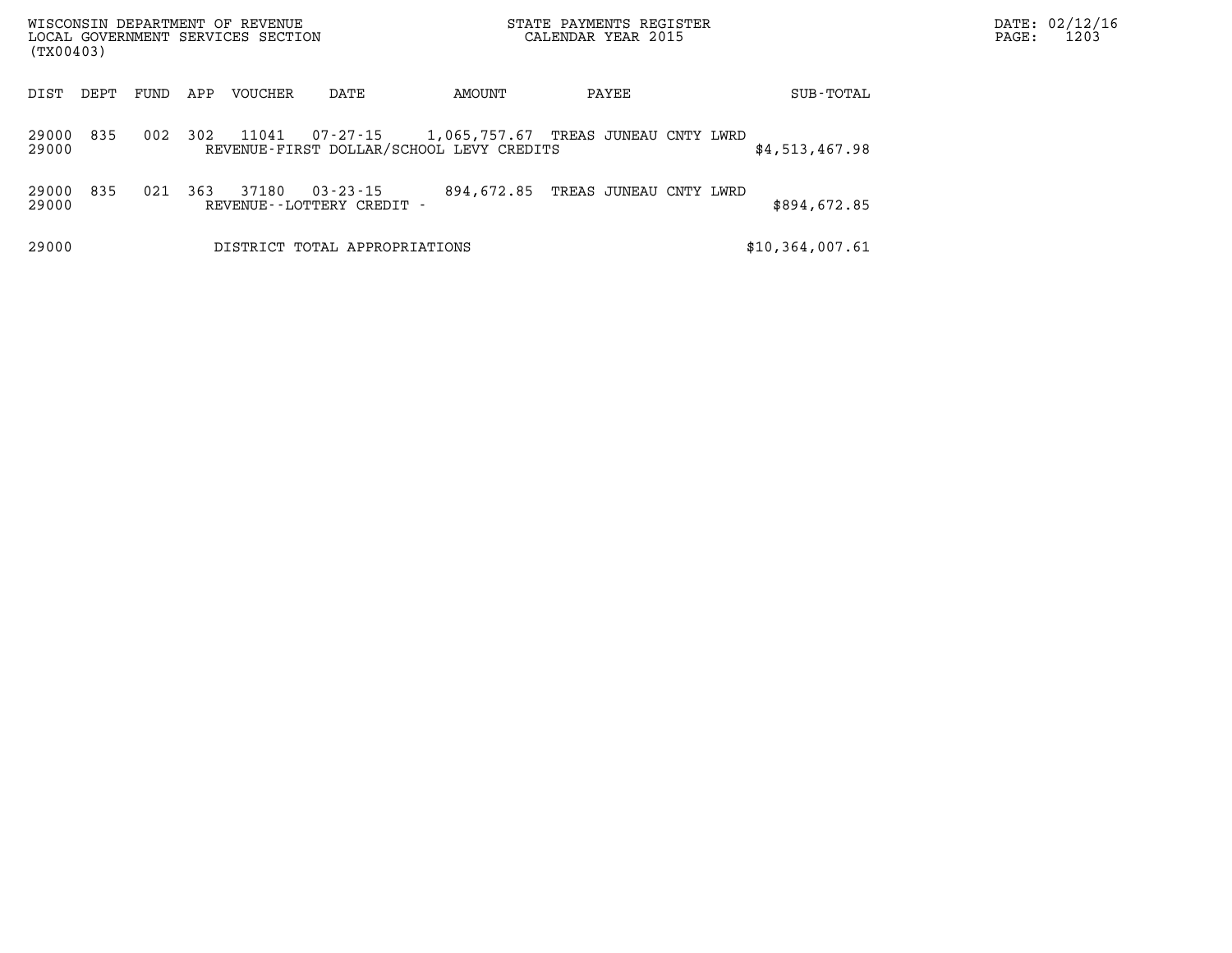| WISCONSIN DEPARTMENT OF REVENUE      | PAYMENTS REGISTER<br>3TATE | DATE: | 02/12/16 |
|--------------------------------------|----------------------------|-------|----------|
| GOVERNMENT SERVICES SECTION<br>LOCAL | CALENDAR YEAR 2015         | PAGE  | 1204     |

| LOCAL GOVERNMENT SERVICES SECTION<br>(TX00403)                        | CALENDAR YEAR 2015                                                                                                                                                                                                                                                                                                                                                                               |                                                                                                        | 1204<br>PAGE: |
|-----------------------------------------------------------------------|--------------------------------------------------------------------------------------------------------------------------------------------------------------------------------------------------------------------------------------------------------------------------------------------------------------------------------------------------------------------------------------------------|--------------------------------------------------------------------------------------------------------|---------------|
| DIST DEPT                                                             | FUND APP VOUCHER                                                                                                                                                                                                                                                                                                                                                                                 | DATE AMOUNT PAYEE<br>SUB-TOTAL                                                                         |               |
| 29002 165<br>002 225<br>29002                                         | 00737  06-25-15  3,374.02  TREAS TN ARMENIA<br>SAFETY/PROF SERV--FIRE INSURANCE DUES                                                                                                                                                                                                                                                                                                             | \$3,374.02                                                                                             |               |
| 29002 370<br>000 001<br>29002<br>370<br>000 001<br>29002 370<br>29002 | 04-09-15<br>01DNR<br>$04\,\text{DNR}$ $06 - 03 - 15$<br>$09 - 28 - 15$<br>000 001 05DNR<br>NAT RESOURCES-SEVERANCE/YIELD/WITHDRAWAL                                                                                                                                                                                                                                                              | 721.19 TREAS TOWN ARMENIA<br>13,532.60 TREAS TOWN ARMENIA<br>964.91 TREAS TOWN ARMENIA<br>\$15, 218.70 |               |
| 29002 370<br>29002                                                    | 002 503 17547 01-12-15<br>NAT RESOURCES--AIDS IN LIEU OF TAXES                                                                                                                                                                                                                                                                                                                                   | 29,756.22 TREAS TN ARMENIA<br>\$29,756.22                                                              |               |
| 29002 370<br>012 571<br>29002 370<br>012 571<br>29002                 | 39028<br>$06 - 02 - 15$<br>06-02-15 2,041.25 TREAS TN ARMENIA<br>39028<br>NAT RESOURCES--FOREST CROP/MFL/CO FOREST                                                                                                                                                                                                                                                                               | 761.41 TREAS TN ARMENIA<br>\$2,802.66                                                                  |               |
| 29002<br>370<br>012 579<br>29002                                      | 305.08<br>20332<br>$04 - 03 - 15$<br>NAT RESOURCES--AIDS IN LIEU OF TAXES                                                                                                                                                                                                                                                                                                                        | TREAS TN ARMENIA<br>\$305.08                                                                           |               |
| 370<br>29002<br>29002                                                 | 074 670 42669<br>$05 - 29 - 15$ 1,662.96<br>NAT RESOURCES--RU RECYCLING GRANT                                                                                                                                                                                                                                                                                                                    | TREAS TN ARMENIA<br>\$1,662.96                                                                         |               |
| 395<br>29002<br>29002<br>395<br>29002<br>395<br>29002 395<br>29002    | $\begin{array}{cccc} 011 & 191 & 38740 & 01\cdot 05\cdot 15 & 61,953.27 & \text{TOWN OF ARMENIA} \\ 011 & 191 & 46740 & 04\cdot 06\cdot 15 & 61,953.27 & \text{TOWN OF ARMENIA} \\ 011 & 191 & 54740 & 07\cdot 06\cdot 15 & 61,953.27 & \text{TOWN OF ARMENIA} \\ 011 & 191 & 66740 & 10\cdot 05\cdot 15 & 61,953.27 & \text{TOWN OF ARMENIA} \$<br>TRANSPORTATION - - GENERAL TRANSP AIDS - GTA | \$247,813.08                                                                                           |               |
| 29002<br>835<br>002 105<br>29002                                      | 43664<br>$07 - 27 - 15$<br>REVENUE - - STATE SHARED REVENUES                                                                                                                                                                                                                                                                                                                                     | 2,581.28 TREAS TN ARMENIA<br>\$2,581.28                                                                |               |
| 835<br>002 109<br>29002<br>29002                                      | 02694<br>$07 - 27 - 15$<br>REVENUE--EXEMPT COMPUTER AID                                                                                                                                                                                                                                                                                                                                          | 1.00 TREAS TN ARMENIA<br>\$1.00                                                                        |               |
| 29002                                                                 | DISTRICT TOTAL APPROPRIATIONS                                                                                                                                                                                                                                                                                                                                                                    | \$303,515.00                                                                                           |               |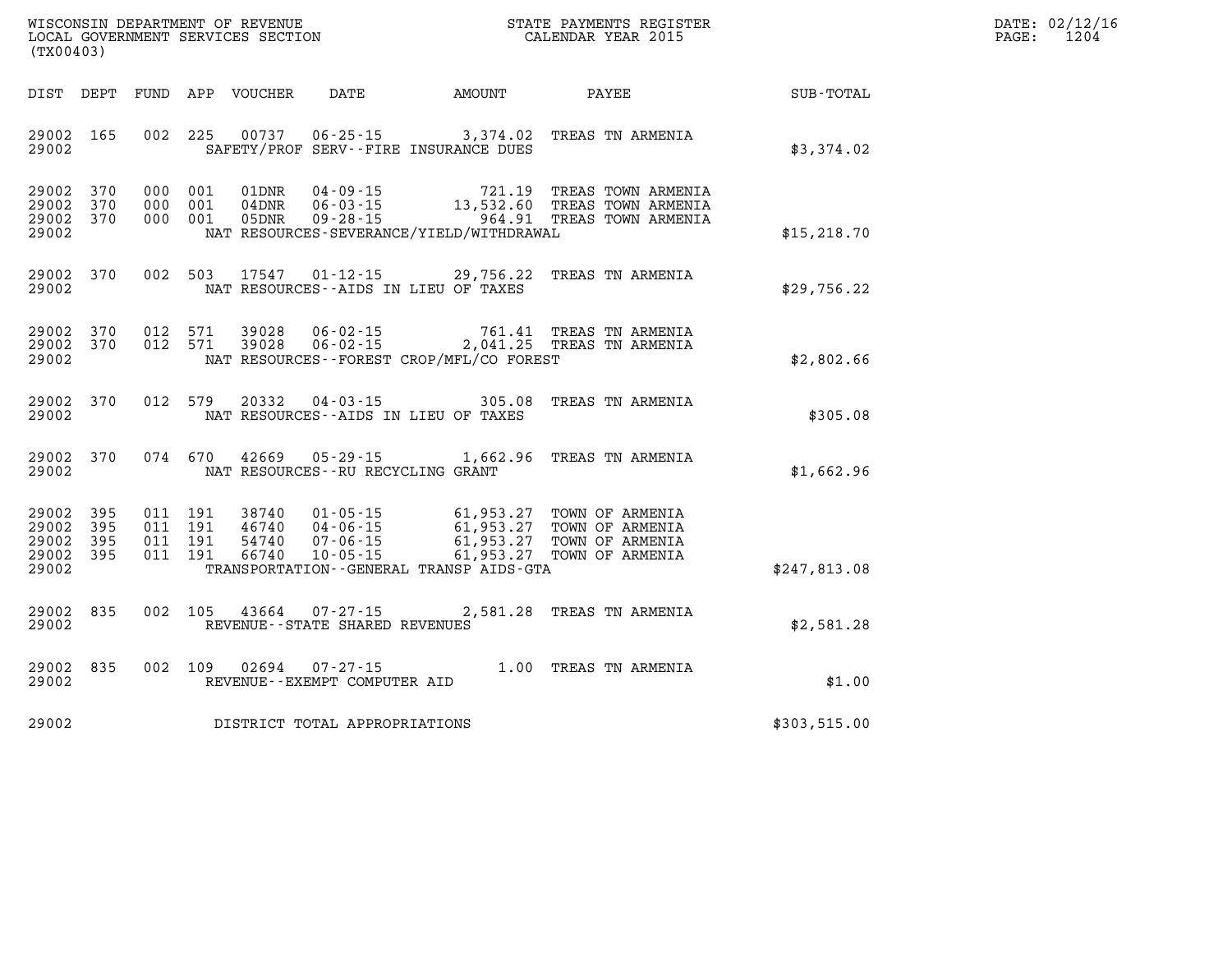| WISCONSIN DEPARTMENT OF REVENUE   | STATE PAYMENTS REGISTER | 02/12/16<br>DATE: |
|-----------------------------------|-------------------------|-------------------|
| LOCAL GOVERNMENT SERVICES SECTION | CALENDAR YEAR 2015      | 1205<br>PAGE      |

| (TX00403)                                                             |                          |                                                              |                                                                      |                                                                                |                                                                                                |               |
|-----------------------------------------------------------------------|--------------------------|--------------------------------------------------------------|----------------------------------------------------------------------|--------------------------------------------------------------------------------|------------------------------------------------------------------------------------------------|---------------|
| DIST<br>DEPT                                                          | <b>FUND</b>              | <b>VOUCHER</b><br>APP                                        | DATE                                                                 | AMOUNT                                                                         | PAYEE                                                                                          | SUB-TOTAL     |
| 165<br>29004<br>29004                                                 | 002                      | 225<br>00738                                                 | $06 - 25 - 15$                                                       | 1,919.01<br>SAFETY/PROF SERV--FIRE INSURANCE DUES                              | TREAS TN CLEARFIELD                                                                            | \$1,919.01    |
| 29004<br>370<br>29004<br>370<br>29004<br>370<br>29004                 | 000<br>000<br>000        | 001<br>01DNR<br>001<br>04DNR<br>001<br>05DNR                 | $04 - 09 - 15$<br>$06 - 03 - 15$<br>$09 - 28 - 15$                   | 6,342.33<br>337.03<br>106.61<br>NAT RESOURCES-SEVERANCE/YIELD/WITHDRAWAL       | TREAS TOWN CLEARFIELD<br>TREAS TOWN CLEARFIELD<br>TREAS TOWN CLEARFIELD                        | \$6,785.97    |
| 370<br>29004<br>29004<br>370<br>29004                                 | 012<br>012               | 571<br>39029<br>571<br>39029                                 | $06 - 02 - 15$<br>$06 - 02 - 15$                                     | 715.99<br>NAT RESOURCES - - FOREST CROP/MFL/CO FOREST                          | 1,155.09 TREAS TN CLEARFIELD<br>TREAS TN CLEARFIELD                                            | \$1,871.08    |
| 29004<br>395<br>29004<br>395<br>29004<br>395<br>29004<br>395<br>29004 | 011<br>011<br>011<br>011 | 191<br>38741<br>191<br>46741<br>54741<br>191<br>66741<br>191 | $01 - 05 - 15$<br>$04 - 06 - 15$<br>$07 - 06 - 15$<br>$10 - 05 - 15$ | 24,755.98<br>24,755.98<br>24,756.00<br>TRANSPORTATION--GENERAL TRANSP AIDS-GTA | TOWN OF CLEARFIELD<br>24,755.98 TOWN OF CLEARFIELD<br>TOWN OF CLEARFIELD<br>TOWN OF CLEARFIELD | \$99.023.94   |
| 835<br>29004<br>29004                                                 | 002                      | 105<br>43665                                                 | $07 - 27 - 15$<br>REVENUE - - STATE SHARED REVENUES                  | 1,695.48                                                                       | TREAS TN CLEARFIELD                                                                            | \$1,695.48    |
| 835<br>29004<br>29004                                                 | 002                      | 02695<br>109                                                 | $07 - 27 - 15$<br>REVENUE - - EXEMPT COMPUTER AID                    | 2.00                                                                           | TREAS TN CLEARFIELD                                                                            | \$2.00        |
| 29004                                                                 |                          |                                                              | DISTRICT TOTAL APPROPRIATIONS                                        |                                                                                |                                                                                                | \$111, 297.48 |

WISCONSIN DEPARTMENT OF REVENUE **STATE PAYMENTS REGISTER** LOCAL GOVERNMENT SERVICES SECTION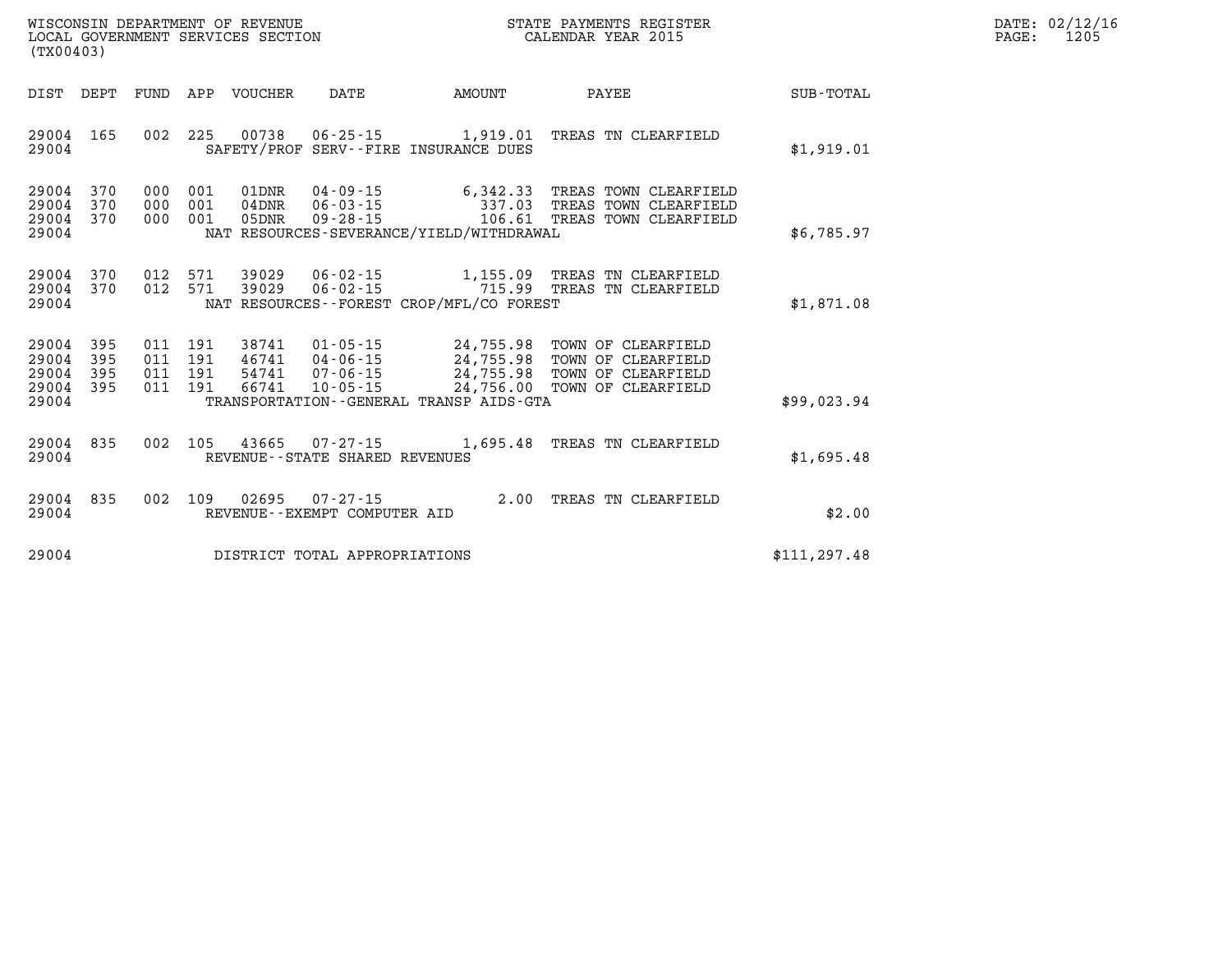| (TX00403)                                         |                        |         |                  |                                                             | %WISCONSIN DEPARTMENT OF REVENUE $$\tt STATE~PAYMENTS~REGISTER$ LOCAL GOVERNMENT SERVICES SECTION $$\tt CALENDAR~YEAR~2015$ |                                                                                                                                                       |               | DATE: 02/12/16<br>$\mathtt{PAGE:}$<br>1206 |
|---------------------------------------------------|------------------------|---------|------------------|-------------------------------------------------------------|-----------------------------------------------------------------------------------------------------------------------------|-------------------------------------------------------------------------------------------------------------------------------------------------------|---------------|--------------------------------------------|
| DIST DEPT                                         |                        |         | FUND APP VOUCHER | DATE                                                        | <b>EXAMPLE TO AMOUNT</b>                                                                                                    | <b>PAYEE</b>                                                                                                                                          | SUB-TOTAL     |                                            |
| 29006                                             | 29006 165              |         |                  |                                                             | SAFETY/PROF SERV--FIRE INSURANCE DUES                                                                                       | 002 225 00739 06-25-15 773.59 TREAS TN CUTLER                                                                                                         | \$773.59      |                                            |
| 29006                                             | 29006 370              | 000 001 |                  |                                                             | NAT RESOURCES-SEVERANCE/YIELD/WITHDRAWAL                                                                                    |                                                                                                                                                       | \$177.73      |                                            |
| 29006                                             | 29006 370<br>29006 370 |         |                  |                                                             | NAT RESOURCES - - FOREST CROP/MFL/CO FOREST                                                                                 | 012 571 39030 06-02-15 107.98 TREAS TN CUTLER<br>012 571 39030 06-02-15 901.49 TREAS TN CUTLER                                                        | \$1,009.47    |                                            |
| 29006 370<br>29006                                | 29006 370              |         |                  |                                                             | NAT RESOURCES--AIDS IN LIEU OF TAXES                                                                                        | $0.12$ 579 20333 $0.4 - 0.3 - 15$ 8,880.41 TREAS TN CUTLER<br>$0.12$ 579 20333 04-03-15 374.91 TREAS TN CUTLER                                        | \$9,255.32    |                                            |
| 29006 395<br>29006<br>29006<br>29006 395<br>29006 | 395<br>395             |         |                  |                                                             | 011 191 38742 01-05-15 29,435.23 TOWN OF CUTLER<br>TRANSPORTATION - - GENERAL TRANSP AIDS - GTA                             | 011 191 46742 04-06-15 29,435.23 TOWN OF CUTLER<br>011 191 54742 07-06-15 29,435.23 TOWN OF CUTLER<br>011 191 66742 10-05-15 29,435.25 TOWN OF CUTLER | \$117,740.94  |                                            |
| 29006                                             | 29006 395              |         |                  |                                                             | TRANSPORTATION - - LRIP/TRIP/MSIP GRANTS                                                                                    | 011 278 66654 11-18-15 17,169.05 TREAS TN CUTLER                                                                                                      | \$17,169.05   |                                            |
| 29006 835<br>29006                                |                        |         |                  | 002 105 43666 07-27-15<br>REVENUE - - STATE SHARED REVENUES |                                                                                                                             | 2,120.85 TREAS TN CUTLER                                                                                                                              | \$2,120.85    |                                            |
| 29006                                             |                        |         |                  | DISTRICT TOTAL APPROPRIATIONS                               |                                                                                                                             |                                                                                                                                                       | \$148, 246.95 |                                            |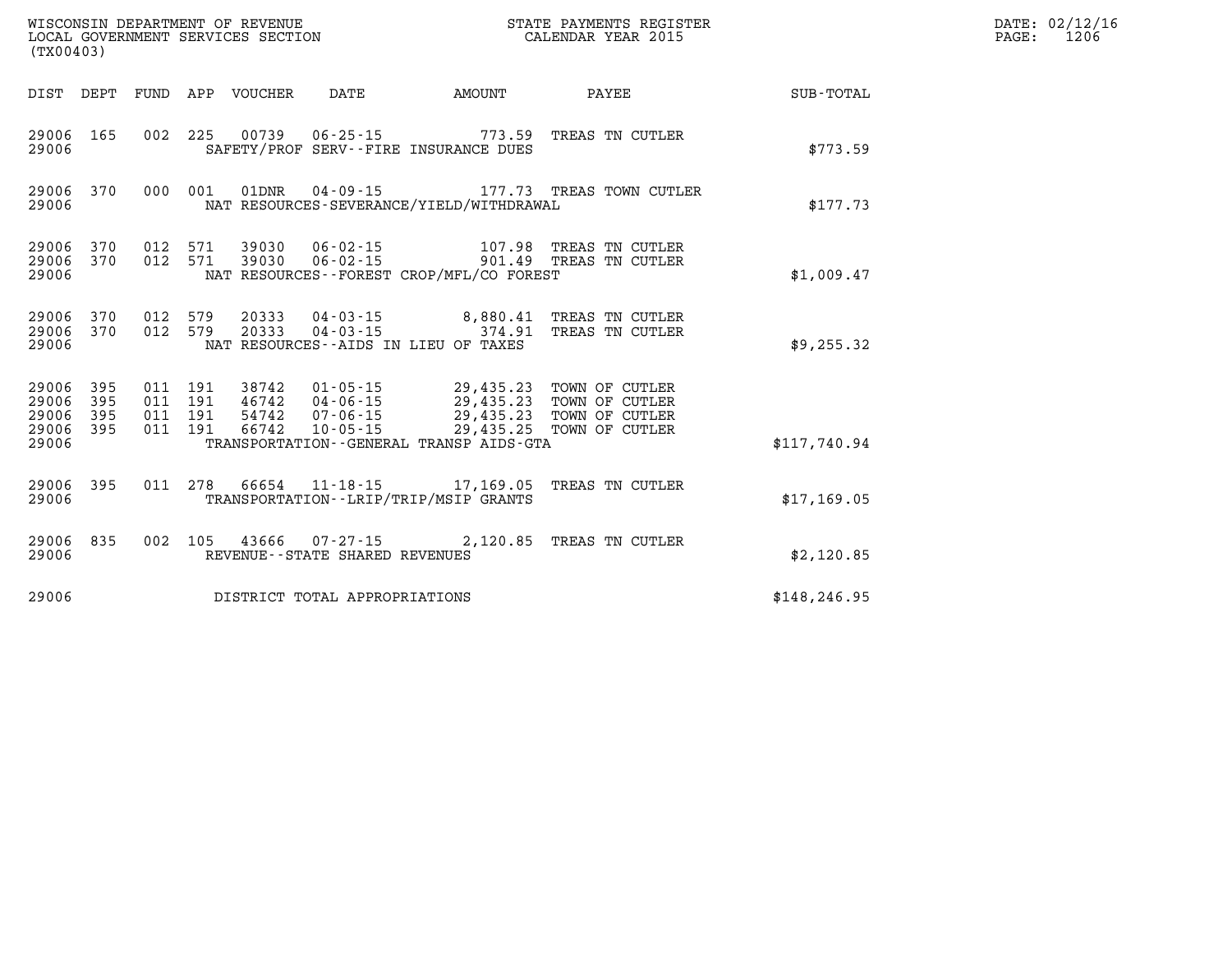| WISCONSIN DEPARTMENT OF REVENUE   | STATE PAYMENTS REGISTER |      | DATE: 02/12/16 |
|-----------------------------------|-------------------------|------|----------------|
| LOCAL GOVERNMENT SERVICES SECTION | CALENDAR YEAR 2015      | PAGE | 1207           |

| LOCAL GOVERNMENT SERVICES SECTION<br>(TX00403)                                                                          |                                                                                                                                         |        | CALENDAR YEAR 2015                                                                                           |             | PAGE: | 1207 |
|-------------------------------------------------------------------------------------------------------------------------|-----------------------------------------------------------------------------------------------------------------------------------------|--------|--------------------------------------------------------------------------------------------------------------|-------------|-------|------|
| DIST DEPT<br>FUND APP VOUCHER                                                                                           | DATE                                                                                                                                    | AMOUNT | PAYEE                                                                                                        | SUB-TOTAL   |       |      |
| 002 225<br>29008<br>165<br>29008                                                                                        | 00740  06-25-15  461.22  TREAS TN FINLEY<br>SAFETY/PROF SERV--FIRE INSURANCE DUES                                                       |        |                                                                                                              | \$461.22    |       |      |
| 29008<br>370<br>000<br>001<br>29008<br>370<br>000 001<br>29008                                                          | 04DNR<br>05DNR<br>NAT RESOURCES-SEVERANCE/YIELD/WITHDRAWAL                                                                              |        |                                                                                                              | \$1,081.70  |       |      |
| 29008<br>370<br>012 571<br>012 571<br>29008<br>370<br>29008                                                             | 39031  06-02-15  472.07  TREAS TN FINLEY<br>39031  06-02-15  896.91  TREAS TN FINLEY<br>NAT RESOURCES - - FOREST CROP/MFL/CO FOREST     |        |                                                                                                              | \$1,368.98  |       |      |
| 29008<br>370<br>012 579<br>012 579<br>29008<br>370<br>29008                                                             | 20334  04-03-15  206.21  TREAS TN FINLEY<br>20334<br>NAT RESOURCES--AIDS IN LIEU OF TAXES                                               |        | 04-03-15 2,062.08 TREAS TN FINLEY                                                                            | \$2,268.29  |       |      |
| 29008<br>395<br>011 191<br>29008<br>395<br>011<br>191<br>29008<br>395<br>011<br>191<br>29008<br>395<br>011 191<br>29008 | $01 - 05 - 15$<br>38743<br>46743<br>04-06-15<br>54743<br>07-06-15<br>66743<br>$10 - 05 - 15$<br>TRANSPORTATION--GENERAL TRANSP AIDS-GTA |        | 18,155.49 TOWN OF FINLEY<br>18,155.49 TOWN OF FINLEY<br>18,155.49 TOWN OF FINLEY<br>18,155.49 TOWN OF FINLEY | \$72,621.96 |       |      |
| 29008<br>835                                                                                                            | 002 105 43667 07-27-15 1,522.34 TREAS TN FINLEY                                                                                         |        |                                                                                                              |             |       |      |
| 29008                                                                                                                   | REVENUE--STATE SHARED REVENUES                                                                                                          |        |                                                                                                              | \$1,522.34  |       |      |
| 29008                                                                                                                   | DISTRICT TOTAL APPROPRIATIONS                                                                                                           |        |                                                                                                              | \$79,324.49 |       |      |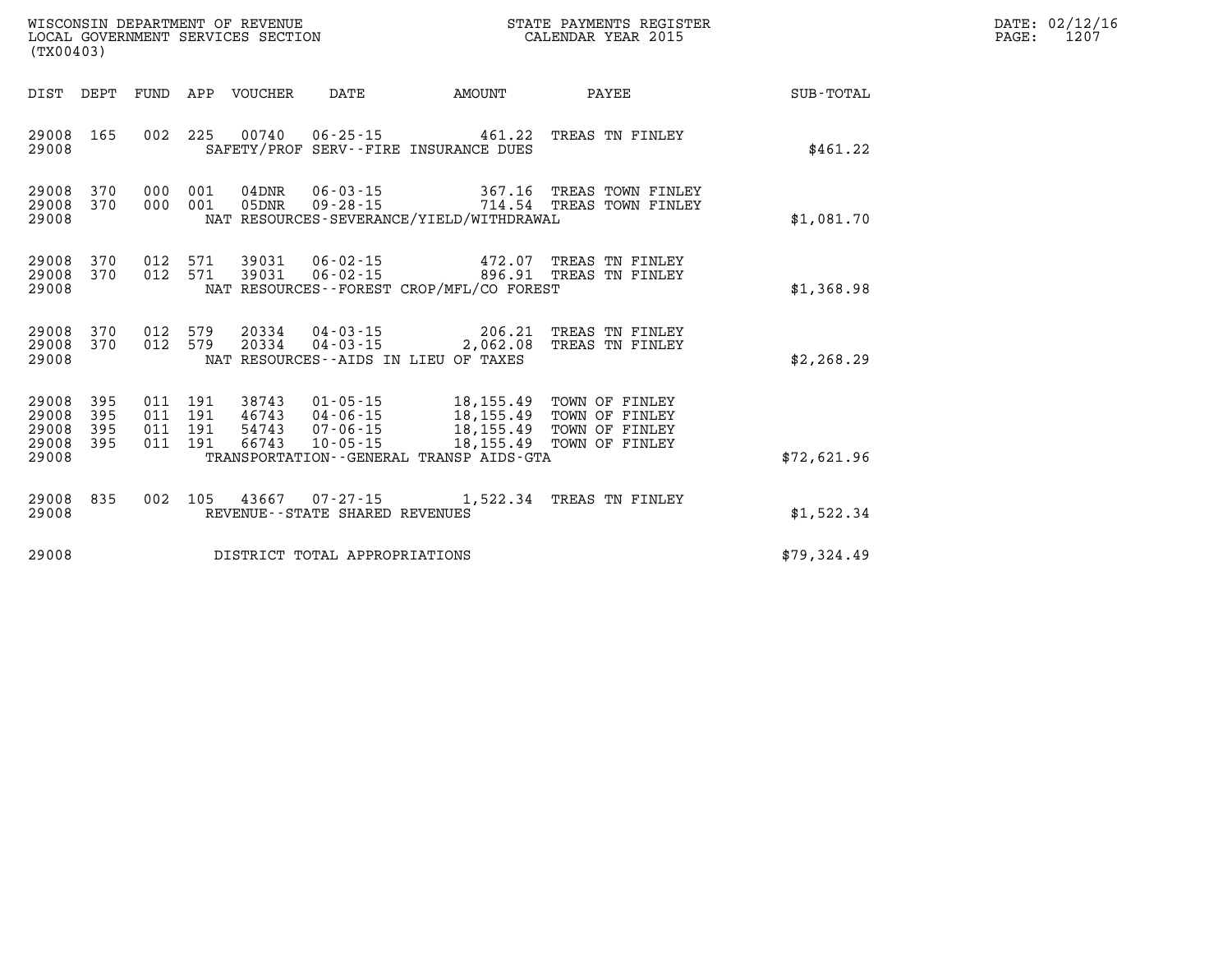| DATE: | 02/12/16 |
|-------|----------|
| PAGE: | 1208     |

| (TX00403)                                 |                          |                          |                          | WISCONSIN DEPARTMENT OF REVENUE<br>LOCAL GOVERNMENT SERVICES SECTION |                                                                      |                                                                                | STATE PAYMENTS REGISTER<br>CALENDAR YEAR 2015                                          |             |
|-------------------------------------------|--------------------------|--------------------------|--------------------------|----------------------------------------------------------------------|----------------------------------------------------------------------|--------------------------------------------------------------------------------|----------------------------------------------------------------------------------------|-------------|
| DIST                                      | DEPT                     | FUND                     | APP                      | VOUCHER                                                              | DATE                                                                 | AMOUNT                                                                         | PAYEE                                                                                  | SUB-TOTAL   |
| 29010<br>29010                            | 165                      | 002                      | 225                      | 00741                                                                |                                                                      | $06 - 25 - 15$ 1, 137.50<br>SAFETY/PROF SERV--FIRE INSURANCE DUES              | TREAS TN FOUNTAIN                                                                      | \$1,137.50  |
| 29010<br>29010<br>29010                   | 370<br>370               | 000<br>000               | 001<br>001               | 03DNR<br>$04$ DNR                                                    | $04 - 13 - 15$<br>$06 - 03 - 15$                                     | 365.72<br>641.47<br>NAT RESOURCES-SEVERANCE/YIELD/WITHDRAWAL                   | TREAS TOWN FOUNTAIN<br>TREAS TOWN FOUNTAIN                                             | \$1,007.19  |
| 29010<br>29010                            | 370                      | 002                      | 503                      | 17548                                                                | $01 - 12 - 15$                                                       | 51.02<br>NAT RESOURCES--AIDS IN LIEU OF TAXES                                  | TREAS TN FOUNTAIN<br>10.52 TOWN SHARE                                                  | \$51.02     |
| 29010<br>29010                            | 370                      | 012                      | 571                      | 39032                                                                | $06 - 02 - 15$                                                       | NAT RESOURCES - - FOREST CROP/MFL/CO FOREST                                    | 611.63 TREAS TN FOUNTAIN                                                               | \$611.63    |
| 29010<br>29010<br>29010<br>29010<br>29010 | 395<br>395<br>395<br>395 | 011<br>011<br>011<br>011 | 191<br>191<br>191<br>191 | 38744<br>46744<br>54744<br>66744                                     | $01 - 05 - 15$<br>$04 - 06 - 15$<br>$07 - 06 - 15$<br>$10 - 05 - 15$ | 21,744.75<br>21,744.75<br>21,744.75<br>TRANSPORTATION--GENERAL TRANSP AIDS-GTA | 21,744.75 TOWN OF FOUNTAIN<br>TOWN OF FOUNTAIN<br>TOWN OF FOUNTAIN<br>TOWN OF FOUNTAIN | \$86,979.00 |
| 29010<br>29010                            | 835                      | 002                      | 105                      | 43668                                                                | REVENUE - - STATE SHARED REVENUES                                    | $07 - 27 - 15$ 8,523.51                                                        | TREAS TN FOUNTAIN                                                                      | \$8,523.51  |
| 29010                                     |                          |                          |                          |                                                                      | DISTRICT TOTAL APPROPRIATIONS                                        |                                                                                |                                                                                        | \$98,309.85 |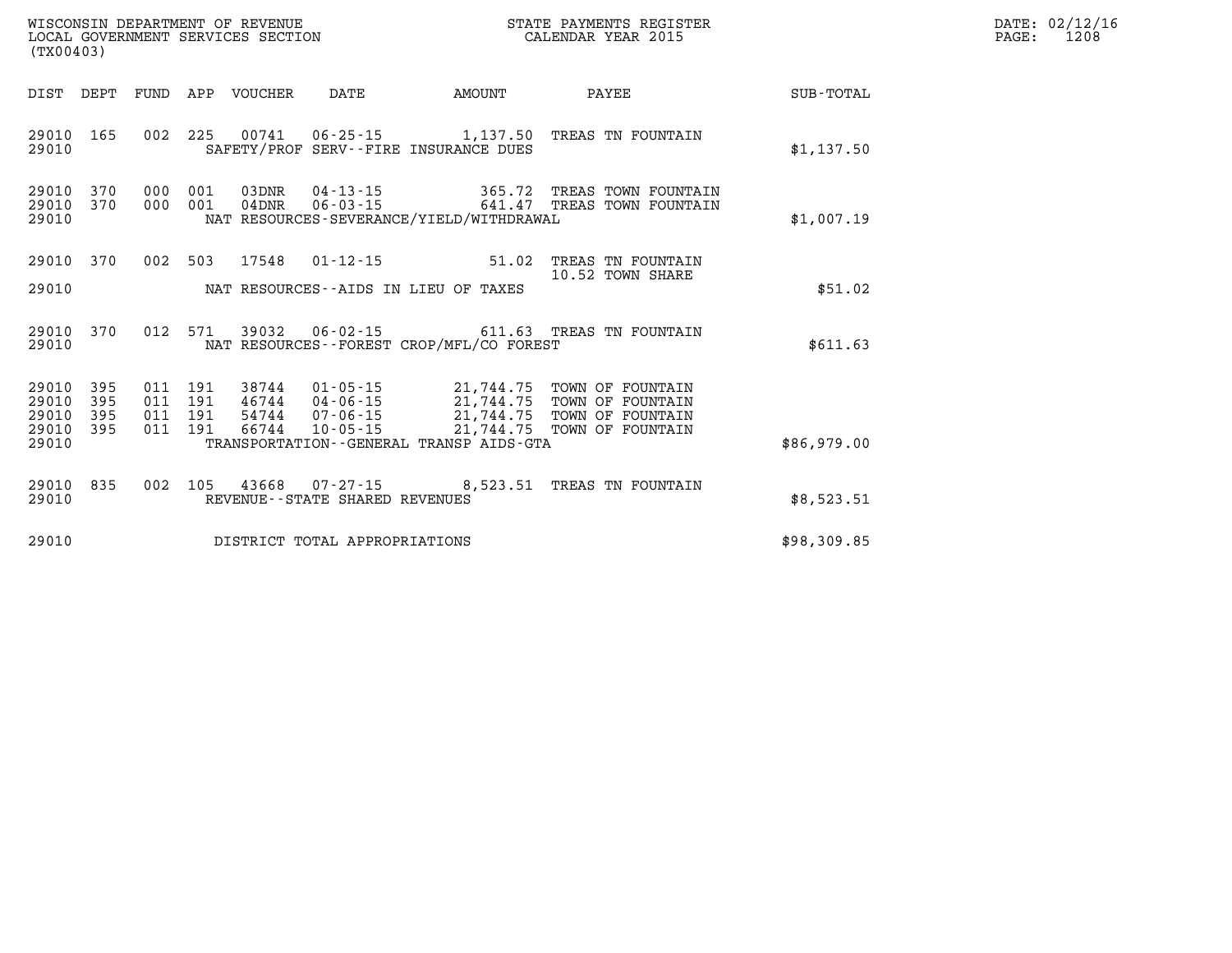| (TX00403)                                             |           |                                          |         |                                  |                                                  |                                          | % WISCONSIN DEPARTMENT OF REVENUE $$\tt SCATE$ PAYMENTS REGISTICAL GOVERNMENT SERVICES SECTION $$\tt CALENDAR$ YEAR 2015<br>STATE PAYMENTS REGISTER              |              | DATE: 02/12/16<br>PAGE:<br>1209 |
|-------------------------------------------------------|-----------|------------------------------------------|---------|----------------------------------|--------------------------------------------------|------------------------------------------|------------------------------------------------------------------------------------------------------------------------------------------------------------------|--------------|---------------------------------|
|                                                       |           |                                          |         | DIST DEPT FUND APP VOUCHER       |                                                  | DATE AMOUNT                              | <b>PAYEE</b>                                                                                                                                                     | SUB-TOTAL    |                                 |
| 29012 165<br>29012                                    |           |                                          | 002 225 |                                  |                                                  | SAFETY/PROF SERV--FIRE INSURANCE DUES    | 00742  06-25-15  10,087.82  TREAS TN GERMANTOWN                                                                                                                  | \$10,087.82  |                                 |
| 29012                                                 | 29012 370 |                                          | 000 001 | 01DNR                            |                                                  | NAT RESOURCES-SEVERANCE/YIELD/WITHDRAWAL | 04-09-15 12,607.59 TREAS TOWN GERMANTOWN                                                                                                                         | \$12,607.59  |                                 |
| 29012                                                 | 29012 370 |                                          | 002 503 |                                  |                                                  | NAT RESOURCES--AIDS IN LIEU OF TAXES     | 17549  01-12-15  234,852.67  TREAS TN GERMANTOWN                                                                                                                 | \$234,852.67 |                                 |
| 29012<br>29012 370<br>29012                           | 370       | 012 571<br>012 571                       |         |                                  |                                                  | NAT RESOURCES--FOREST CROP/MFL/CO FOREST |                                                                                                                                                                  | \$529.48     |                                 |
| 29012 370<br>29012                                    | 29012 370 | 012 579<br>012 579                       |         | 20335<br>20335                   |                                                  | NAT RESOURCES--AIDS IN LIEU OF TAXES     | 04-03-15 1,197.49 TREAS TN GERMANTOWN<br>04-03-15 072.12 TREAS TN GERMANTOWN                                                                                     | \$2,069.61   |                                 |
| 29012 395<br>29012<br>29012 395<br>29012 395<br>29012 | 395       | 011 191<br>011 191<br>011 191<br>011 191 |         | 38745<br>46745<br>54745<br>66745 |                                                  | TRANSPORTATION--GENERAL TRANSP AIDS-GTA  | 01-05-15 38,270.76 TOWN OF GERMANTOWN<br>04-06-15 38,270.76 TOWN OF GERMANTOWN<br>07-06-15 38,270.76 TOWN OF GERMANTOWN<br>10-05-15 38,270.76 TOWN OF GERMANTOWN | \$153,083.04 |                                 |
| 29012 835<br>29012                                    |           |                                          | 002 105 |                                  | 43669 07-27-15<br>REVENUE--STATE SHARED REVENUES |                                          | 1,953.20 TREAS TN GERMANTOWN                                                                                                                                     | \$1,953.20   |                                 |
| 29012 835<br>29012                                    |           |                                          | 002 109 |                                  | 02696 07-27-15<br>REVENUE--EXEMPT COMPUTER AID   |                                          | 16.00 TREAS TN GERMANTOWN                                                                                                                                        | \$16.00      |                                 |
| 29012<br>29012                                        | 835       |                                          | 002 501 | 00002                            | 02-02-15                                         | DOA-PAYMENT FOR MUNICIPAL SERVICES AID   | 327.80 TREAS TN GERMANTOWN                                                                                                                                       | \$327.80     |                                 |
| 29012                                                 |           |                                          |         |                                  | DISTRICT TOTAL APPROPRIATIONS                    |                                          |                                                                                                                                                                  | \$415,527.21 |                                 |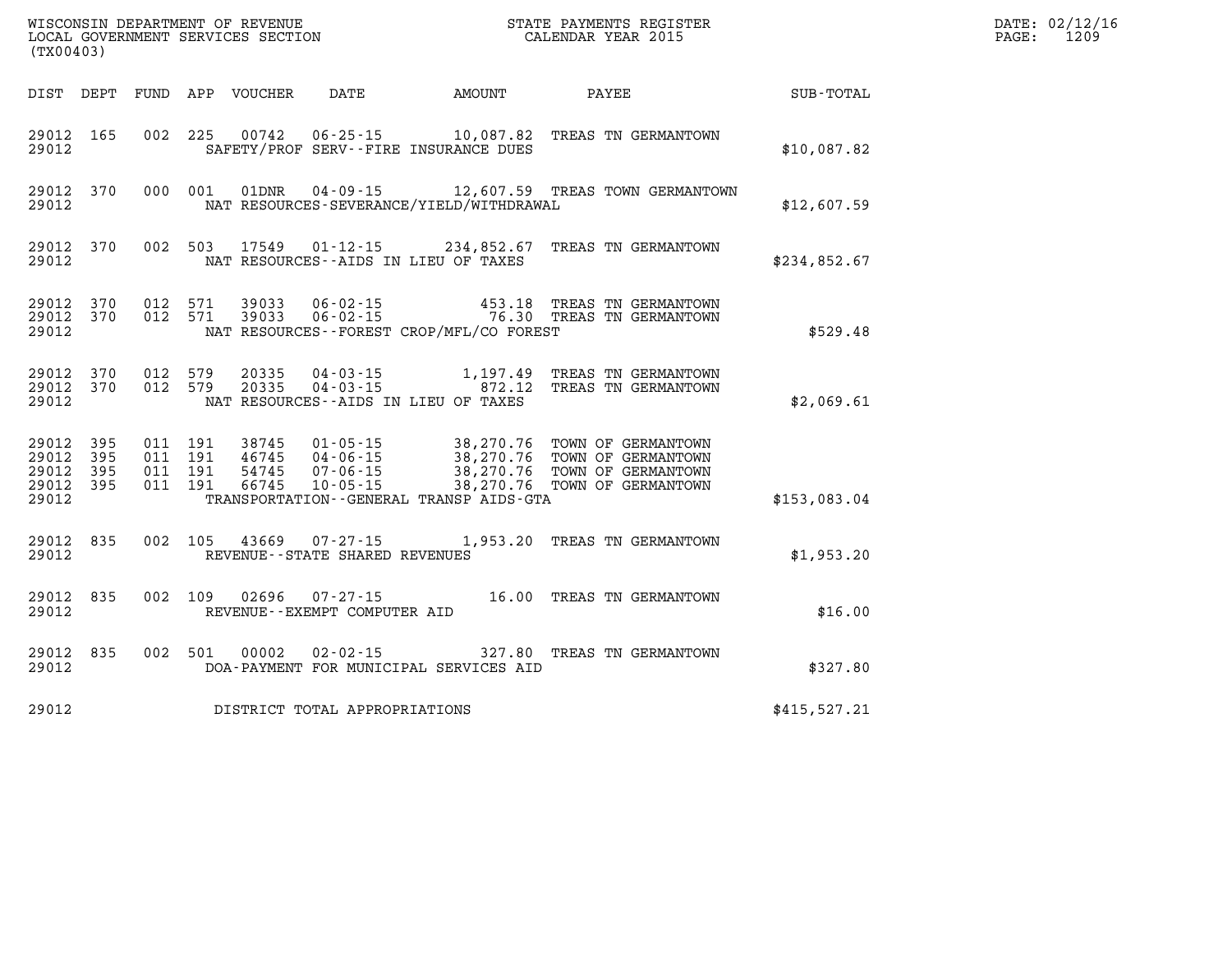| (TX00403)                                                 |           |                                          |         | WISCONSIN DEPARTMENT OF REVENUE<br>LOCAL GOVERNMENT SERVICES SECTION |                                                |                                              | STATE PAYMENTS REGISTER<br>CALENDAR YEAR 2015                                                                                                                                            |               | DATE: 02/12/16<br>1210<br>PAGE: |
|-----------------------------------------------------------|-----------|------------------------------------------|---------|----------------------------------------------------------------------|------------------------------------------------|----------------------------------------------|------------------------------------------------------------------------------------------------------------------------------------------------------------------------------------------|---------------|---------------------------------|
|                                                           |           |                                          |         | DIST DEPT FUND APP VOUCHER                                           | DATE                                           | AMOUNT                                       | PAYEE                                                                                                                                                                                    | SUB-TOTAL     |                                 |
| 29014 165<br>29014                                        |           |                                          |         |                                                                      |                                                | SAFETY/PROF SERV--FIRE INSURANCE DUES        | 002 225 00743 06-25-15 1,855.91 TREAS TN KILDARE                                                                                                                                         | \$1,855.91    |                                 |
| 29014                                                     | 29014 370 | 000 001                                  |         |                                                                      |                                                | NAT RESOURCES-SEVERANCE/YIELD/WITHDRAWAL     | 01DNR  04-09-15    1,575.76 TREAS TOWN KILDARE                                                                                                                                           | \$1,575.76    |                                 |
| 29014 370<br>29014 370                                    |           | 002 503<br>002 503                       |         | 17550<br>17550                                                       | $01 - 12 - 15$                                 |                                              | 01-12-15 876.15 TREAS TN KILDARE<br>832.35 TREAS TN KILDARE                                                                                                                              |               |                                 |
| 29014                                                     |           |                                          |         |                                                                      |                                                | NAT RESOURCES--AIDS IN LIEU OF TAXES         | 142.64 TOWN SHARE                                                                                                                                                                        | \$1,708.50    |                                 |
| 29014                                                     | 29014 370 | 012 571                                  |         |                                                                      |                                                | NAT RESOURCES--FOREST CROP/MFL/CO FOREST     | 39034  06-02-15  553.34 TREAS TN KILDARE                                                                                                                                                 | \$553.34      |                                 |
| 29014 370<br>29014                                        |           | 074 670                                  |         |                                                                      | NAT RESOURCES - - RU RECYCLING GRANT           |                                              | 42670  05-29-15  844.16  TREAS TN KILDARE                                                                                                                                                | \$844.16      |                                 |
| 29014 395<br>29014 395<br>29014 395<br>29014 395<br>29014 |           | 011 191<br>011 191<br>011 191<br>011 191 |         |                                                                      |                                                | TRANSPORTATION - - GENERAL TRANSP AIDS - GTA | 38746  01-05-15  25,339.51  TOWN OF KILDARE<br>46746  04-06-15  25,339.51  TOWN OF KILDARE<br>54746  07-06-15  25,339.51  TOWN OF KILDARE<br>66746  10-05-15  25,339.53  TOWN OF KILDARE | \$101,358.06  |                                 |
| 29014 835<br>29014                                        |           |                                          |         |                                                                      | REVENUE--STATE SHARED REVENUES                 |                                              | 002 105 43670 07-27-15 1,340.94 TREAS TN KILDARE                                                                                                                                         | \$1,340.94    |                                 |
| 29014 835<br>29014                                        |           | 002 109                                  |         | 02697                                                                | $07 - 27 - 15$<br>REVENUE--EXEMPT COMPUTER AID |                                              | 10.00 TREAS TN KILDARE                                                                                                                                                                   | \$10.00       |                                 |
| 29014 835<br>29014                                        |           |                                          | 002 501 | 00002                                                                | 02-02-15                                       | DOA-PAYMENT FOR MUNICIPAL SERVICES AID       | 45.40 TREAS TN KILDARE                                                                                                                                                                   | \$45.40       |                                 |
| 29014                                                     |           |                                          |         |                                                                      | DISTRICT TOTAL APPROPRIATIONS                  |                                              |                                                                                                                                                                                          | \$109, 292.07 |                                 |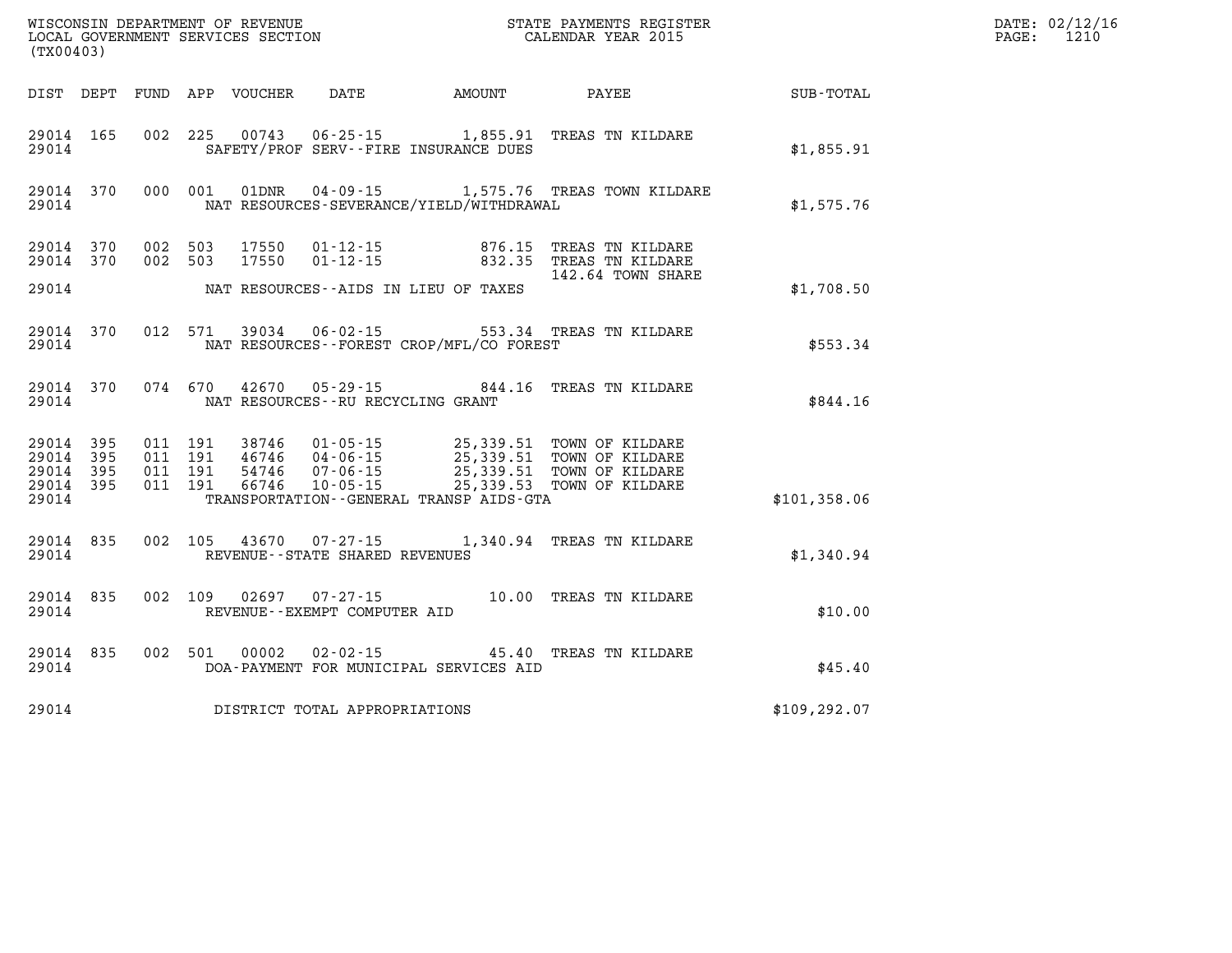| DATE: | 02/12/16 |
|-------|----------|
| PAGE: | 1211     |

| (TX00403)                                 |                          | WISCONSIN DEPARTMENT OF REVENUE<br>LOCAL GOVERNMENT SERVICES SECTION |                                  |                                  |                                                          |                                                | STATE PAYMENTS REGISTER<br>CALENDAR YEAR 2015                                                                        |               | DATE: 02/12/1<br>PAGE:<br>1211 |
|-------------------------------------------|--------------------------|----------------------------------------------------------------------|----------------------------------|----------------------------------|----------------------------------------------------------|------------------------------------------------|----------------------------------------------------------------------------------------------------------------------|---------------|--------------------------------|
| DIST                                      | DEPT                     |                                                                      |                                  | FUND APP VOUCHER                 | DATE                                                     | AMOUNT                                         | PAYEE                                                                                                                | SUB-TOTAL     |                                |
| 29016<br>29016                            | 165                      |                                                                      | 002 225                          | 00744                            | 06-25-15                                                 | 92.55<br>SAFETY/PROF SERV--FIRE INSURANCE DUES | TREAS TN KINGSTON                                                                                                    | \$92.55       |                                |
| 29016<br>29016<br>29016                   | 370<br>370               | 012                                                                  | 579<br>012 579                   | 20336<br>20336                   | 04-03-15<br>04-03-15                                     | NAT RESOURCES -- AIDS IN LIEU OF TAXES         | 21,019.94 TREAS TN KINGSTON<br>1,116.48 TREAS TN KINGSTON                                                            | \$22,136.42   |                                |
| 29016<br>29016<br>29016<br>29016<br>29016 | 395<br>395<br>395<br>395 | 011<br>011                                                           | 011 191<br>011 191<br>191<br>191 | 38747<br>46747<br>54747<br>66747 | $01 - 05 - 15$<br>04-06-15<br>07-06-15<br>$10 - 05 - 15$ | TRANSPORTATION--GENERAL TRANSP AIDS-GTA        | 23,467.81 TOWN OF KINGSTON<br>23,467.81 TOWN OF KINGSTON<br>23,467.81 TOWN OF KINGSTON<br>23,467.83 TOWN OF KINGSTON | \$93,871.26   |                                |
| 29016<br>29016                            | 835                      |                                                                      |                                  | 002 105 43671                    | 07-27-15<br>REVENUE--STATE SHARED REVENUES               | 159.45                                         | TREAS TN KINGSTON                                                                                                    | \$159.45      |                                |
| 29016                                     |                          |                                                                      |                                  |                                  | DISTRICT TOTAL APPROPRIATIONS                            |                                                |                                                                                                                      | \$116, 259.68 |                                |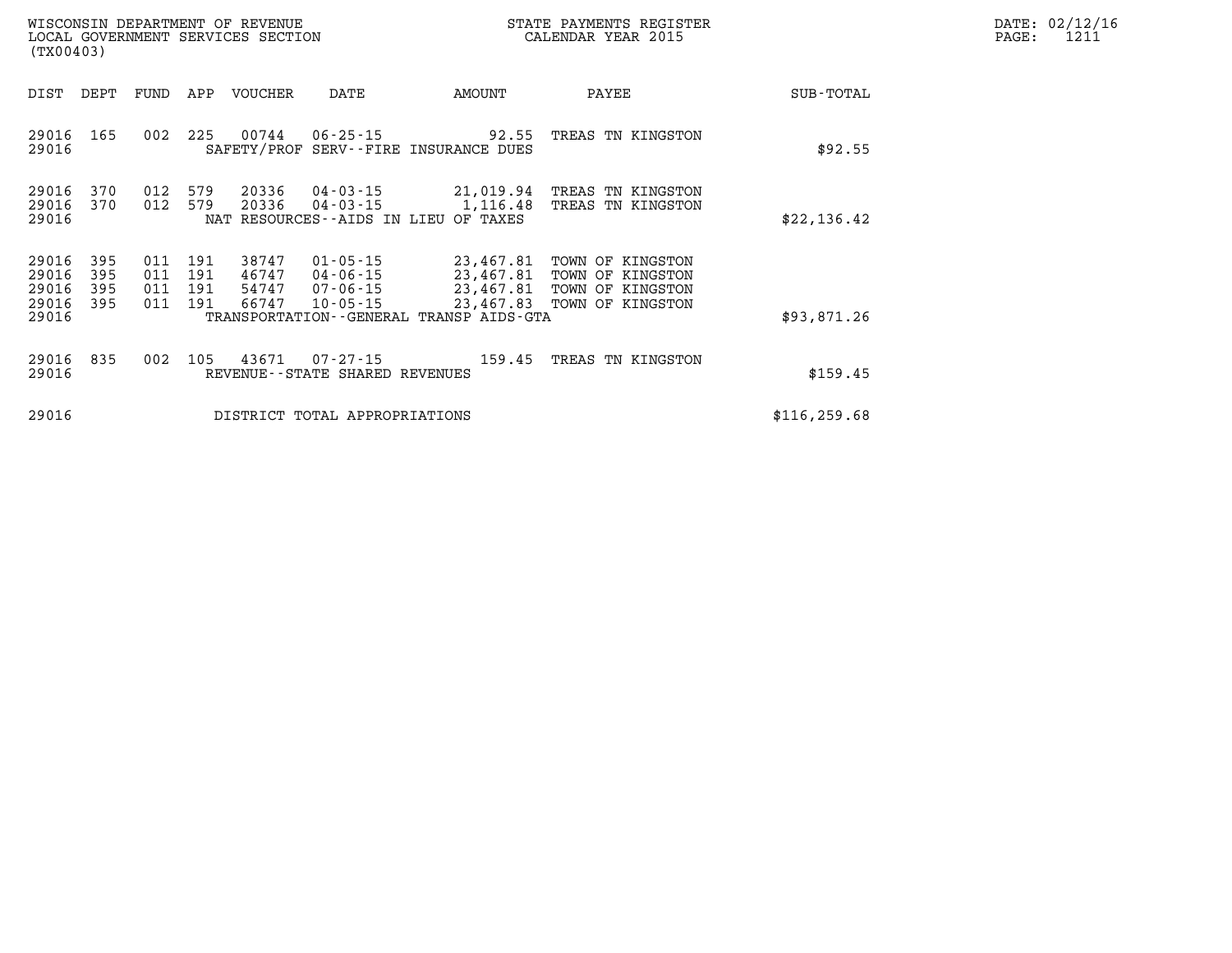| DATE: | 02/12/16 |
|-------|----------|
| PAGE: | 1212     |

| WISCONSIN DEPARTMENT OF REVENUE<br>LOCAL GOVERNMENT SERVICES SECTION<br>(TX00403) |                                                      |                                                                                                          |                                                                                             | STATE PAYMENTS REGISTER<br>CALENDAR YEAR 2015                                    |                  |
|-----------------------------------------------------------------------------------|------------------------------------------------------|----------------------------------------------------------------------------------------------------------|---------------------------------------------------------------------------------------------|----------------------------------------------------------------------------------|------------------|
| DIST<br>DEPT                                                                      | APP<br>FUND                                          | <b>VOUCHER</b><br>DATE                                                                                   | AMOUNT                                                                                      | PAYEE                                                                            | <b>SUB-TOTAL</b> |
| 165<br>29018<br>29018                                                             | 002<br>225                                           | $06 - 25 - 15$<br>00745<br>SAFETY/PROF                                                                   | 4,160.02<br>SERV--FIRE INSURANCE DUES                                                       | TREAS TN LEMONWEIR                                                               | \$4,160.02       |
| 370<br>29018<br>370<br>29018<br>29018                                             | 012<br>571<br>012<br>571                             | 39035<br>$06 - 02 - 15$<br>39035<br>$06 - 02 - 15$                                                       | 497.94<br>120.00<br>NAT RESOURCES--FOREST CROP/MFL/CO FOREST                                | TREAS TN LEMONWEIR<br>TREAS TN LEMONWEIR                                         | \$617.94         |
| 395<br>29018<br>395<br>29018<br>395<br>29018<br>395<br>29018<br>29018             | 191<br>011<br>191<br>011<br>191<br>011<br>191<br>011 | $01 - 05 - 15$<br>38748<br>$04 - 06 - 15$<br>46748<br>$07 - 06 - 15$<br>54748<br>66748<br>$10 - 05 - 15$ | 30,745.42<br>30,745.42<br>30,745.42<br>30,745.44<br>TRANSPORTATION--GENERAL TRANSP AIDS-GTA | TOWN OF LEMONWEIR<br>TOWN OF LEMONWEIR<br>TOWN OF LEMONWEIR<br>TOWN OF LEMONWEIR | \$122,981.70     |
| 835<br>29018<br>29018                                                             | 002<br>105                                           | 43672<br>$07 - 27 - 15$<br>REVENUE - - STATE SHARED REVENUES                                             | 13,342.55                                                                                   | TREAS TN LEMONWEIR                                                               | \$13,342.55      |
| 835<br>29018<br>29018                                                             | 002<br>109                                           | 02698<br>$07 - 27 - 15$<br>REVENUE--EXEMPT COMPUTER AID                                                  | 28.00                                                                                       | TREAS TN LEMONWEIR                                                               | \$28.00          |
| 29018<br>835<br>29018                                                             | 021<br>363                                           | 35687<br>$03 - 23 - 15$<br>REVENUE - - LOTTERY CREDIT -                                                  | 10,784.76                                                                                   | TREAS TN LEMONWEIR                                                               | \$10,784.76      |
| 29018                                                                             |                                                      | DISTRICT TOTAL APPROPRIATIONS                                                                            |                                                                                             |                                                                                  | \$151, 914.97    |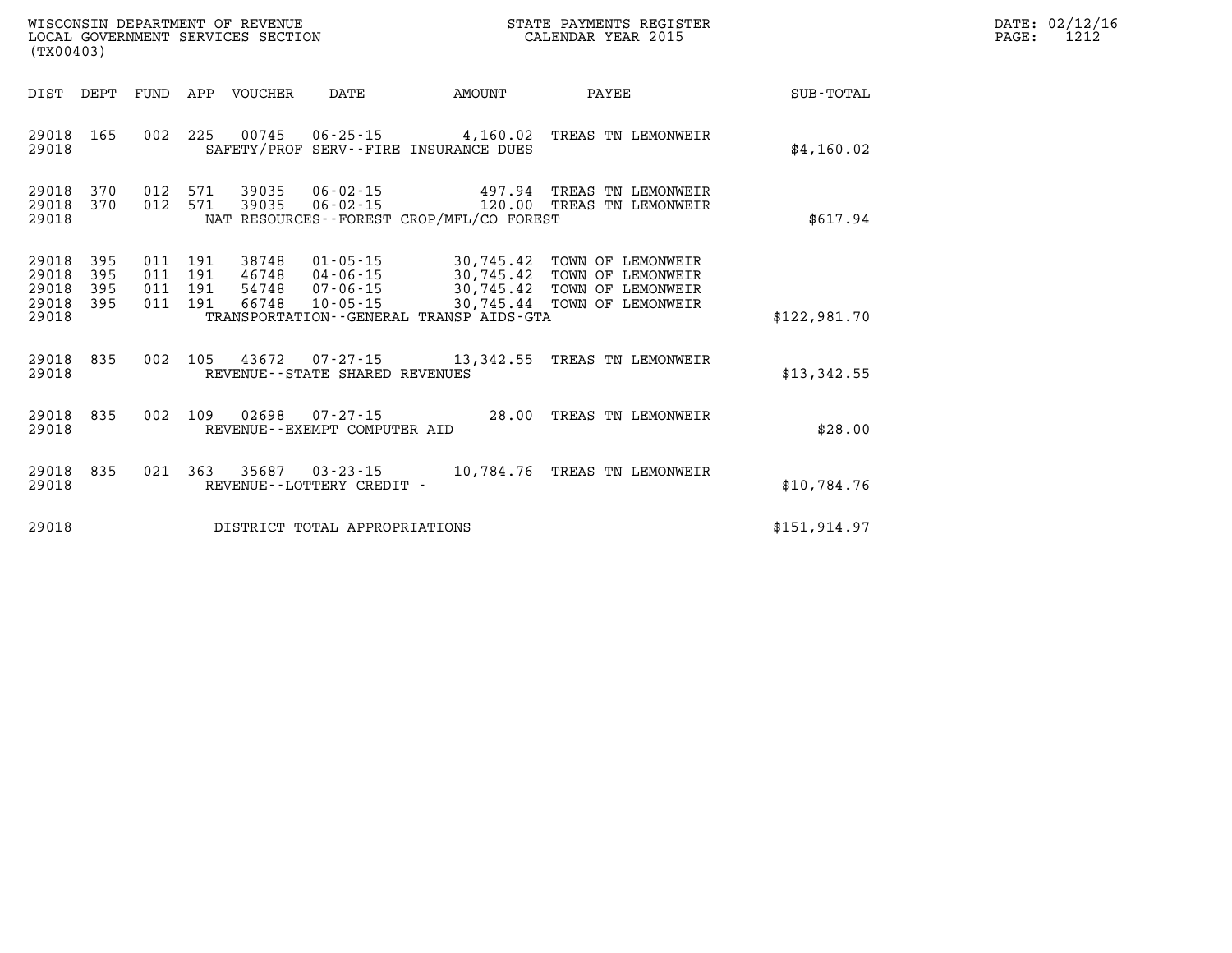| (TX00403)                   |            |                               | WISCONSIN DEPARTMENT OF REVENUE<br>LOCAL GOVERNMENT SERVICES SECTION |                                   |                                              | STATE PAYMENTS REGISTER<br>CALENDAR YEAR 2015                                                                                             |              | DATE: 02/12/16<br>$\mathtt{PAGE}$ :<br>1213 |
|-----------------------------|------------|-------------------------------|----------------------------------------------------------------------|-----------------------------------|----------------------------------------------|-------------------------------------------------------------------------------------------------------------------------------------------|--------------|---------------------------------------------|
|                             |            |                               | DIST DEPT FUND APP VOUCHER                                           | DATE                              | <b>AMOUNT</b>                                | PAYEE                                                                                                                                     | SUB-TOTAL    |                                             |
| 29020 165<br>29020          |            |                               |                                                                      |                                   | SAFETY/PROF SERV--FIRE INSURANCE DUES        | 002 225 00746 06-25-15 1,860.84 TREAS TN LINDINA                                                                                          | \$1,860.84   |                                             |
| 29020 370<br>29020          |            | 000 001                       | $04\rm{DNR}$                                                         |                                   | NAT RESOURCES-SEVERANCE/YIELD/WITHDRAWAL     | 06-03-15 38.70 TREAS TOWN LINDINA                                                                                                         | \$38.70      |                                             |
| 29020 370<br>29020          |            |                               |                                                                      |                                   | NAT RESOURCES - - FOREST CROP/MFL/CO FOREST  | 012 571 39036 06-02-15 357.90 TREAS TN LINDINA                                                                                            | \$357.90     |                                             |
| 29020 370<br>29020          |            |                               |                                                                      |                                   | NAT RESOURCES--AIDS IN LIEU OF TAXES         | 012 579 20337 04-03-15 43.54 TREAS TN LINDINA                                                                                             | \$43.54      |                                             |
| 29020 395<br>29020<br>29020 | 395<br>395 | 011 191<br>011 191<br>011 191 |                                                                      |                                   |                                              | 38749  01-05-15  24,651.39  TOWN OF LINDINA<br>46749  04-06-15  24,651.39  TOWN OF LINDINA<br>54749  07-06-15  24,651.39  TOWN OF LINDINA |              |                                             |
| 29020 395<br>29020          |            | 011 191                       | 66749                                                                | 10-05-15                          | TRANSPORTATION - - GENERAL TRANSP AIDS - GTA | 24,651.39 TOWN OF LINDINA                                                                                                                 | \$98,605.56  |                                             |
| 29020 835<br>29020          |            |                               |                                                                      | REVENUE - - STATE SHARED REVENUES |                                              | 002 105 43673 07-27-15 6,418.87 TREAS TN LINDINA                                                                                          | \$6,418.87   |                                             |
| 29020 835<br>29020          |            |                               |                                                                      | REVENUE--EXEMPT COMPUTER AID      |                                              | 002 109 02699 07-27-15 8.00 TREAS TN LINDINA                                                                                              | \$8.00       |                                             |
| 29020                       |            |                               |                                                                      | DISTRICT TOTAL APPROPRIATIONS     |                                              |                                                                                                                                           | \$107,333.41 |                                             |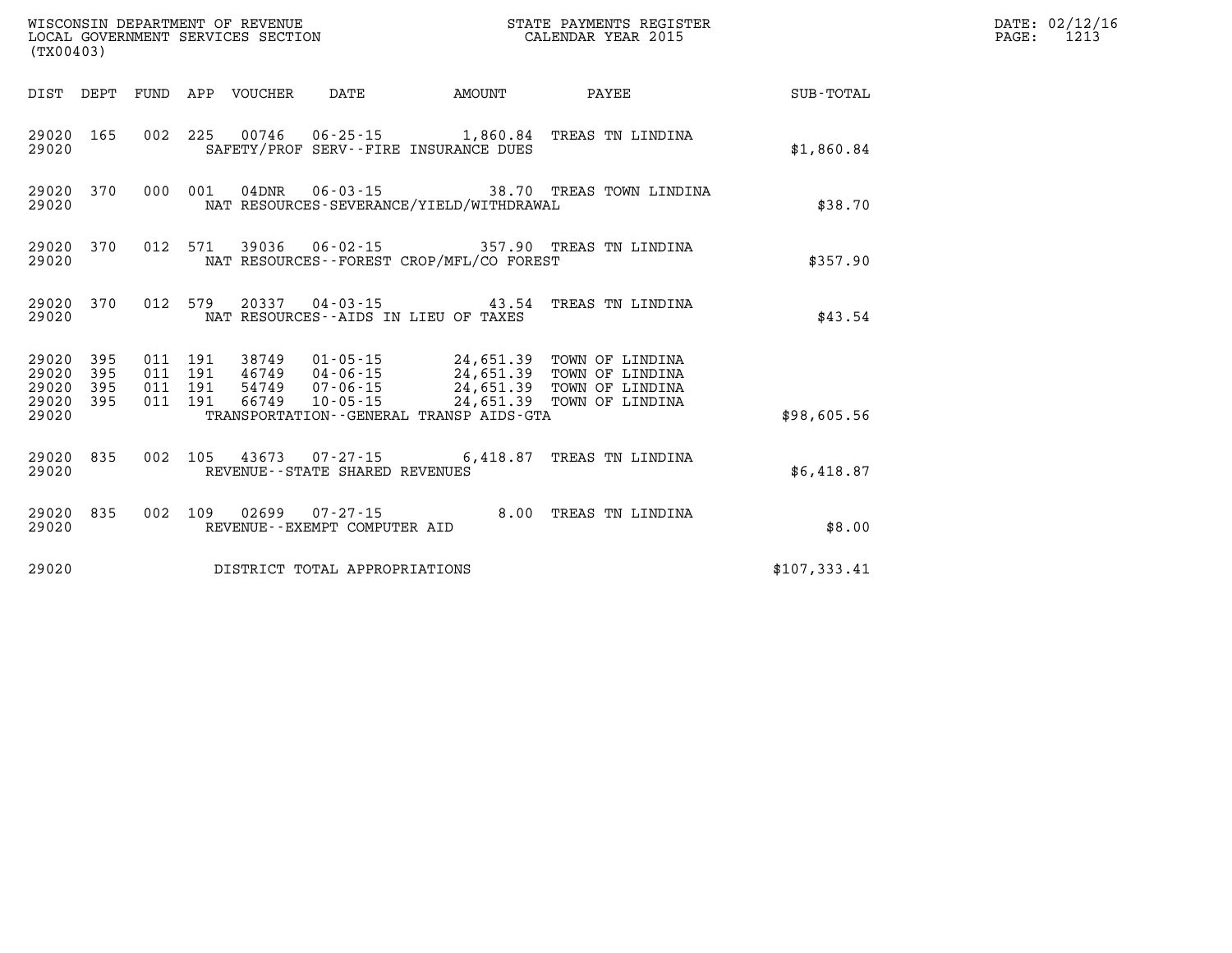| WISCONSIN DEPARTMENT OF REVENUE   | PAYMENTS REGISTER<br>STATE | DATE  | 02/12/16 |
|-----------------------------------|----------------------------|-------|----------|
| LOCAL GOVERNMENT SERVICES SECTION | CALENDAR YEAR 2015         | PAGE: | 101      |

| (TX00403)                                                             |                                                                                                                                                               |                                                                                     |                                                                                      |              |
|-----------------------------------------------------------------------|---------------------------------------------------------------------------------------------------------------------------------------------------------------|-------------------------------------------------------------------------------------|--------------------------------------------------------------------------------------|--------------|
| DIST<br>DEPT                                                          | FUND APP VOUCHER<br>DATE                                                                                                                                      | AMOUNT                                                                              | PAYEE                                                                                | SUB-TOTAL    |
| 165<br>29022<br>29022                                                 | 002<br>225<br>00747                                                                                                                                           | $06 - 25 - 15$ 2, 143.12<br>SAFETY/PROF SERV--FIRE INSURANCE DUES                   | TREAS TN LISBON                                                                      | \$2,143.12   |
| 29022<br>370<br>29022<br>370<br>29022<br>370<br>29022                 | 000<br>001<br>01DNR<br>$04 - 09 - 15$<br>001<br>000<br>$04\,\mathrm{DNR}$<br>$06 - 03 - 15$<br>001<br>$09 - 28 - 15$<br>000<br>05DNR                          | NAT RESOURCES-SEVERANCE/YIELD/WITHDRAWAL                                            | 623.50 TREAS TOWN LISBON<br>1,282.70 TREAS TOWN LISBON<br>1,897.54 TREAS TOWN LISBON | \$3,803.74   |
| 29022<br>370<br>29022                                                 | 012 571<br>39037<br>$06 - 02 - 15$                                                                                                                            | NAT RESOURCES--FOREST CROP/MFL/CO FOREST                                            | 567.84 TREAS TN LISBON                                                               | \$567.84     |
| 395<br>29022<br>29022<br>395<br>29022<br>395<br>29022<br>395<br>29022 | 011 191<br>38750<br>$01 - 05 - 15$<br>011<br>191<br>46750<br>$04 - 06 - 15$<br>011<br>191<br>$07 - 06 - 15$<br>54750<br>191<br>011<br>66750<br>$10 - 05 - 15$ | 20,511.63<br>20,511.63<br>20,511.63<br>TRANSPORTATION - - GENERAL TRANSP AIDS - GTA | 20,511.63 TOWN OF LISBON<br>TOWN OF LISBON<br>TOWN OF LISBON<br>TOWN OF LISBON       | \$82,046.52  |
| 29022<br>395<br>29022                                                 | 011<br>278<br>61333<br>$09 - 25 - 15$                                                                                                                         | 17,169.05<br>TRANSPORTATION - - LRIP/TRIP/MSIP GRANTS                               | TREAS TN LISBON                                                                      | \$17, 169.05 |
| 835<br>29022<br>29022                                                 | 002<br>105<br>43674 07-27-15<br>REVENUE - - STATE SHARED REVENUES                                                                                             | 4,662.86                                                                            | TREAS TN LISBON                                                                      | \$4,662.86   |
| 29022<br>835<br>29022                                                 | 002<br>109<br>02700<br>$07 - 27 - 15$<br>REVENUE--EXEMPT COMPUTER AID                                                                                         |                                                                                     | 21.00 TREAS TN LISBON                                                                | \$21.00      |
| 29022<br>835<br>29022                                                 | 021<br>363<br>35688<br>$03 - 23 - 15$<br>REVENUE - - LOTTERY CREDIT -                                                                                         | 2,433.29                                                                            | TREAS TN LISBON                                                                      | \$2,433.29   |
| 29022                                                                 | DISTRICT TOTAL APPROPRIATIONS                                                                                                                                 |                                                                                     |                                                                                      | \$112,847.42 |

WISCONSIN DEPARTMENT OF REVENUE **STATE PAYMENTS REGISTER**<br>LOCAL GOVERNMENT SERVICES SECTION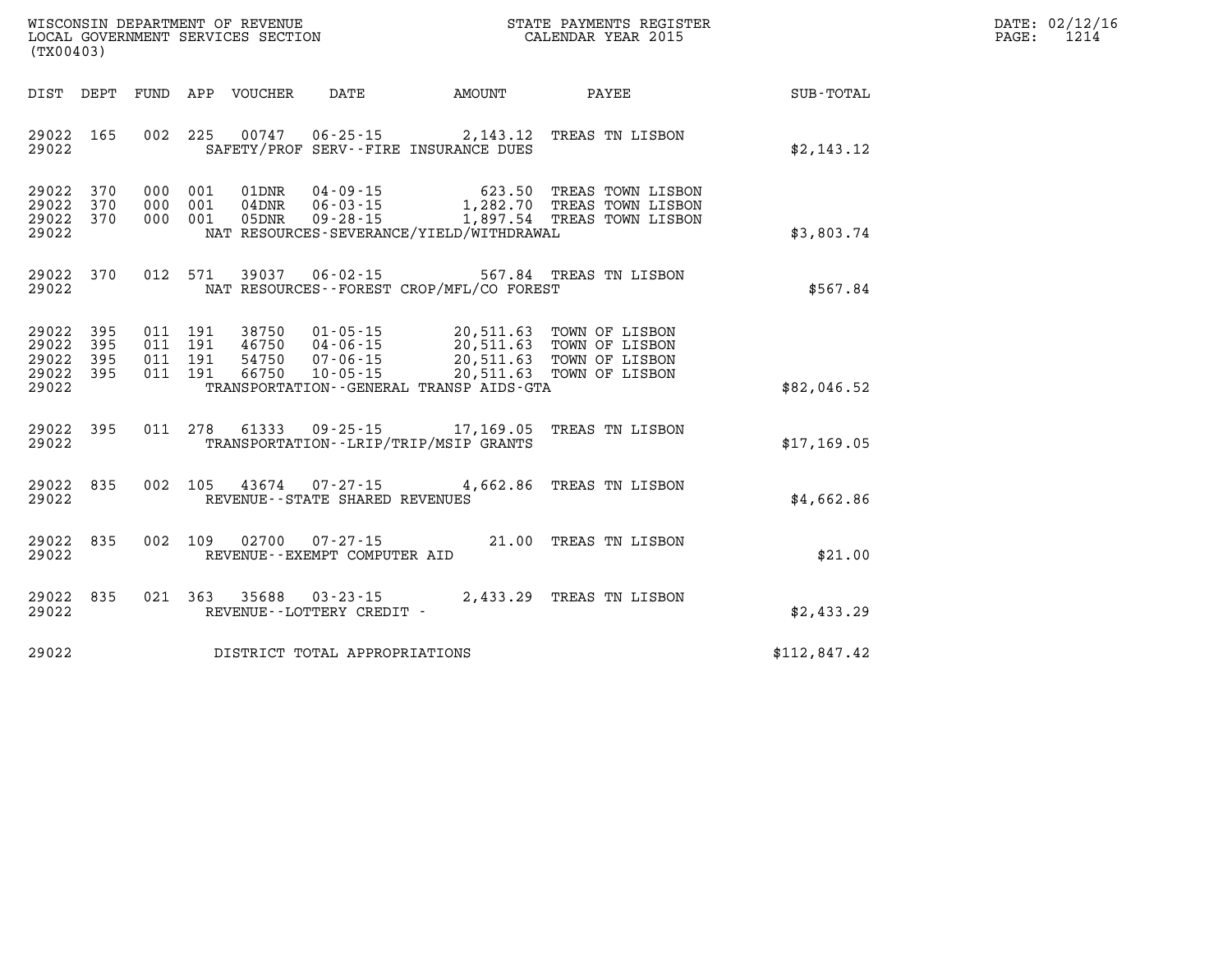| (TX00403)                                                  |                   |                                                     |         | WISCONSIN DEPARTMENT OF REVENUE<br>LOCAL GOVERNMENT SERVICES SECTION |                                                | STATE PAYMENTS REGISTER<br>CALENDAR YEAR 2015                                                                                                                                                                                                                        |  |       |                                                                                             | $\mathtt{PAGE}$ : | DATE: 02/12/16<br>1215 |  |
|------------------------------------------------------------|-------------------|-----------------------------------------------------|---------|----------------------------------------------------------------------|------------------------------------------------|----------------------------------------------------------------------------------------------------------------------------------------------------------------------------------------------------------------------------------------------------------------------|--|-------|---------------------------------------------------------------------------------------------|-------------------|------------------------|--|
|                                                            |                   |                                                     |         | DIST DEPT FUND APP VOUCHER                                           | DATE                                           | AMOUNT                                                                                                                                                                                                                                                               |  | PAYEE |                                                                                             | SUB-TOTAL         |                        |  |
| 29024 165<br>29024                                         |                   |                                                     |         |                                                                      |                                                | 002 225 00748 06-25-15 3,825.93<br>SAFETY/PROF SERV--FIRE INSURANCE DUES                                                                                                                                                                                             |  |       | TREAS TN LYNDON                                                                             | \$3,825.93        |                        |  |
| 29024 370<br>29024 370<br>29024                            |                   | 000 001<br>000 001                                  |         | 01DNR<br>05DNR                                                       |                                                | NAT RESOURCES-SEVERANCE/YIELD/WITHDRAWAL                                                                                                                                                                                                                             |  |       |                                                                                             | \$1,253.43        |                        |  |
| 29024 370<br>29024                                         | 29024 370 002 503 | 002 503                                             |         |                                                                      |                                                | 17551   01-12-15   29,412.48 TREAS TN LYNDON<br>18105   01-30-15   29,055.47 TREAS TN LYNDON<br>NAT RESOURCES--AIDS IN LIEU OF TAXES                                                                                                                                 |  |       |                                                                                             | \$58,467.95       |                        |  |
| 29024                                                      | 29024 370         |                                                     |         | 012 571 39038                                                        |                                                | $06 - 02 - 15$<br>NAT RESOURCES--FOREST CROP/MFL/CO FOREST                                                                                                                                                                                                           |  |       | 275.36 TREAS TN LYNDON                                                                      | \$275.36          |                        |  |
| 29024 370<br>29024<br>29024<br>29024<br>29024 370<br>29024 | 370<br>370<br>370 | 012 579<br>012 579<br>012 579<br>012 579<br>012 579 |         | 20338<br>20338<br>20338<br>20338<br>20338                            |                                                | $\begin{array}{cccc} 04\texttt{-}03\texttt{-}15 & 130.38 \\ 04\texttt{-}03\texttt{-}15 & 35.20 \\ 04\texttt{-}03\texttt{-}15 & 43.41 \\ 04\texttt{-}03\texttt{-}15 & .56 \\ 04\texttt{-}03\texttt{-}15 & .66.26 \end{array}$<br>NAT RESOURCES--AIDS IN LIEU OF TAXES |  |       | TREAS TN LYNDON<br>TREAS TN LYNDON<br>TREAS TN LYNDON<br>TREAS TN LYNDON<br>TREAS TN LYNDON | \$275.81          |                        |  |
| 29024                                                      | 29024 370         |                                                     | 074 670 | 42671                                                                |                                                | 05-29-15 914.71 TREAS TN LYNDON<br>NAT RESOURCES -- RU RECYCLING GRANT                                                                                                                                                                                               |  |       |                                                                                             | \$914.71          |                        |  |
| 29024 395<br>29024<br>29024<br>29024<br>29024              | 395<br>395<br>395 | 011 191<br>011 191<br>011 191<br>011 191            |         | 46751<br>54751<br>66751                                              |                                                | 38751  01-05-15  21,271.32  TOWN OF LYNDON<br>04-06-15<br>07-06-15 21, 271.32 TOWN OF LYNDON<br>10-05-15 21, 271.32 TOWN OF LYNDON<br>10-05-15 21, 271.32 TOWN OF LYNDON<br>TRANSPORTATION--GENERAL TRANSP AIDS-GTA                                                  |  |       |                                                                                             | \$85,085.28       |                        |  |
| 29024 835<br>29024                                         |                   |                                                     |         |                                                                      | 002 105 43675 07-27-15                         | REVENUE--STATE SHARED REVENUES                                                                                                                                                                                                                                       |  |       | 2,019.32 TREAS TN LYNDON                                                                    | \$2,019.32        |                        |  |
| 29024 835<br>29024                                         |                   |                                                     | 002 109 | 02701                                                                | $07 - 27 - 15$<br>REVENUE--EXEMPT COMPUTER AID |                                                                                                                                                                                                                                                                      |  |       | 72.00 TREAS TN LYNDON                                                                       | \$72.00           |                        |  |
| 29024 835<br>29024                                         |                   |                                                     |         | 002 501 00002                                                        |                                                | 02-02-15 1,039.24 TREAS TN LYNDON<br>DOA-PAYMENT FOR MUNICIPAL SERVICES AID                                                                                                                                                                                          |  |       |                                                                                             | \$1,039.24        |                        |  |
| 29024                                                      |                   |                                                     |         |                                                                      |                                                | DISTRICT TOTAL APPROPRIATIONS                                                                                                                                                                                                                                        |  |       |                                                                                             | \$153, 229.03     |                        |  |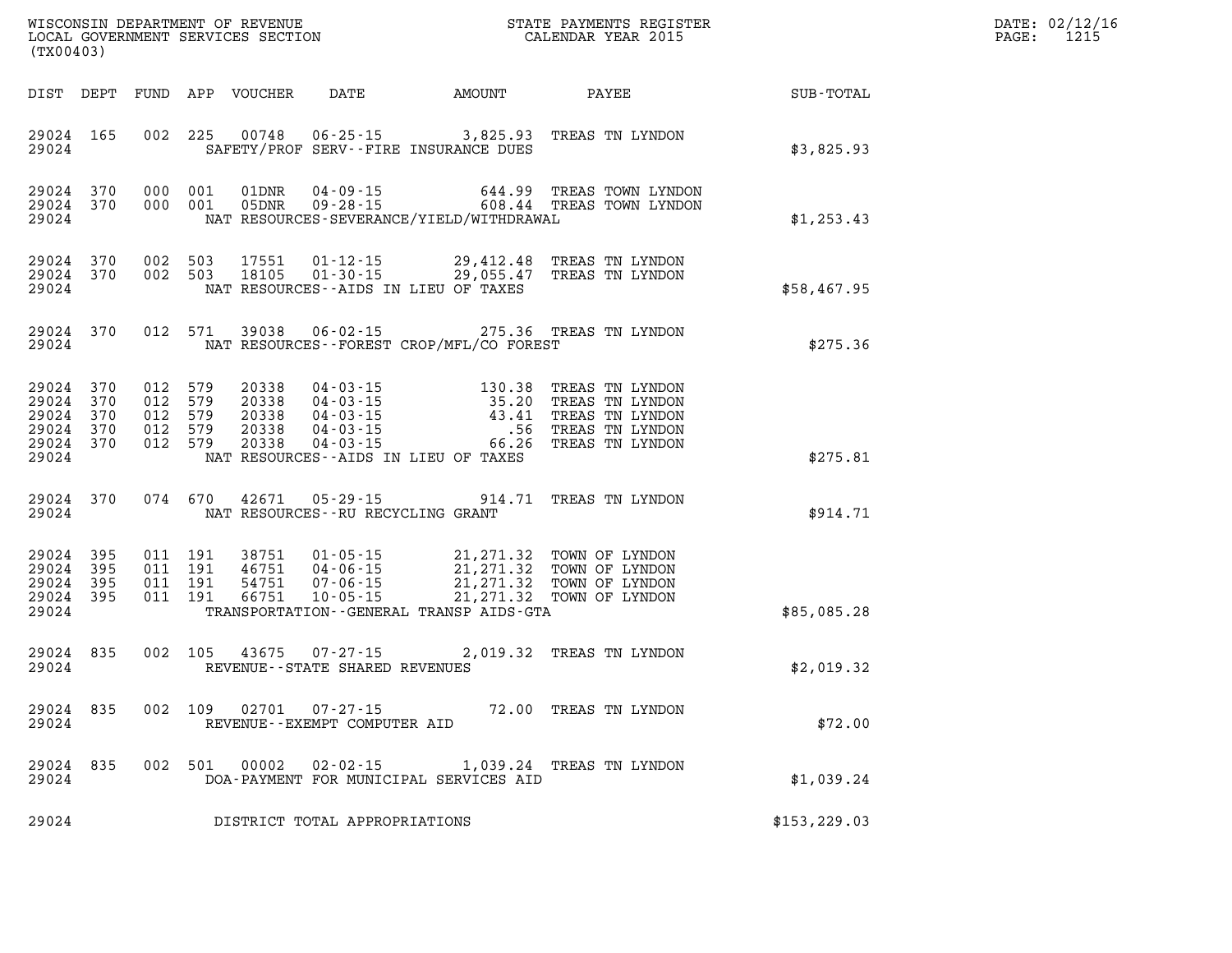| WISCONSIN DEPARTMENT OF REVENUE<br>LOCAL GOVERNMENT SERVICES SECTION FOR THE STATE PAYMENTS REGISTER<br>(TYO0403)<br>(TX00403) |            |  |  |  |                                   |                                              |                                                                                                                                                                                                      |                                                        | DATE: 02/12/16<br>PAGE: 1216 |
|--------------------------------------------------------------------------------------------------------------------------------|------------|--|--|--|-----------------------------------|----------------------------------------------|------------------------------------------------------------------------------------------------------------------------------------------------------------------------------------------------------|--------------------------------------------------------|------------------------------|
|                                                                                                                                |            |  |  |  |                                   |                                              |                                                                                                                                                                                                      | DIST DEPT FUND APP VOUCHER DATE AMOUNT PAYEE SUB-TOTAL |                              |
| 29026 165<br>29026                                                                                                             |            |  |  |  |                                   | SAFETY/PROF SERV--FIRE INSURANCE DUES        | 002 225 00749 06-25-15 1,515.51 TREAS TN MARION                                                                                                                                                      | \$1,515.51                                             |                              |
| 29026                                                                                                                          |            |  |  |  |                                   | NAT RESOURCES-SEVERANCE/YIELD/WITHDRAWAL     | 29026 370 000 001 05DNR 09-28-15 528.29 TREAS TOWN MARION                                                                                                                                            | \$528.29                                               |                              |
| 29026 370                                                                                                                      |            |  |  |  |                                   |                                              | 002 503 17552 01-12-15 7,290.15 TREAS TN MARION<br>356.21 TOWN SHAR                                                                                                                                  |                                                        |                              |
|                                                                                                                                |            |  |  |  |                                   | 29026 MAT RESOURCES--AIDS IN LIEU OF TAXES   | 356.21 TOWN SHARE                                                                                                                                                                                    | \$7,290.15                                             |                              |
| 29026                                                                                                                          |            |  |  |  |                                   | NAT RESOURCES--FOREST CROP/MFL/CO FOREST     | 29026 370 012 571 39039 06-02-15 668.99 TREAS TN MARION                                                                                                                                              | \$668.99                                               |                              |
| 29026                                                                                                                          | 29026 370  |  |  |  |                                   | NAT RESOURCES--AIDS IN LIEU OF TAXES         | 012 579 20339 04-03-15 32.03 TREAS TN MARION                                                                                                                                                         | \$32.03                                                |                              |
| 29026<br>29026                                                                                                                 | 395<br>395 |  |  |  |                                   |                                              | 011 191 38752 01-05-15 5,991.86 TOWN OF MARION<br>011 191 46752 04-06-15 5,991.86 TOWN OF MARION<br>011 191 54752 07-06-15 5,991.86 TOWN OF MARION<br>011 191 66752 10-05-15 5,991.87 TOWN OF MARION |                                                        |                              |
| 29026<br>29026 395                                                                                                             | 395        |  |  |  |                                   |                                              |                                                                                                                                                                                                      |                                                        |                              |
| 29026                                                                                                                          |            |  |  |  |                                   | TRANSPORTATION - - GENERAL TRANSP AIDS - GTA |                                                                                                                                                                                                      | \$23,967.45                                            |                              |
| 29026 835<br>29026                                                                                                             |            |  |  |  | REVENUE - - STATE SHARED REVENUES |                                              | 002 105 43676 07-27-15 1,848.38 TREAS TN MARION                                                                                                                                                      | \$1,848.38                                             |                              |
| 29026                                                                                                                          | 29026 835  |  |  |  | REVENUE--EXEMPT COMPUTER AID      |                                              | 002  109  02702  07-27-15  1.00 TREAS TN MARION REVENUE--EXEMPT COMPUTER AID                                                                                                                         | \$1.00                                                 |                              |
| 29026                                                                                                                          |            |  |  |  | DISTRICT TOTAL APPROPRIATIONS     |                                              |                                                                                                                                                                                                      | \$35,851.80                                            |                              |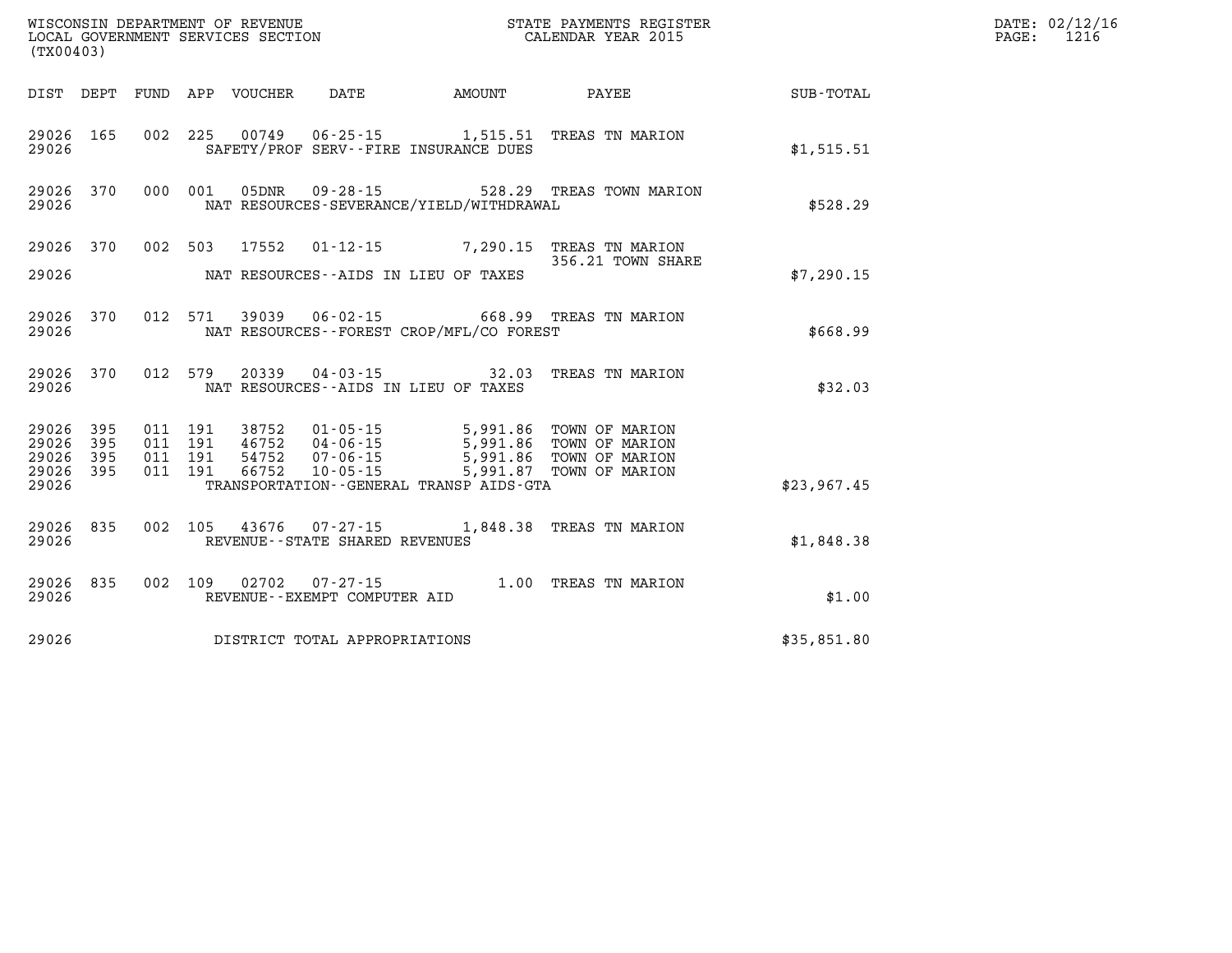| DATE: | 02/12/16 |
|-------|----------|
| PAGE: | 1217     |

| (TX00403)                                     |                   |  |  |  |                                |                                          | STATE PAYMENTS REGISTER                                                                                                                                                                                                                                                                                                                  |              | DATE: 02/12/1<br>$\mathtt{PAGE}$ :<br>1217 |
|-----------------------------------------------|-------------------|--|--|--|--------------------------------|------------------------------------------|------------------------------------------------------------------------------------------------------------------------------------------------------------------------------------------------------------------------------------------------------------------------------------------------------------------------------------------|--------------|--------------------------------------------|
|                                               |                   |  |  |  |                                |                                          |                                                                                                                                                                                                                                                                                                                                          |              |                                            |
| 29028 165<br>29028                            |                   |  |  |  |                                | SAFETY/PROF SERV--FIRE INSURANCE DUES    | 002 225 00750 06-25-15 5,622.29 TREAS TN NECEDAH                                                                                                                                                                                                                                                                                         | \$5,622.29   |                                            |
| 29028<br>29028 370<br>29028                   | 370               |  |  |  |                                | NAT RESOURCES-SEVERANCE/YIELD/WITHDRAWAL | 000 001 01DNR 04-09-15 706.38 TREAS TOWN NECEDAH<br>000 001 04DNR 06-03-15 529.26 TREAS TOWN NECEDAH                                                                                                                                                                                                                                     | \$1,235.64   |                                            |
| 29028 370<br>29028 370<br>29028               |                   |  |  |  |                                | NAT RESOURCES--AIDS IN LIEU OF TAXES     | 002 503 17553 01-12-15 238.86 TREAS TN NECEDAH<br>002 503 17553 01-12-15 8,753.52 TREAS TN NECEDAH<br>379.71 TOWN SHARE                                                                                                                                                                                                                  | \$8,992.38   |                                            |
| 29028 370<br>29028 370<br>29028               |                   |  |  |  |                                | NAT RESOURCES--FOREST CROP/MFL/CO FOREST | $0.12$ 571 39040 $0.6 - 0.2 - 15$ 974.34 TREAS TN NECEDAH<br>012 571 39040 06-02-15 500.94 TREAS TN NECEDAH                                                                                                                                                                                                                              | \$1,475.28   |                                            |
| 29028 370<br>29028                            |                   |  |  |  |                                | NAT RESOURCES -- AIDS IN LIEU OF TAXES   | 012 579 20340 04-03-15 333.41 TREAS TN NECEDAH                                                                                                                                                                                                                                                                                           | \$333.41     |                                            |
| 29028 370<br>29028                            |                   |  |  |  |                                | NAT RESOURCES--RU RECYCLING GRANT        | 074 670 42672 05-29-15 846.54 TREAS TN NECEDAH                                                                                                                                                                                                                                                                                           | \$846.54     |                                            |
| 29028<br>29028<br>29028<br>29028 395<br>29028 | 395<br>395<br>395 |  |  |  |                                | TRANSPORTATION--GENERAL TRANSP AIDS-GTA  | $\begin{array}{cccc} 011 & 191 & 38753 & 01\cdot 05\cdot 15 & 64\,, 210\,. 32 & \text{TOWN OF NECEDAH} \\ 011 & 191 & 46753 & 04\cdot 06\cdot 15 & 64\,, 210\,. 32 & \text{TOWN OF NECEDAH} \\ 011 & 191 & 54753 & 07\cdot 06\cdot 15 & 64\,, 210\,. 32 & \text{TOWN OF NECEDAH} \\ 011 & 191 & 66753 & 10\cdot 05\cdot 15 & 64\,, 210\$ | \$256,841.28 |                                            |
| 29028<br>29028                                | 835               |  |  |  | REVENUE--STATE SHARED REVENUES |                                          | 002 105 43677 07-27-15 22,531.85 TREAS TN NECEDAH                                                                                                                                                                                                                                                                                        | \$22,531.85  |                                            |
| 29028 835<br>29028                            |                   |  |  |  | REVENUE--EXEMPT COMPUTER AID   |                                          | 002 109 02703 07-27-15 19.00 TREAS TN NECEDAH                                                                                                                                                                                                                                                                                            | \$19.00      |                                            |
| 29028                                         |                   |  |  |  | DISTRICT TOTAL APPROPRIATIONS  |                                          |                                                                                                                                                                                                                                                                                                                                          | \$297,897.67 |                                            |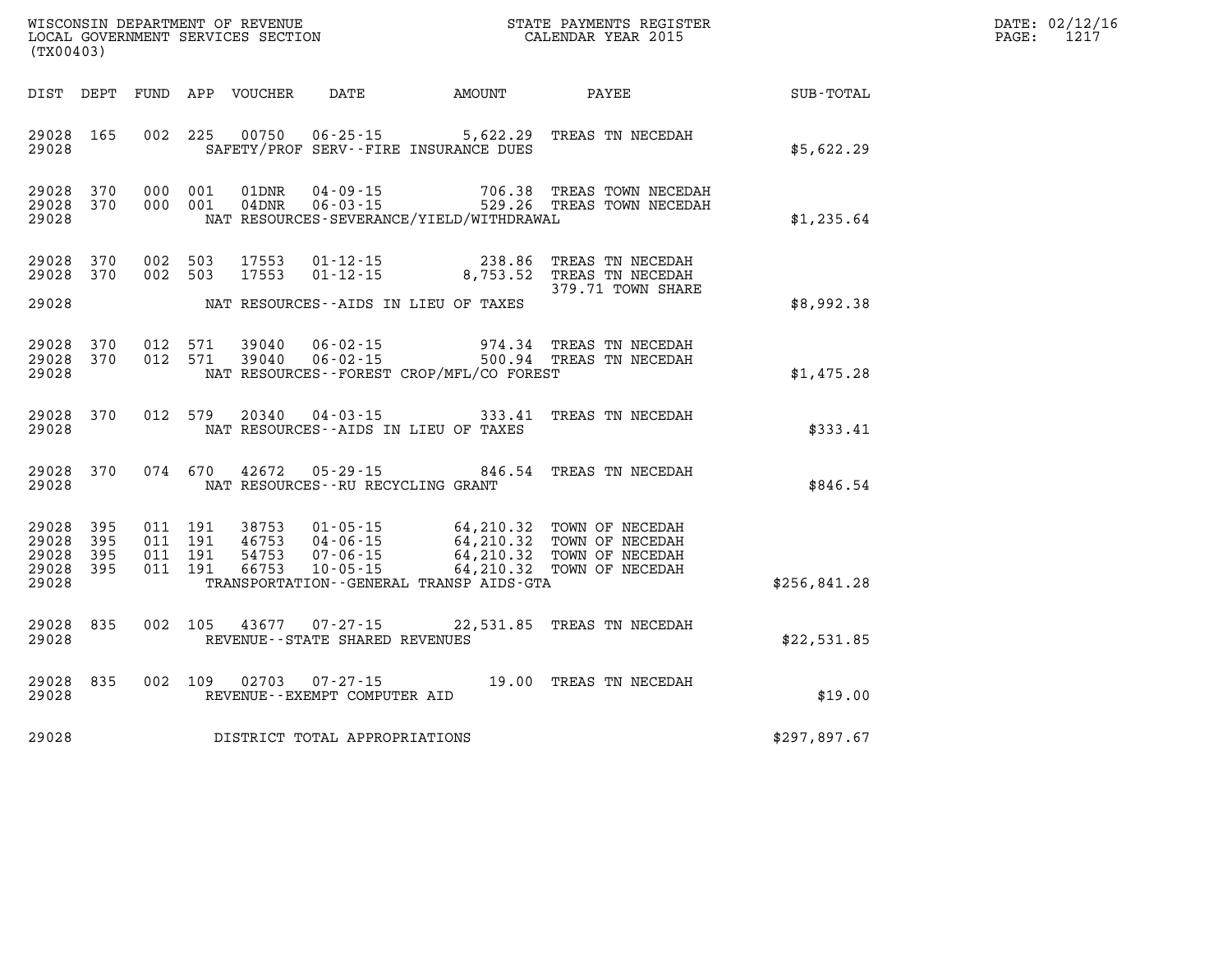| (TX00403)                                     |                   |  |  |                       |                                |                                             |                                                                                                                                                                                   |              | DATE: 02/12/16<br>$\mathtt{PAGE:}$<br>1218 |
|-----------------------------------------------|-------------------|--|--|-----------------------|--------------------------------|---------------------------------------------|-----------------------------------------------------------------------------------------------------------------------------------------------------------------------------------|--------------|--------------------------------------------|
| DIST DEPT                                     |                   |  |  | FUND APP VOUCHER DATE |                                | <b>AMOUNT</b>                               | <b>PAYEE</b> PAYEE                                                                                                                                                                | SUB-TOTAL    |                                            |
| 29030 165<br>29030                            |                   |  |  |                       |                                | SAFETY/PROF SERV--FIRE INSURANCE DUES       | 002 225 00751 06-25-15 1,111.53 TREAS TN ORANGE                                                                                                                                   | \$1, 111.53  |                                            |
| 29030<br>29030                                | 370               |  |  |                       |                                | NAT RESOURCES--AIDS IN LIEU OF TAXES        | 002 503 17976 01-30-15 3,971.94 TREAS TN ORANGE                                                                                                                                   | \$3,971.94   |                                            |
| 29030<br>29030                                | 370               |  |  |                       |                                | NAT RESOURCES - - FOREST CROP/MFL/CO FOREST | 012 571 39041 06-02-15 484.93 TREAS TN ORANGE                                                                                                                                     | \$484.93     |                                            |
| 29030<br>29030                                | 370               |  |  |                       |                                | NAT RESOURCES--AIDS IN LIEU OF TAXES        | 012 579 20341 04-03-15 250.21 TREAS TN ORANGE                                                                                                                                     | \$250.21     |                                            |
| 29030 395<br>29030<br>29030<br>29030<br>29030 | 395<br>395<br>395 |  |  |                       | 011 191 66754 10-05-15         | TRANSPORTATION--GENERAL TRANSP AIDS-GTA     | 011 191 38754 01-05-15 18,827.10 TOWN OF ORANGE<br>011 191 46754 04-06-15 18,827.10 TOWN OF ORANGE<br>011 191 54754 07-06-15 18,827.10 TOWN OF ORANGE<br>18,827.10 TOWN OF ORANGE | \$75,308.40  |                                            |
| 29030<br>29030                                | 395               |  |  |                       |                                | TRANSPORTATION - - LRIP/TRIP/MSIP GRANTS    | 011 278 61335 09-25-15 17,169.05 TREAS TN ORANGE                                                                                                                                  | \$17,169.05  |                                            |
| 29030<br>29030                                | 835               |  |  |                       | REVENUE--STATE SHARED REVENUES |                                             | 002 105 43678 07-27-15 6,392.70 TREAS TN ORANGE                                                                                                                                   | \$6,392.70   |                                            |
| 29030                                         |                   |  |  |                       | DISTRICT TOTAL APPROPRIATIONS  |                                             |                                                                                                                                                                                   | \$104,688.76 |                                            |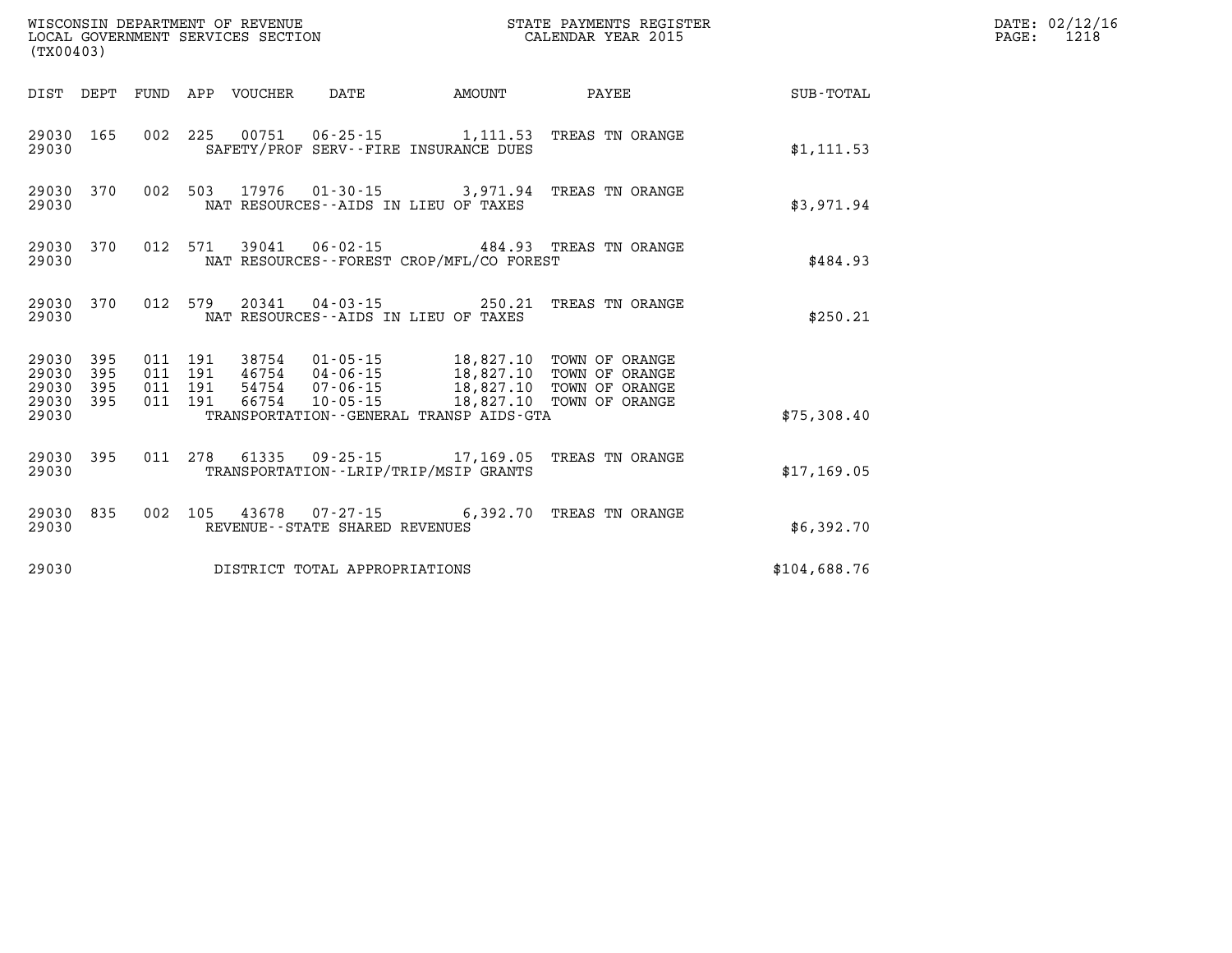| (TX00403)                                     |                   |  |                                 |                                |                                             | %WISCONSIN DEPARTMENT OF REVENUE $$\tt STATE~PAYMEMTS~REGISTER~LOCAL~GOVERNMENT~SERVICES~SECTION~CALENDAR~YEAR~2015$                                                                            |               | DATE: 02/12/16<br>$\mathtt{PAGE:}$<br>1219 |
|-----------------------------------------------|-------------------|--|---------------------------------|--------------------------------|---------------------------------------------|-------------------------------------------------------------------------------------------------------------------------------------------------------------------------------------------------|---------------|--------------------------------------------|
|                                               |                   |  | DIST DEPT FUND APP VOUCHER DATE |                                | AMOUNT                                      | <b>PAYEE</b>                                                                                                                                                                                    | SUB-TOTAL     |                                            |
| 29032                                         | 29032 165         |  |                                 |                                | SAFETY/PROF SERV--FIRE INSURANCE DUES       | 002 225 00752 06-25-15 1,861.32 TREAS TN PLYMOUTH                                                                                                                                               | \$1,861.32    |                                            |
| 29032                                         |                   |  |                                 |                                | NAT RESOURCES-SEVERANCE/YIELD/WITHDRAWAL    | 29032 370 000 001 05DNR 09-28-15 249.91 TREAS TOWN PLYMOUTH                                                                                                                                     | \$249.91      |                                            |
| 29032                                         | 29032 370         |  |                                 |                                | NAT RESOURCES - - FOREST CROP/MFL/CO FOREST | 012 571 39042 06-02-15 657.89 TREAS TN PLYMOUTH                                                                                                                                                 | \$657.89      |                                            |
| 29032                                         |                   |  |                                 |                                | NAT RESOURCES -- AIDS IN LIEU OF TAXES      | $\begin{array}{cccc} 29032 & 370 & 012 & 579 & 20342 & 04-03-15 & 1.73 & \text{TREAS TN PLYMOUTH} \\ 29032 & 370 & 012 & 579 & 20342 & 04-03-15 & 18.67 & \text{TREAS TN PLYMOUTH} \end{array}$ | \$20.40       |                                            |
| 29032<br>29032<br>29032<br>29032 395<br>29032 | 395<br>395<br>395 |  |                                 |                                | TRANSPORTATION--GENERAL TRANSP AIDS-GTA     |                                                                                                                                                                                                 | \$99,442.32   |                                            |
| 29032                                         | 29032 835         |  |                                 | REVENUE--STATE SHARED REVENUES |                                             | 002 105 43679 07-27-15 8,010.17 TREAS TN PLYMOUTH                                                                                                                                               | \$8,010.17    |                                            |
| 29032                                         | 29032 835         |  |                                 | REVENUE--EXEMPT COMPUTER AID   |                                             | 002 109 02704 07-27-15 17.00 TREAS TN PLYMOUTH                                                                                                                                                  | \$17.00       |                                            |
| 29032                                         |                   |  |                                 | DISTRICT TOTAL APPROPRIATIONS  |                                             |                                                                                                                                                                                                 | \$110, 259.01 |                                            |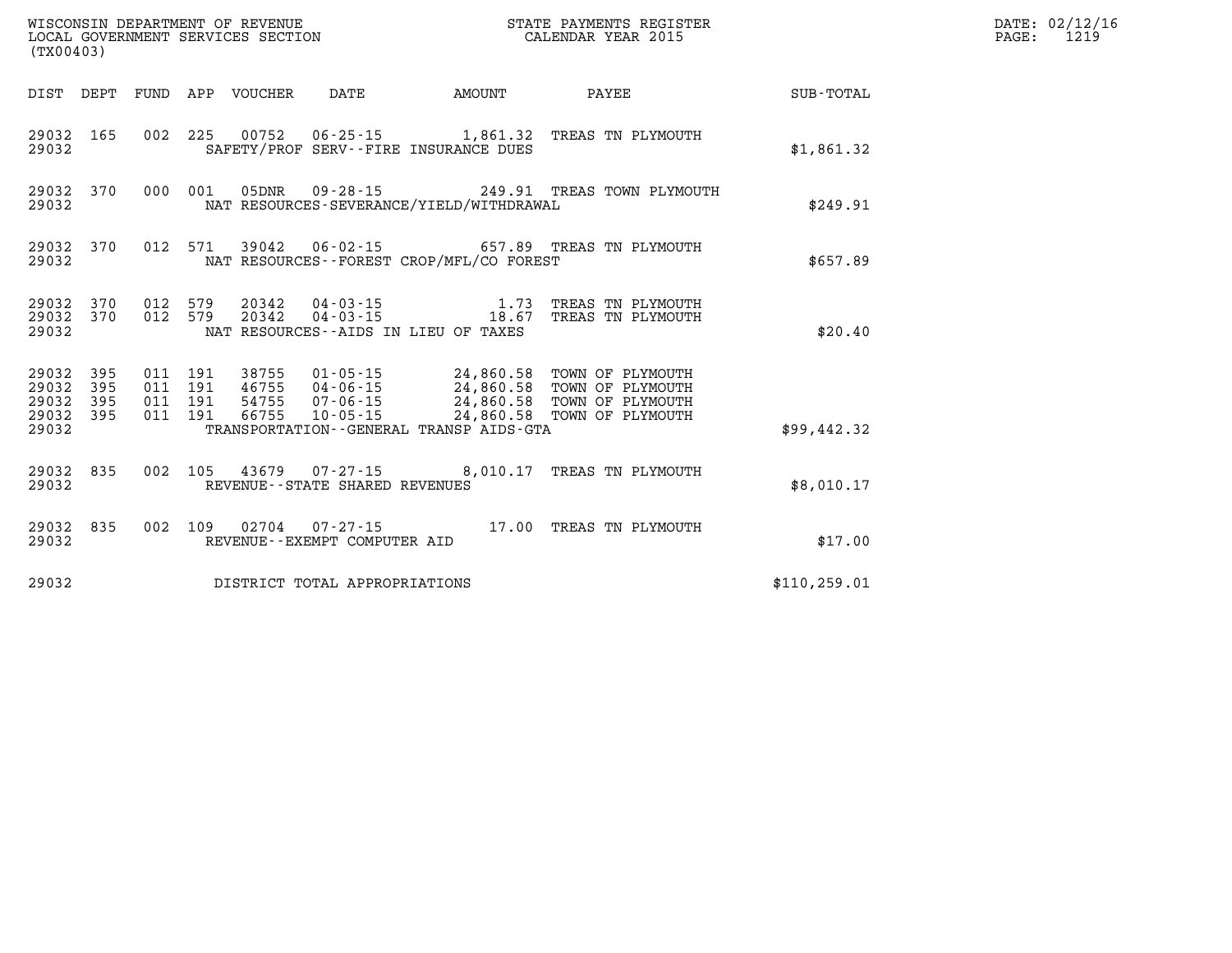| WISCONSIN DEPARTMENT OF REVENUE<br>LOCAL GOVERNMENT SERVICES SECTION TERMS OF CALENDAR YEAR 2015<br>(TX00403) |  |  |  |                                     |                                             |                                                                                                                                                                                                                                                                                                                                                                                                                         | <b>TER</b>   | DATE: 02/12/16<br>PAGE: 1220 |
|---------------------------------------------------------------------------------------------------------------|--|--|--|-------------------------------------|---------------------------------------------|-------------------------------------------------------------------------------------------------------------------------------------------------------------------------------------------------------------------------------------------------------------------------------------------------------------------------------------------------------------------------------------------------------------------------|--------------|------------------------------|
|                                                                                                               |  |  |  |                                     |                                             | DIST DEPT FUND APP VOUCHER DATE AMOUNT PAYEE PAYEE                                                                                                                                                                                                                                                                                                                                                                      |              |                              |
|                                                                                                               |  |  |  |                                     | 29034 SAFETY/PROF SERV--FIRE INSURANCE DUES | 29034 165 002 225 00753 06-25-15 902.67 TREAS TN SEVEN MILE CREEK                                                                                                                                                                                                                                                                                                                                                       | \$902.67     |                              |
|                                                                                                               |  |  |  |                                     |                                             | 29034 370 000 001 05DNR 09-28-15 685.56 TREAS TOWN SEVEN MILE CREEK<br>29034 NAT RESOURCES-SEVERANCE/YIELD/WITHDRAWAL                                                                                                                                                                                                                                                                                                   | \$685.56     |                              |
|                                                                                                               |  |  |  |                                     | 29034 NAT RESOURCES--AIDS IN LIEU OF TAXES  | 29034 370 002 503 17977 01-30-15 7,207.52 TREAS TN SEVEN MILE CREEK<br>1629.74 TOWN SHARE<br>\$7,207.52                                                                                                                                                                                                                                                                                                                 |              |                              |
|                                                                                                               |  |  |  |                                     |                                             | 29034 370 012 571 39043 06-02-15 705.97 TREAS TN SEVEN MILE CREEK<br>29034 370 012 571 39043 06-02-15 88.50 TREAS TN SEVEN MILE CREEK<br>----- **** PESOTROREST CROP/MFL/CO_FOREST                                                                                                                                                                                                                                      |              |                              |
|                                                                                                               |  |  |  |                                     | 29034 NAT RESOURCES--AIDS IN LIEU OF TAXES  | 29034 370 012 579 20343 04-03-15 8.80 TREAS TN SEVEN MILE CREEK                                                                                                                                                                                                                                                                                                                                                         | \$8.80       |                              |
|                                                                                                               |  |  |  |                                     | 29034 NAT RESOURCES--RU RECYCLING GRANT     | 29034 370 074 670 42673 05-29-15 126.62 TREAS TN SEVEN MILE CREEK                                                                                                                                                                                                                                                                                                                                                       | \$126.62     |                              |
|                                                                                                               |  |  |  |                                     |                                             | $\begin{array}{cccccccc} 29034 & 395 & 011 & 191 & 38756 & 01\cdot 05\cdot 15 & 31,752.84 & \text{TOWN OF SEVEN MILE CREEK} \\ 29034 & 395 & 011 & 191 & 46756 & 04\cdot 06\cdot 15 & 31,752.84 & \text{TOWN OF SEVEN MILE CREEK} \\ 29034 & 395 & 011 & 191 & 54756 & 07\cdot 06\cdot 15 & 31,752.84 & \text{TOWN OF SEVEN MILE CREEK} \\ 29034 & 39$<br>29034 TRANSPORTATION - GENERAL TRANSP AIDS - GTA 6127, 011.36 |              |                              |
|                                                                                                               |  |  |  |                                     | 29034 REVENUE--STATE SHARED REVENUES        | 29034 835 002 105 43680 07-27-15 3,055.71 TREAS TN SEVEN MILE CREEK                                                                                                                                                                                                                                                                                                                                                     | \$3,055.71   |                              |
|                                                                                                               |  |  |  |                                     |                                             |                                                                                                                                                                                                                                                                                                                                                                                                                         | \$7.00       |                              |
|                                                                                                               |  |  |  | 29034 DISTRICT TOTAL APPROPRIATIONS |                                             |                                                                                                                                                                                                                                                                                                                                                                                                                         | \$139,799.71 |                              |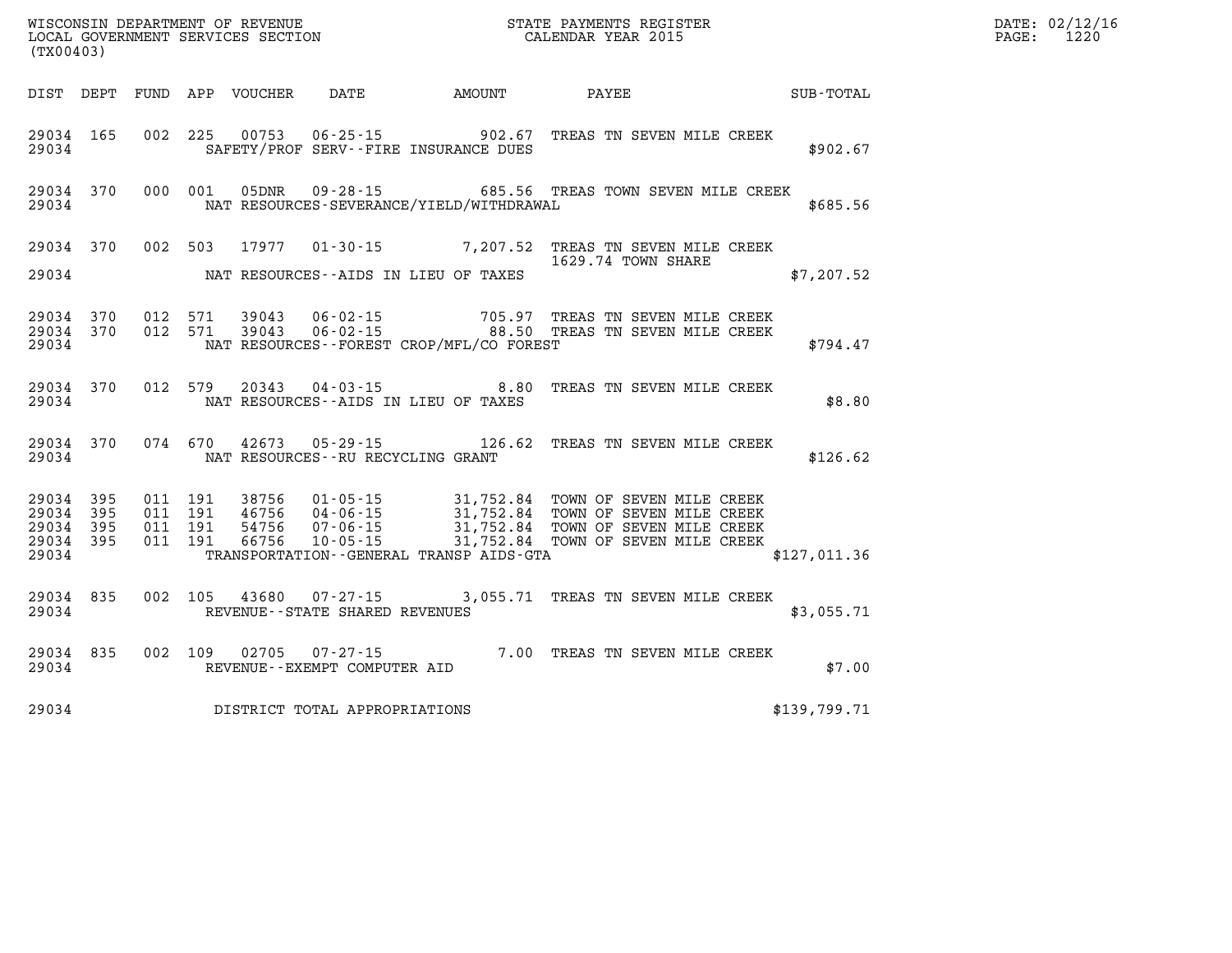| DATE: | 02/12/16 |
|-------|----------|
| PAGE: | 1221     |

| WISCONSIN DEPARTMENT OF REVENUE<br>(TX00403)                                                      | LOCAL GOVERNMENT SERVICES SECTION                                                                                                                                               | STATE PAYMENTS REGISTER<br>CALENDAR YEAR 2015 |                                                                                |              |  |
|---------------------------------------------------------------------------------------------------|---------------------------------------------------------------------------------------------------------------------------------------------------------------------------------|-----------------------------------------------|--------------------------------------------------------------------------------|--------------|--|
| DIST<br>FUND<br>DEPT                                                                              | APP<br>VOUCHER<br>DATE                                                                                                                                                          | AMOUNT                                        | PAYEE                                                                          | SUB-TOTAL    |  |
| 29036<br>165<br>002<br>29036                                                                      | 225<br>00754<br>$06 - 25 - 15$<br>SAFETY/PROF SERV--FIRE INSURANCE DUES                                                                                                         | 1,627.05                                      | TREAS TN SUMMIT                                                                | \$1,627.05   |  |
| 370<br>29036<br>000<br>29036<br>370<br>000<br>29036<br>370<br>000<br>29036                        | $04 - 09 - 15$<br>001<br>01DNR<br>$06 - 03 - 15$<br>001<br>$04$ DNR<br>001<br>05DNR<br>$09 - 28 - 15$<br>NAT RESOURCES-SEVERANCE/YIELD/WITHDRAWAL                               | 921.66                                        | 5,767.21 TREAS TOWN SUMMIT<br>1,511.92 TREAS TOWN SUMMIT<br>TREAS TOWN SUMMIT  | \$8,200.79   |  |
| 012<br>29036<br>370<br>29036                                                                      | 571<br>39044<br>$06 - 02 - 15$<br>NAT RESOURCES - - FOREST CROP/MFL/CO FOREST                                                                                                   | 440.09                                        | TREAS TN SUMMIT                                                                | \$440.09     |  |
| 29036<br>370<br>29036                                                                             | 074 670<br>42674<br>NAT RESOURCES - - RU RECYCLING GRANT                                                                                                                        | $05 - 29 - 15$ 2, 142.50                      | TREAS TN SUMMIT                                                                | \$2,142.50   |  |
| 29036<br>395<br>011<br>29036<br>395<br>011<br>29036<br>011<br>395<br>29036<br>395<br>011<br>29036 | 191<br>38757<br>$01 - 05 - 15$<br>191<br>$04 - 06 - 15$<br>46757<br>191<br>54757<br>$07 - 06 - 15$<br>191<br>66757<br>$10 - 05 - 15$<br>TRANSPORTATION--GENERAL TRANSP AIDS-GTA | 31, 169.31<br>31, 169. 31<br>31, 169. 31      | 31,169.31 TOWN OF SUMMIT<br>TOWN OF SUMMIT<br>TOWN OF SUMMIT<br>TOWN OF SUMMIT | \$124,677.24 |  |
| 002<br>29036<br>835<br>29036                                                                      | 105<br>43681 07-27-15<br>REVENUE - - STATE SHARED REVENUES                                                                                                                      | 11,727.63                                     | TREAS TN SUMMIT                                                                | \$11,727.63  |  |
| 835<br>002<br>29036<br>29036                                                                      | 109<br>02706<br>$07 - 27 - 15$<br>REVENUE - - EXEMPT COMPUTER AID                                                                                                               | 31.00                                         | TREAS TN SUMMIT                                                                | \$31.00      |  |
| 29036                                                                                             | DISTRICT TOTAL APPROPRIATIONS                                                                                                                                                   |                                               |                                                                                | \$148,846.30 |  |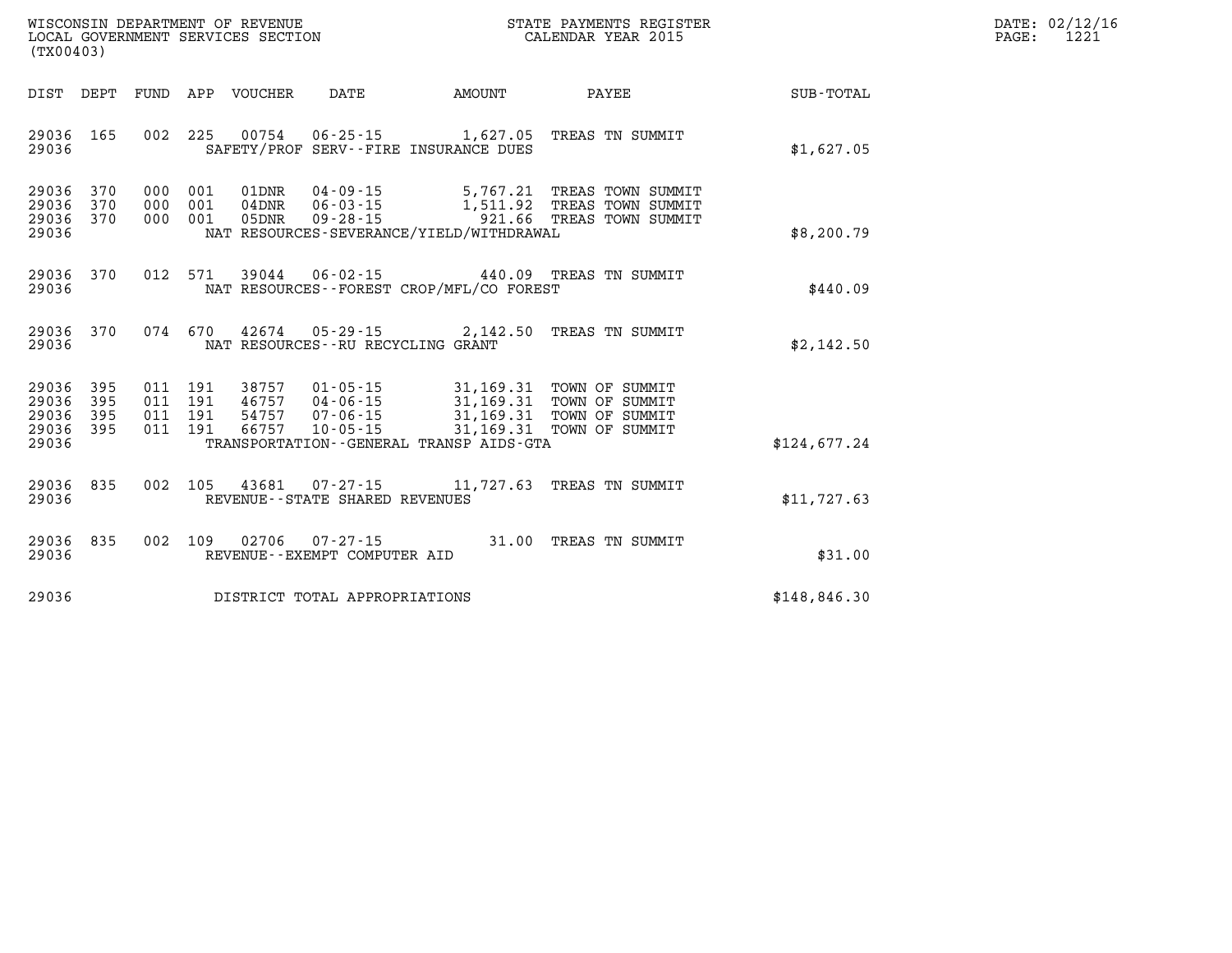| (TX00403)                                 |                          |                                          | WISCONSIN DEPARTMENT OF REVENUE<br>LOCAL GOVERNMENT SERVICES SECTION |                                                |                                                                  | STATE PAYMENTS REGISTER<br>CALENDAR YEAR 2015                                                         |              | DATE: 02/12/16<br>1222<br>PAGE: |
|-------------------------------------------|--------------------------|------------------------------------------|----------------------------------------------------------------------|------------------------------------------------|------------------------------------------------------------------|-------------------------------------------------------------------------------------------------------|--------------|---------------------------------|
| DIST DEPT                                 |                          |                                          | FUND APP VOUCHER                                                     | DATE                                           | AMOUNT                                                           | PAYEE                                                                                                 | SUB-TOTAL    |                                 |
| 29038 165<br>29038                        |                          | 002 225                                  |                                                                      |                                                | 00755 06-25-15 1,516.93<br>SAFETY/PROF SERV--FIRE INSURANCE DUES | TREAS TN WONEWOC                                                                                      | \$1,516.93   |                                 |
| 29038 370<br>29038                        |                          | 000 001                                  | 01DNR                                                                |                                                | NAT RESOURCES-SEVERANCE/YIELD/WITHDRAWAL                         | 04-09-15 4,600.40 TREAS TOWN WONEWOC                                                                  | \$4,600.40   |                                 |
| 29038 370<br>29038                        |                          | 012 571                                  | 39045                                                                |                                                | NAT RESOURCES - - FOREST CROP/MFL/CO FOREST                      | 06-02-15 301.13 TREAS TN WONEWOC                                                                      | \$301.13     |                                 |
| 29038<br>29038<br>29038<br>29038          | 370<br>370<br>370        | 012 579<br>012 579<br>012 579            | 20344<br>20344<br>20344                                              | 04 - 03 - 15<br>04 - 03 - 15<br>$04 - 03 - 15$ | 9.76<br>NAT RESOURCES -- AIDS IN LIEU OF TAXES                   | TREAS TN WONEWOC<br>97.60 TREAS TN WONEWOC<br>77.15 TREAS TN WONEWOC                                  | \$184.51     |                                 |
| 29038 370<br>29038                        |                          | 074 670                                  | 42675                                                                | NAT RESOURCES - - RU RECYCLING GRANT           | 05-29-15 2,794.85                                                | TREAS TN WONEWOC                                                                                      | \$2,794.85   |                                 |
| 29038<br>29038<br>29038<br>29038<br>29038 | 395<br>395<br>395<br>395 | 011 191<br>011 191<br>011 191<br>011 191 | 38758<br>46758<br>54758<br>66758                                     | 07-06-15<br>$10 - 05 - 15$                     | TRANSPORTATION--GENERAL TRANSP AIDS-GTA                          | 01-05-15 29,715.99 TOWN OF WONEWOC<br>04-06-15 29,715.99 TOWN OF WONEWOC<br>29,715.99 TOWN OF WONEWOO | \$118,863.96 |                                 |
| 29038 395<br>29038                        |                          | 011 278                                  | 43078                                                                |                                                | TRANSPORTATION - - LRIP/TRIP/MSIP GRANTS                         | 03-20-15 3,000.00 TREAS TN WONEWOC                                                                    | \$3,000.00   |                                 |
| 29038 835<br>29038                        |                          | 002 105                                  | 43682                                                                | REVENUE--STATE SHARED REVENUES                 |                                                                  | 07-27-15 12,740.78 TREAS TN WONEWOC                                                                   | \$12,740.78  |                                 |
| 29038 835<br>29038                        |                          | 002 109                                  | 02707                                                                | 07-27-15<br>REVENUE--EXEMPT COMPUTER AID       |                                                                  | 12.00 TREAS TN WONEWOC                                                                                | \$12.00      |                                 |
| 29038                                     |                          |                                          |                                                                      | DISTRICT TOTAL APPROPRIATIONS                  |                                                                  |                                                                                                       | \$144,014.56 |                                 |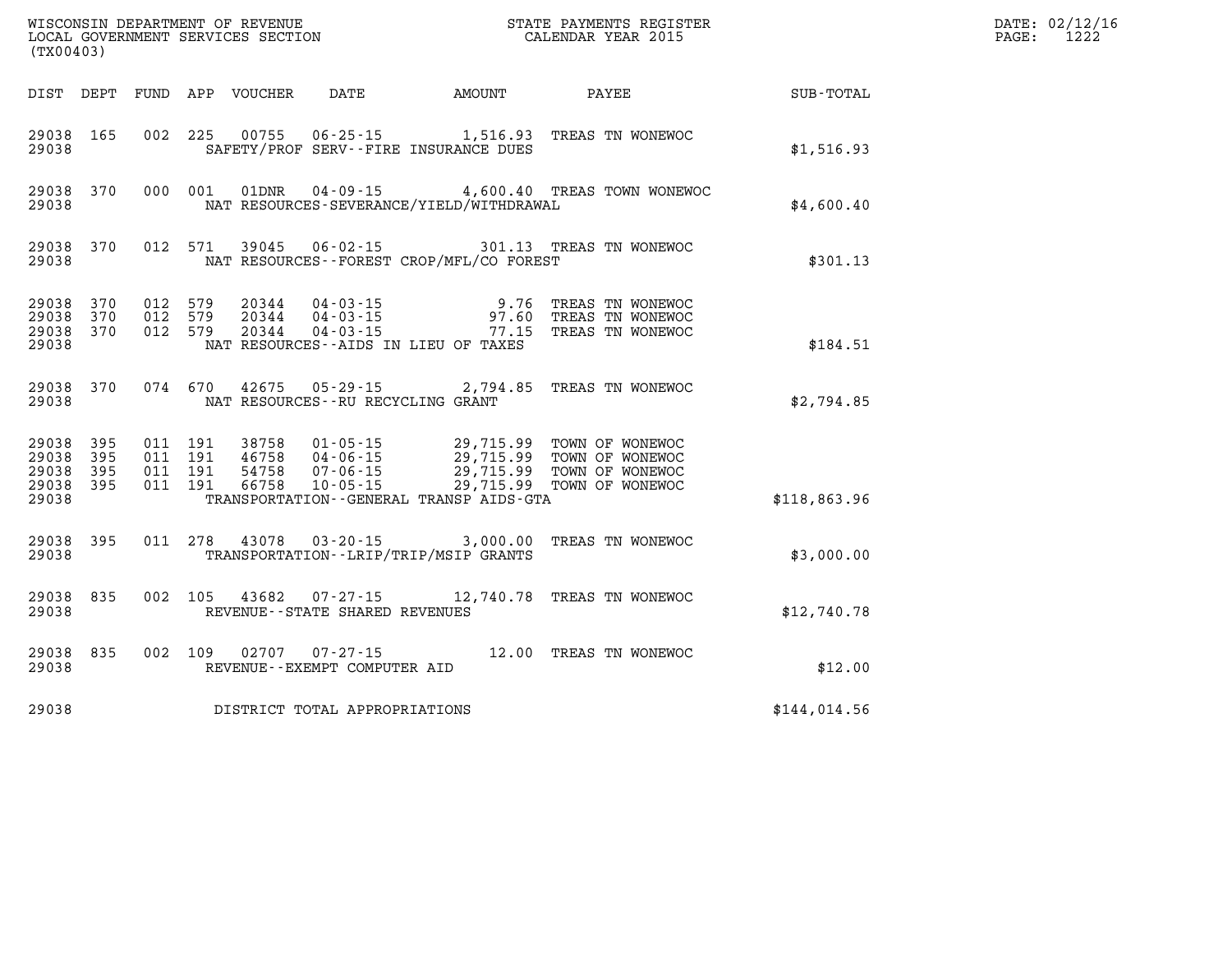| $\mathtt{PAGE:}$ | DATE: 02/12/16<br>1223 |
|------------------|------------------------|
|                  |                        |

| (TX00403)                                                             |                          |                                                              |                                   |                                                                |                                                                                                                                                                                                                                                     |             |
|-----------------------------------------------------------------------|--------------------------|--------------------------------------------------------------|-----------------------------------|----------------------------------------------------------------|-----------------------------------------------------------------------------------------------------------------------------------------------------------------------------------------------------------------------------------------------------|-------------|
| DIST<br>DEPT                                                          | FUND                     | APP VOUCHER DATE                                             |                                   | <b>EXAMPLE THE AMOUNT</b>                                      | <b>PAYEE</b>                                                                                                                                                                                                                                        | SUB-TOTAL   |
| 29111<br>165<br>29111                                                 | 002                      | 225                                                          |                                   | 00756 06-25-15 884.72<br>SAFETY/PROF SERV--FIRE INSURANCE DUES | TREAS VIL CAMP DOUGLAS                                                                                                                                                                                                                              | \$884.72    |
| 370<br>29111<br>29111                                                 | 012                      | 571                                                          |                                   | NAT RESOURCES - - FOREST CROP/MFL/CO FOREST                    | 39046  06-02-15  7.40 TREAS VIL CAMP DOUGLAS                                                                                                                                                                                                        | \$7.40      |
| 29111<br>370<br>29111                                                 |                          | 074 670                                                      | NAT RESOURCES--RU RECYCLING GRANT |                                                                | 42676  05-29-15  6,908.79  TREAS VIL CAMP DOUGLAS                                                                                                                                                                                                   | \$6,908.79  |
| 29111<br>395<br>29111<br>395<br>29111<br>395<br>29111<br>395<br>29111 | 011<br>011<br>011<br>011 | 191<br>191<br>191<br>66759<br>191                            |                                   | TRANSPORTATION--GENERAL TRANSP AIDS-GTA                        | 38759   01-05-15   7,539.87   VILLAGE OF CAMP DOUGLAS<br>46759   04-06-15   7,539.87   VILLAGE OF CAMP DOUGLAS<br>54759   07-06-15   7,539.87   VILLAGE OF CAMP DOUGLAS<br>10-05-15 7,539.89 VILLAGE OF CAMP DOUGLAS                                | \$30,159.50 |
| 835<br>29111<br>29111                                                 | 002                      |                                                              | REVENUE--STATE SHARED REVENUES    |                                                                | 105 43683 07-27-15 25,438.26 TREAS VIL CAMP DOUGLAS                                                                                                                                                                                                 | \$25,438.26 |
| 835<br>29111<br>29111<br>835<br>29111                                 | 002<br>002               | 109<br>02708<br>109<br>05153<br>REVENUE--EXEMPT COMPUTER AID |                                   |                                                                | $\begin{array}{cccc} \texttt{07-27-15} & \texttt{1,712.00} & \texttt{TREAS} & \texttt{VIL} & \texttt{CAMP} & \texttt{DOUGLAS} \\ \texttt{07-27-15} & \texttt{11.00} & \texttt{TREAS} & \texttt{VIL} & \texttt{CAMP} & \texttt{DOUGLAS} \end{array}$ | \$1,723.00  |
| 835<br>29111<br>29111                                                 | 002                      | 501                                                          |                                   | DOA-PAYMENT FOR MUNICIPAL SERVICES AID                         | 00002  02-02-15  14,802.19  TREAS VIL CAMP DOUGLAS                                                                                                                                                                                                  | \$14,802.19 |
| 29111<br>835<br>29111                                                 |                          |                                                              | REVENUE--LOTTERY CREDIT -         |                                                                | 021 363 35689 03-23-15 1,443.35 TREAS VIL CAMP DOUGLAS                                                                                                                                                                                              | \$1,443.35  |
| 29111                                                                 |                          |                                                              | DISTRICT TOTAL APPROPRIATIONS     |                                                                |                                                                                                                                                                                                                                                     | \$81,367.21 |

WISCONSIN DEPARTMENT OF REVENUE **STATE PAYMENTS REGISTER**<br>LOCAL GOVERNMENT SERVICES SECTION

LOCAL GOVERNMENT SERVICES SECTION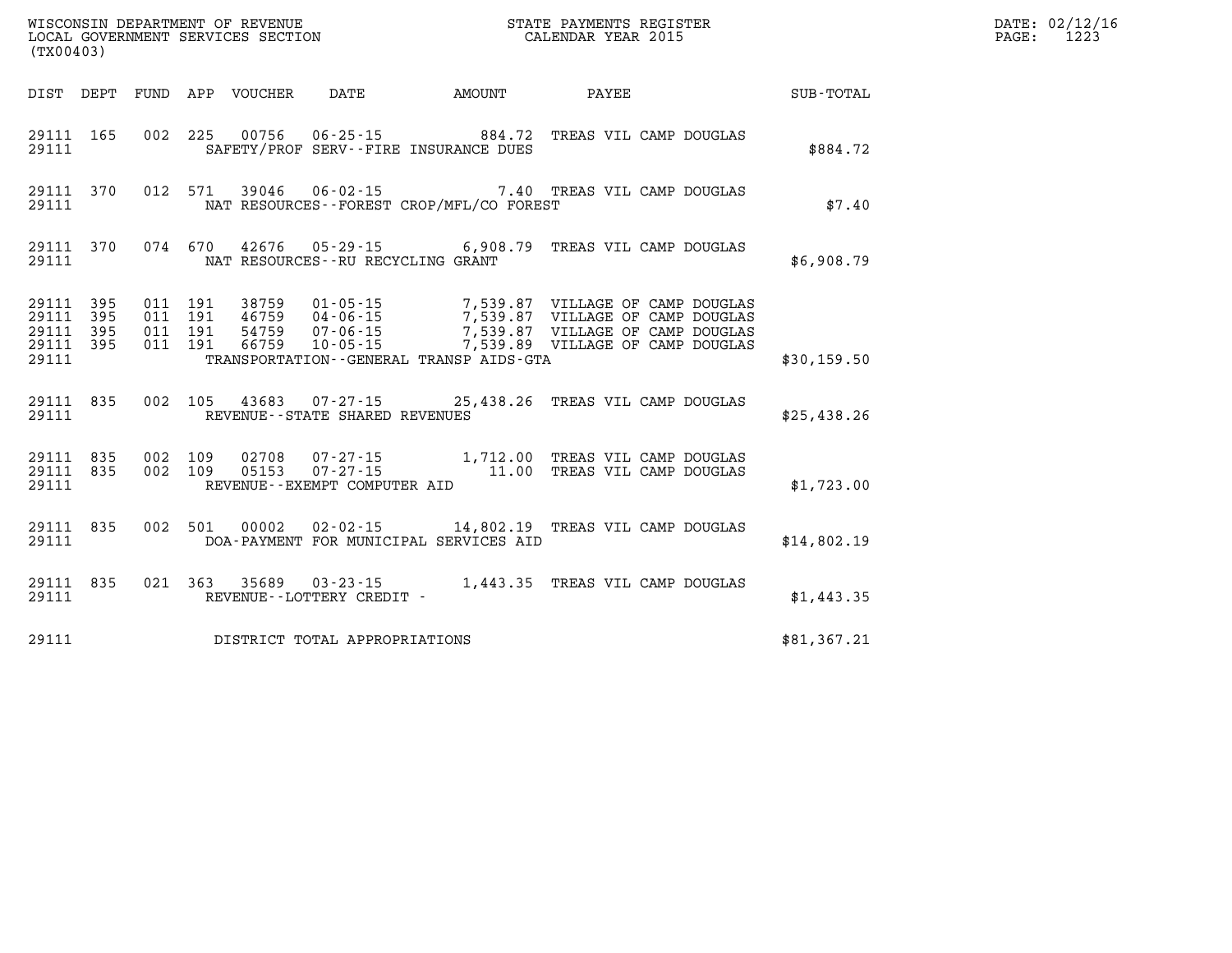| WISCONSIN DEPARTMENT OF REVENUE<br>(TX00403)         | LOCAL GOVERNMENT SERVICES SECTION CALENDAR YEAR 2015                                     |        | STATE PAYMENTS REGISTER                                    |              | DATE: 02/12/16<br>1224<br>PAGE: |
|------------------------------------------------------|------------------------------------------------------------------------------------------|--------|------------------------------------------------------------|--------------|---------------------------------|
| DIST DEPT                                            | FUND APP VOUCHER<br>DATE                                                                 | AMOUNT | PAYEE                                                      | SUB-TOTAL    |                                 |
| 29136 165<br>29136                                   | 002 225 00757 06-25-15 441.59 TREAS VIL HUSTLER<br>SAFETY/PROF SERV--FIRE INSURANCE DUES |        |                                                            | \$441.59     |                                 |
| 29136<br>370<br>29136                                | 074 670 42677 05-29-15 563.57 TREAS VIL HUSTLER<br>NAT RESOURCES--RU RECYCLING GRANT     |        |                                                            | \$563.57     |                                 |
| 29136<br>395<br>011<br>29136<br>395<br>011           | 38760<br>01-05-15<br>191<br>191<br>46760<br>04-06-15<br>1,712.05                         |        | 1,712.05 VILLAGE OF HUSTLER<br>VILLAGE OF HUSTLER          |              |                                 |
| 29136<br>395<br>011<br>29136 395<br>011 191<br>29136 | 191<br>54760<br>07-06-15<br>66760<br>10-05-15<br>TRANSPORTATION--GENERAL TRANSP AIDS-GTA |        | 1,712.05 VILLAGE OF HUSTLER<br>1,712.07 VILLAGE OF HUSTLER | \$6,848.22   |                                 |
| 29136 835<br>002<br>29136                            | 105<br>43684 07-27-15 7,393.43 TREAS VIL HUSTLER<br>REVENUE--STATE SHARED REVENUES       |        |                                                            | \$7,393.43   |                                 |
| 29136 835<br>002<br>29136                            | 109<br>02709  07-27-15  4.00  TREAS VIL HUSTLER<br>REVENUE--EXEMPT COMPUTER AID          |        |                                                            | \$4.00       |                                 |
| 29136                                                | DISTRICT TOTAL APPROPRIATIONS                                                            |        |                                                            | \$15, 250.81 |                                 |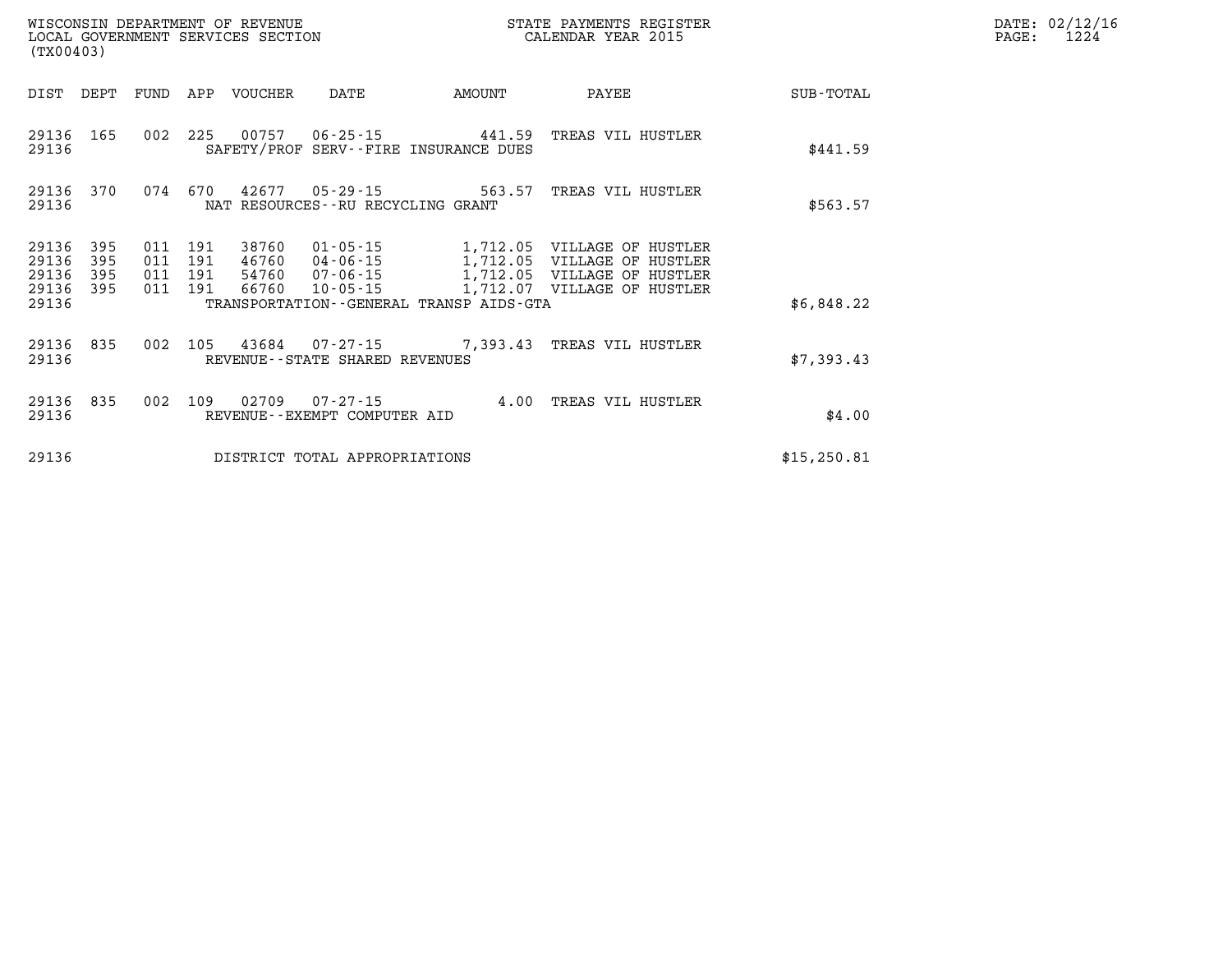| (TX00403)                                         |              |                                          |                         |                                                        |                                            | DATE: 02/12/16<br>1225<br>$\mathtt{PAGE:}$                                                                                                                             |             |  |  |
|---------------------------------------------------|--------------|------------------------------------------|-------------------------|--------------------------------------------------------|--------------------------------------------|------------------------------------------------------------------------------------------------------------------------------------------------------------------------|-------------|--|--|
|                                                   |              |                                          |                         | DIST DEPT FUND APP VOUCHER DATE AMOUNT                 |                                            | <b>PAYEE</b>                                                                                                                                                           | SUB-TOTAL   |  |  |
| 29146                                             | 29146 165    |                                          |                         |                                                        | SAFETY/PROF SERV--FIRE INSURANCE DUES      | 002 225 00758 06-25-15 970.04 TREAS VIL LYNDON STATION                                                                                                                 | \$970.04    |  |  |
| 29146                                             |              |                                          |                         |                                                        | NAT RESOURCES -- FOREST CROP/MFL/CO FOREST | 29146 370 012 571 39047 06-02-15 10.60 TREAS VIL LYNDON STATION                                                                                                        | \$10.60     |  |  |
| 29146                                             |              |                                          |                         | NAT RESOURCES--RU RECYCLING GRANT                      |                                            | 29146 370 074 670 42678 05-29-15 2,338.37 TREAS VIL LYNDON STATION                                                                                                     | \$2,338.37  |  |  |
| 29146 395<br>29146<br>29146<br>29146 395<br>29146 | 395<br>- 395 | 011 191<br>011 191<br>011 191<br>011 191 | 46761<br>54761<br>66761 | $04 - 06 - 15$<br>07 - 06 - 15<br>$10 - 05 - 15$       | TRANSPORTATION--GENERAL TRANSP AIDS-GTA    | 38761  01-05-15  3,589.26  VILLAGE OF LYNDON STATION<br>3,589.26 VILLAGE OF LYNDON STATION<br>3,589.26 VILLAGE OF LYNDON STATION<br>3,589.26 VILLAGE OF LYNDON STATION | \$14,357.04 |  |  |
| 29146                                             | 29146 395    |                                          |                         |                                                        | TRANSPORTATION--LRIP/TRIP/MSIP GRANTS      | 011 278 66651 11-18-15 7,261.00 TREAS VIL LYNDON STATION                                                                                                               | \$7,261.00  |  |  |
| 29146 455<br>29146                                |              |                                          |                         | JUSTICE - - LAW ENFORCEMENT TRAINING                   |                                            | 002 231 15 04-13-15 320.00 TREAS VIL LYNDON STATION                                                                                                                    | \$320.00    |  |  |
| 29146                                             | 29146 505    |                                          |                         | DOA--HOUSING ASSISTANCE GRANTS                         |                                            | 002 743 09611 07-14-15 10,396.31 TREAS VIL LYNDON STATION                                                                                                              | \$10,396.31 |  |  |
| 29146                                             | 29146 835    |                                          |                         | REVENUE - - STATE SHARED REVENUES                      |                                            | 002 105 43685 07-27-15 20,076.18 TREAS VIL LYNDON STATION                                                                                                              | \$20,076.18 |  |  |
| 29146                                             | 29146 835    |                                          |                         | 002 109 02710 07-27-15<br>REVENUE--EXEMPT COMPUTER AID |                                            | 119.00 TREAS VIL LYNDON STATION                                                                                                                                        | \$119.00    |  |  |
| 29146                                             | 29146 835    |                                          |                         | REVENUE--LOTTERY CREDIT -                              |                                            | 021 363 35690 03-23-15 1,465.80 TREAS VIL LYNDON STATION                                                                                                               | \$1,465.80  |  |  |
| 29146                                             |              |                                          |                         | DISTRICT TOTAL APPROPRIATIONS                          |                                            |                                                                                                                                                                        | \$57,314.34 |  |  |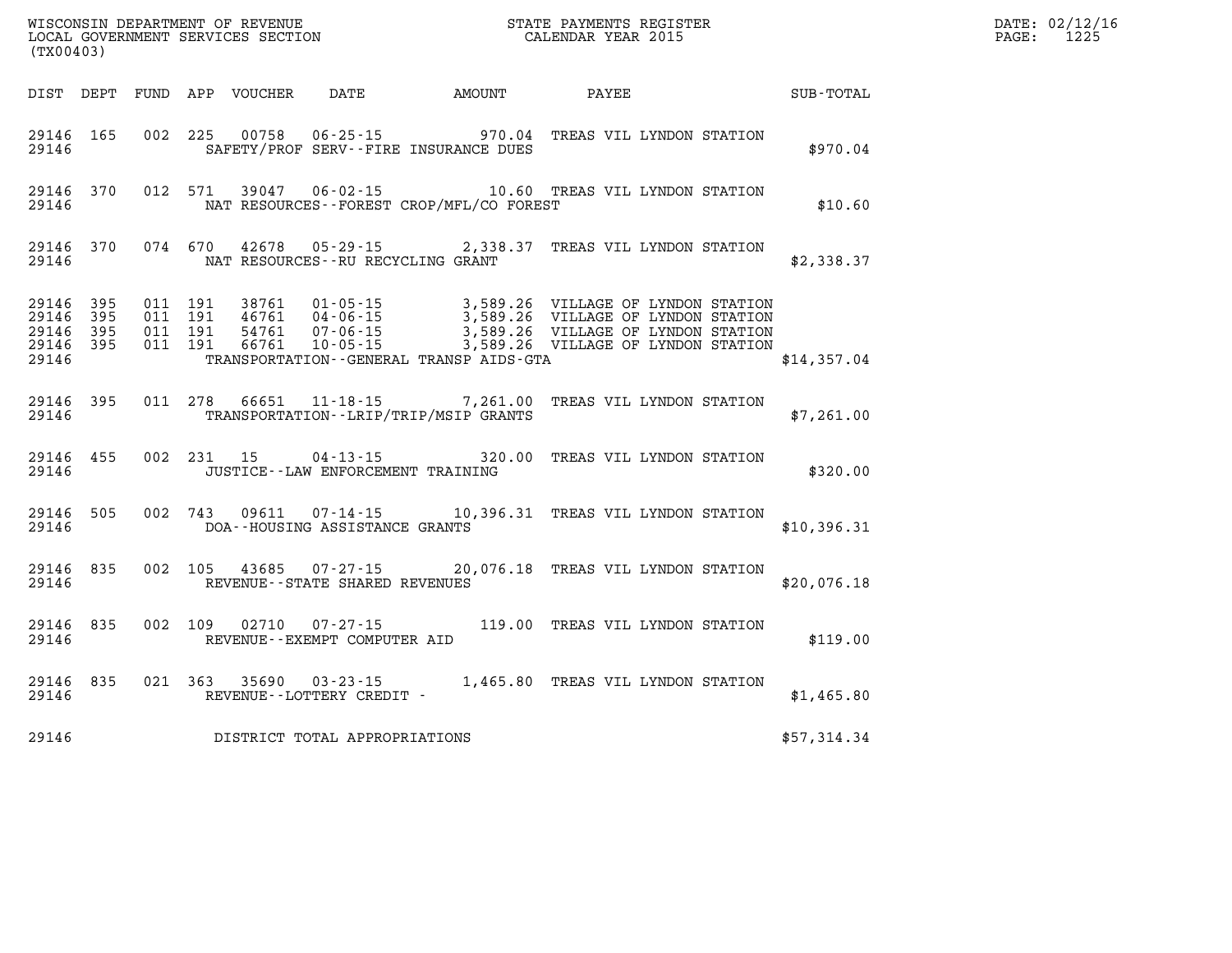|                                              | WISCONSIN DEPARTMENT OF REVENUE<br>LOCAL GOVERNMENT SERVICES SECTION<br>(TWAR YEAR 2015)<br>(TX00403) |         |         |                         |                                         |                                               |                                                                                                                                                                                                                          |              | DATE: 02/12/16<br>$\mathtt{PAGE:}$<br>1226 |
|----------------------------------------------|-------------------------------------------------------------------------------------------------------|---------|---------|-------------------------|-----------------------------------------|-----------------------------------------------|--------------------------------------------------------------------------------------------------------------------------------------------------------------------------------------------------------------------------|--------------|--------------------------------------------|
|                                              |                                                                                                       |         |         |                         |                                         |                                               |                                                                                                                                                                                                                          |              |                                            |
| 29161 165<br>29161                           |                                                                                                       |         |         |                         |                                         | SAFETY/PROF SERV--FIRE INSURANCE DUES         | 002 225 00759 06-25-15 1,793.22 TREAS VIL NECEDAH                                                                                                                                                                        | \$1,793.22   |                                            |
| 29161 370                                    |                                                                                                       |         |         |                         |                                         | 29161 NAT RESOURCES--AIDS IN LIEU OF TAXES    | 012 579 20345 04-03-15 3.41 TREAS VIL NECEDAH                                                                                                                                                                            | \$3.41       |                                            |
| 29161 370                                    |                                                                                                       |         |         |                         |                                         | 29161 NAT RESOURCES - LAKES MANAGEMENT GRANTS | 012 663 02031 03-16-15 2,250.00 TREAS VIL NECEDAH                                                                                                                                                                        | \$2,250.00   |                                            |
|                                              |                                                                                                       |         |         |                         | 29161 NAT RESOURCES--RU RECYCLING GRANT |                                               | 29161 370 074 670 42679 05-29-15 1,830.20 TREAS VIL NECEDAH                                                                                                                                                              | \$1,830.20   |                                            |
|                                              |                                                                                                       |         |         |                         |                                         | 29161 NAT RESOURCES--DAM SAFETY PROJECTS      | 29161 370 095 532 00015 07-17-15 34,276.33 TREAS VIL NECEDAH<br>29161 370 095 532 00015 07-17-15 19,819.95 TREAS VIL NECEDAH                                                                                             | \$54,096.28  |                                            |
| 29161 395                                    |                                                                                                       |         |         |                         |                                         |                                               | 011 185 43023 03-24-15 3,725.00 TREAS VIL NECEDAH<br>29161 TRANSPORTATION--HIGHWAY SAFETY-FEDERAL                                                                                                                        | \$3,725.00   |                                            |
| 29161 395<br>29161 395<br>29161 395<br>29161 |                                                                                                       |         |         | 29161 395 011 191 66762 |                                         | TRANSPORTATION - - GENERAL TRANSP AIDS - GTA  | 011 191 38762 01-05-15 12,365.33 VILLAGE OF NECEDAH<br>011 191 46762 04-06-15 12,365.33 VILLAGE OF NECEDAH<br>011 191 66762 10-05-15 12,365.33 VILLAGE OF NECEDAH<br>011 191 66762 10-05-15 12,365.35 VILLAGE OF NECEDAH | \$49,461.34  |                                            |
| 29161 455<br>29161                           |                                                                                                       |         |         |                         | JUSTICE - - LAW ENFORCEMENT TRAINING    |                                               | 002 231 12 03-23-15 160.00 TREAS VIL NECEDAH                                                                                                                                                                             | \$160.00     |                                            |
|                                              |                                                                                                       |         |         |                         | 29161 DOA--HOUSING ASSISTANCE GRANTS    |                                               | 29161 505 002 743 01298 09-16-15 114,676.00 TREAS VIL NECEDAH<br>29161 505 002 743 09531 07-14-15 15,125.40 TREAS VIL NECEDAH                                                                                            | \$129,801.40 |                                            |
| 29161                                        |                                                                                                       |         |         |                         | REVENUE--STATE SHARED REVENUES          |                                               | 29161 835 002 105 43686 07-27-15 52,777.08 TREAS VIL NECEDAH                                                                                                                                                             | \$52,777.08  |                                            |
| 29161 835<br>29161 835<br>29161              |                                                                                                       | 002 109 | 002 109 | 02711                   | REVENUE--EXEMPT COMPUTER AID            |                                               | 07-27-15 472.00 TREAS VIL NECEDAH<br>05154  07-27-15  1,460.00 TREAS VIL NECEDAH                                                                                                                                         | \$1,932.00   |                                            |
| 29161 835<br>29161                           |                                                                                                       |         |         | 002 501 00002           |                                         | DOA-PAYMENT FOR MUNICIPAL SERVICES AID        | 02-02-15 864.37 TREAS VIL NECEDAH                                                                                                                                                                                        | \$864.37     |                                            |
| 29161 835                                    |                                                                                                       |         | 021 363 |                         | 35691 03-23-15                          |                                               | 466.32 TREAS VIL NECEDAH                                                                                                                                                                                                 |              |                                            |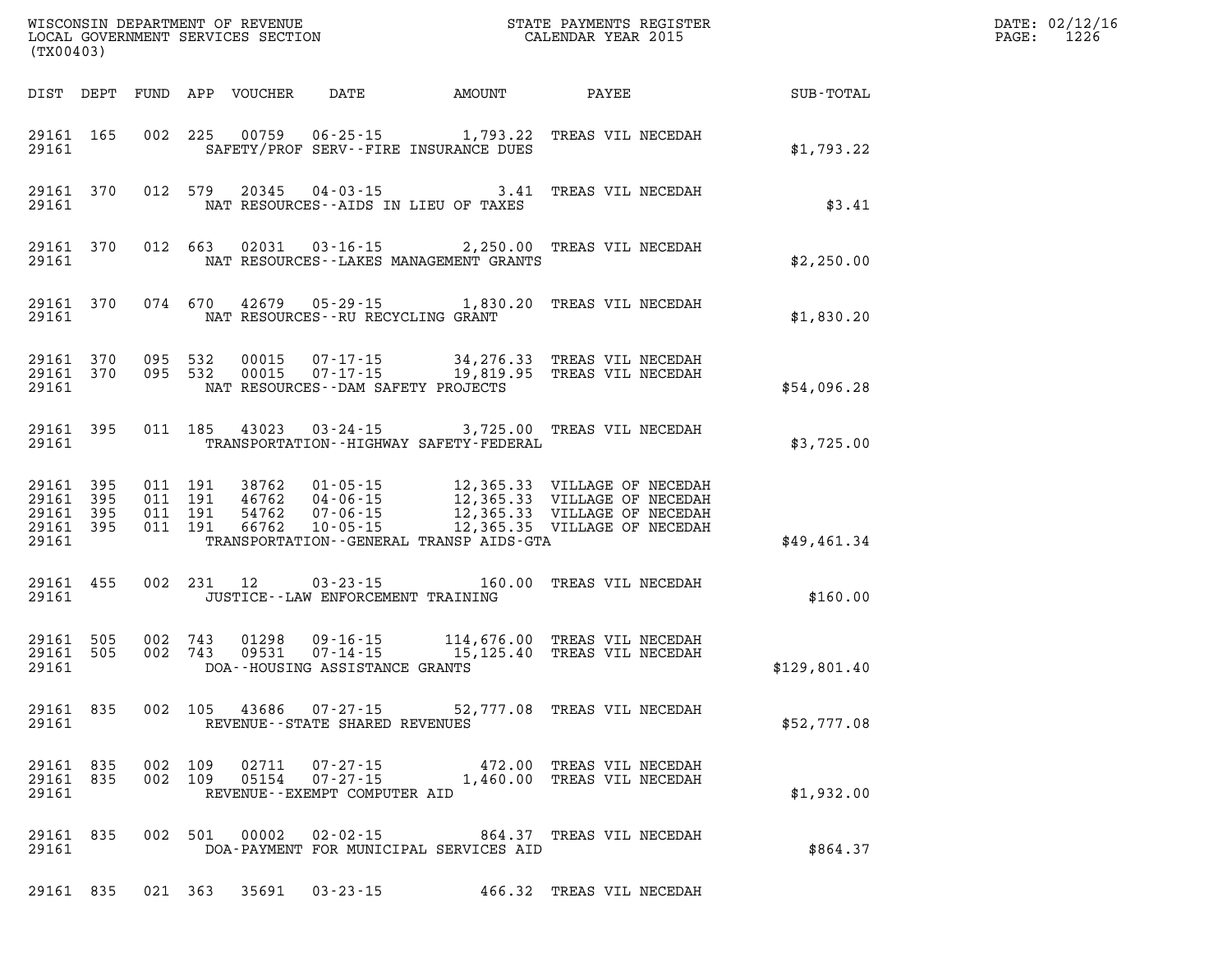| WISCONSIN DEPARTMENT OF REVENUE<br>LOCAL GOVERNMENT SERVICES SECTION<br>(TX00403) |                               |     |                |                              | STATE PAYMENTS REGISTER<br>CALENDAR YEAR 2015 |       | PAGE:        | DATE: 02/12/16<br>1227 |  |
|-----------------------------------------------------------------------------------|-------------------------------|-----|----------------|------------------------------|-----------------------------------------------|-------|--------------|------------------------|--|
| DEPT<br>DIST                                                                      | FUND                          | APP | <b>VOUCHER</b> | DATE                         | AMOUNT                                        | PAYEE | SUB-TOTAL    |                        |  |
| 29161                                                                             |                               |     |                | REVENUE - - LOTTERY CREDIT - |                                               |       | \$466.32     |                        |  |
| 29161                                                                             | DISTRICT TOTAL APPROPRIATIONS |     |                |                              |                                               |       | \$299,160.62 |                        |  |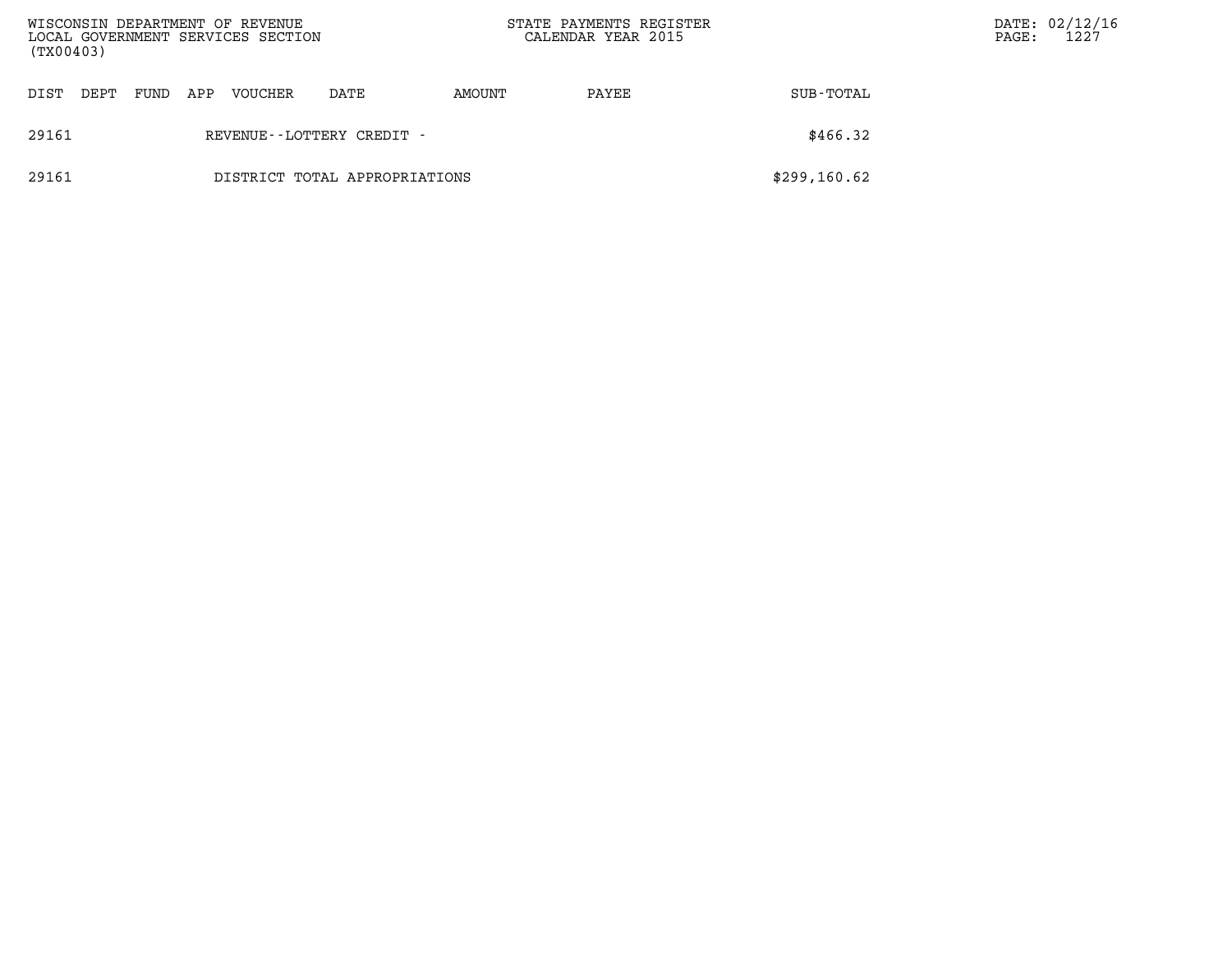| (TX00403)                              |                                                                                                               |  | FER EXECUTIVE STATE OF THE STATE OF THE STATE OF THE STATE OF THE STATE OF THE STATE OF THE STATE OF THE STATE | DATE: 02/12/16<br>$\mathtt{PAGE:}$<br>1228 |
|----------------------------------------|---------------------------------------------------------------------------------------------------------------|--|----------------------------------------------------------------------------------------------------------------|--------------------------------------------|
|                                        |                                                                                                               |  |                                                                                                                |                                            |
|                                        | 29186 165 002 225 00760 06-25-15 417.17 TREAS VIL UNION CENTER<br>29186 SAFETY/PROF SERV--FIRE INSURANCE DUES |  | \$417.17                                                                                                       |                                            |
| 29186                                  | 29186 370 002 503 17554 01-12-15 202.92 TREAS VILL UNION CENTER<br>NAT RESOURCES--AIDS IN LIEU OF TAXES       |  | \$202.92                                                                                                       |                                            |
| 29186                                  | 29186 370 012 579 20346 04-03-15 183.71 TREAS VIL UNION CENTER<br>NAT RESOURCES--AIDS IN LIEU OF TAXES        |  | \$183.71                                                                                                       |                                            |
| 29186 370<br>29186                     | 074 670 42680 05-29-15 241.12 TREAS VIL UNION CENTER<br>NAT RESOURCES--RU RECYCLING GRANT                     |  | \$241.12                                                                                                       |                                            |
| 29186 395<br>29186                     | 011 185 48571 05-26-15 4,000.00 TREAS VIL UNION CENTER<br>TRANSPORTATION - - HIGHWAY SAFETY - FEDERAL         |  | \$4,000.00                                                                                                     |                                            |
| 29186 395<br>29186<br>395<br>29186 395 |                                                                                                               |  |                                                                                                                |                                            |
| 29186 395<br>29186                     | TRANSPORTATION--GENERAL TRANSP AIDS-GTA                                                                       |  | \$13,739.68                                                                                                    |                                            |
| 29186 455<br>29186                     | 002 231 10 03-19-15 160.00 TREAS VIL UNION CENTER<br>JUSTICE--LAW ENFORCEMENT TRAINING                        |  | \$160.00                                                                                                       |                                            |
| 29186 835                              | 002 105 43687 07-27-15 9,574.08 TREAS VIL UNION CENTER<br>29186 REVENUE - STATE SHARED REVENUES               |  | \$9,574.08                                                                                                     |                                            |
| 29186 835                              | 002 109 02712 07-27-15 348.00 TREAS VIL UNION CENTER<br>29186 REVENUE - EXEMPT COMPUTER AID                   |  | \$348.00                                                                                                       |                                            |
| 29186                                  | 29186 835 002 501 00002 02-02-15 84.52 TREAS VIL UNION CENTER<br>DOA-PAYMENT FOR MUNICIPAL SERVICES AID       |  | \$84.52                                                                                                        |                                            |
|                                        | 29186 DISTRICT TOTAL APPROPRIATIONS                                                                           |  | \$28,951.20                                                                                                    |                                            |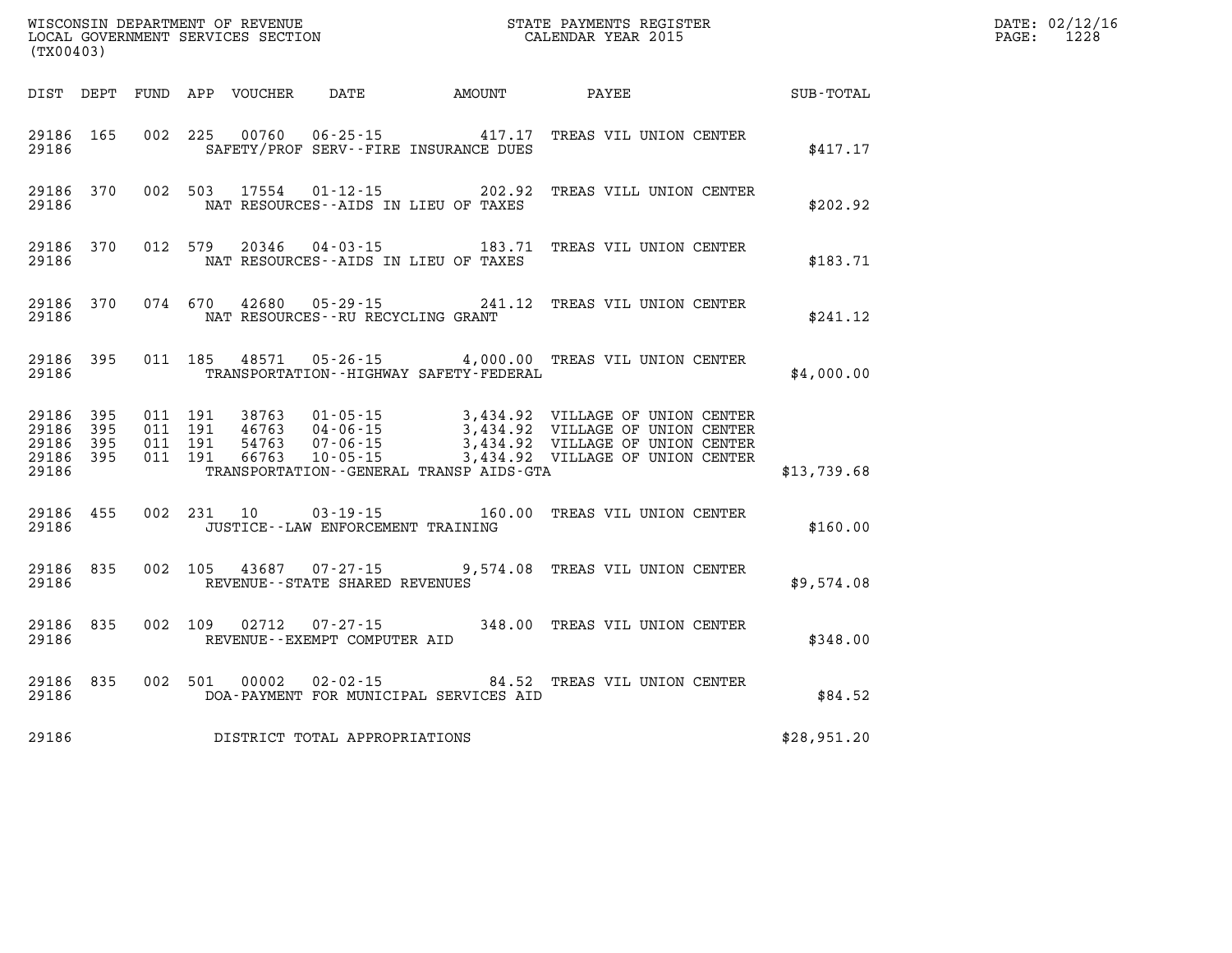| (TX00403)                                         | STATE PAYMENTS REGISTER<br>CALENDAR YEAR 2015<br>WISCONSIN DEPARTMENT OF REVENUE<br>LOCAL GOVERNMENT SERVICES SECTION |                               |         |                                  |                                                          |                                                                |                                                                                                                          |              | DATE: 02/12/16<br>PAGE:<br>1229 |
|---------------------------------------------------|-----------------------------------------------------------------------------------------------------------------------|-------------------------------|---------|----------------------------------|----------------------------------------------------------|----------------------------------------------------------------|--------------------------------------------------------------------------------------------------------------------------|--------------|---------------------------------|
|                                                   |                                                                                                                       |                               |         | DIST DEPT FUND APP VOUCHER       | DATE                                                     | AMOUNT                                                         | PAYEE                                                                                                                    | SUB-TOTAL    |                                 |
| 29191 165<br>29191                                |                                                                                                                       |                               | 002 225 | 00761                            |                                                          | $06 - 25 - 15$ 972.92<br>SAFETY/PROF SERV--FIRE INSURANCE DUES | TREAS VIL WONEWOC                                                                                                        | \$972.92     |                                 |
| 29191 370<br>29191                                |                                                                                                                       | 002 503                       |         | 17555                            | 01-12-15                                                 | 411.16<br>NAT RESOURCES--AIDS IN LIEU OF TAXES                 | TREAS VILL WONEWOC                                                                                                       | \$411.16     |                                 |
| 29191 370<br>29191                                |                                                                                                                       | 012 579                       |         | 20347                            | 04 - 03 - 15                                             | NAT RESOURCES--AIDS IN LIEU OF TAXES                           | 24.70 TREAS VIL WONEWOC                                                                                                  | \$24.70      |                                 |
| 29191 370<br>29191                                |                                                                                                                       |                               | 074 670 | 42681                            | $05 - 29 - 15$<br>NAT RESOURCES--RU RECYCLING GRANT      |                                                                | 4,113.58 TREAS VIL WONEWOC                                                                                               | \$4, 113.58  |                                 |
| 29191 395<br>29191<br>29191<br>29191 395<br>29191 | 395<br>395                                                                                                            | 011 191<br>011 191<br>011 191 | 011 191 | 38764<br>46764<br>54764<br>66764 | 01-05-15<br>04-06-15<br>$07 - 06 - 15$<br>$10 - 05 - 15$ | TRANSPORTATION - - GENERAL TRANSP AIDS - GTA                   | 6,897.14 VILLAGE OF WONEWOC<br>6,897.14 VILLAGE OF WONEWOC<br>6,897.14 VILLAGE OF WONEWOC<br>6,897.15 VILLAGE OF WONEWOC | \$27,588.57  |                                 |
| 29191 835<br>29191                                |                                                                                                                       |                               | 002 105 |                                  | REVENUE--STATE SHARED REVENUES                           |                                                                | 43688  07-27-15  45,171.36  TREAS VIL WONEWOC                                                                            | \$45, 171.36 |                                 |
| 29191 835<br>29191                                |                                                                                                                       | 002 109                       |         | 02713                            | $07 - 27 - 15$<br>REVENUE--EXEMPT COMPUTER AID           |                                                                | 142.00 TREAS VIL WONEWOC                                                                                                 | \$142.00     |                                 |
| 29191 835<br>29191                                |                                                                                                                       | 002 501                       |         | 00002                            | $02 - 02 - 15$                                           | DOA-PAYMENT FOR MUNICIPAL SERVICES AID                         | 139.25 TREAS VIL WONEWOC                                                                                                 | \$139.25     |                                 |
| 29191 835<br>29191                                |                                                                                                                       | 021 363                       |         | 35692                            | $03 - 23 - 15$<br>REVENUE--LOTTERY CREDIT -              |                                                                | 2,262.00 TREAS VIL WONEWOC                                                                                               | \$2,262.00   |                                 |
| 29191                                             |                                                                                                                       |                               |         |                                  | DISTRICT TOTAL APPROPRIATIONS                            |                                                                |                                                                                                                          | \$80,825.54  |                                 |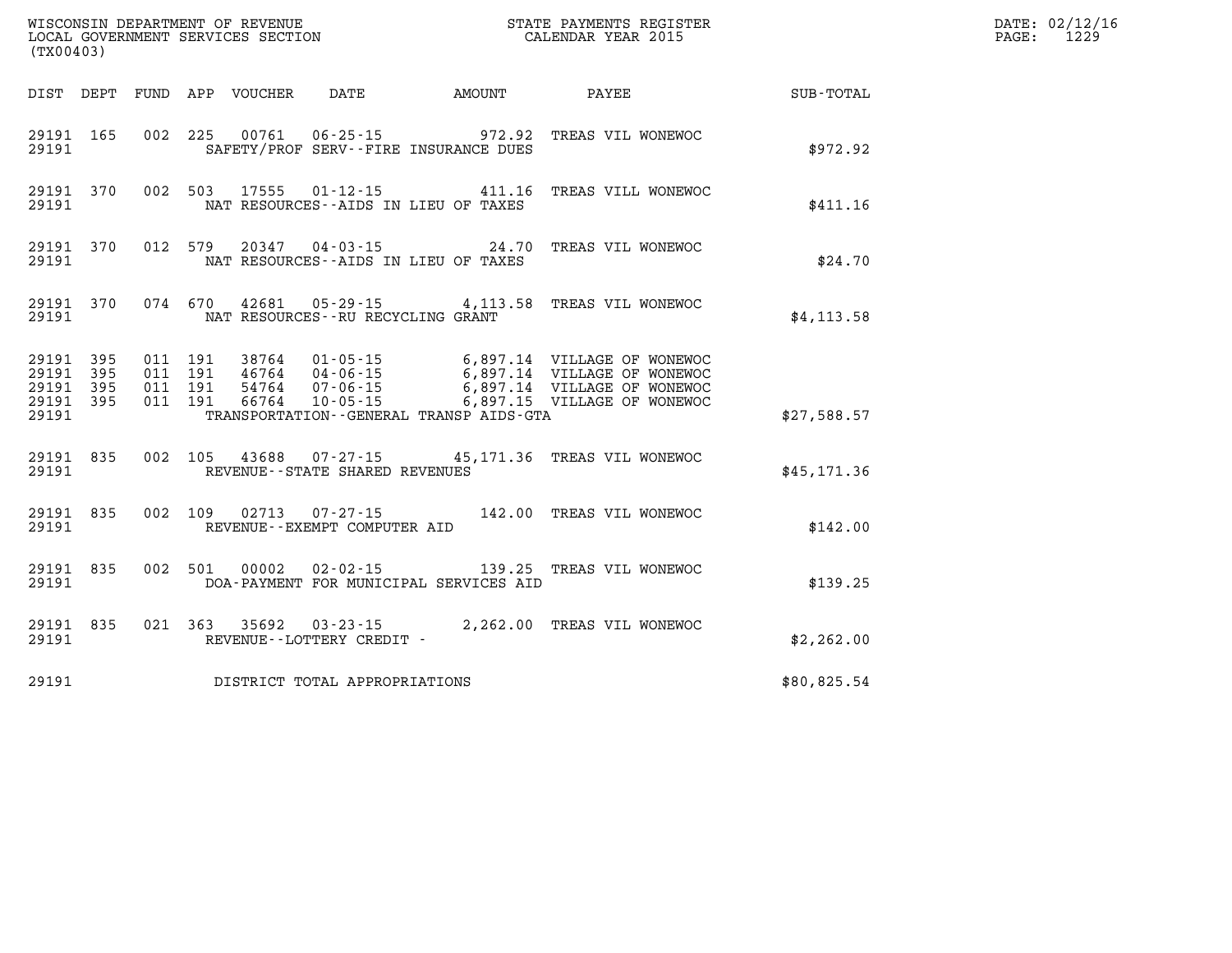| DATE: | 02/12/16 |
|-------|----------|
| PAGE: | 1230     |

| (TX00403)                                                 |     |         |               |                                             |                                              |                                                                                                                                                                                                                                  | WISCONSIN DEPARTMENT OF REVENUE<br>LOCAL GOVERNMENT SERVICES SECTION<br>(TYAOAAQ) | DATE: 02/12/1<br>$\mathtt{PAGE}$ :<br>1230 |
|-----------------------------------------------------------|-----|---------|---------------|---------------------------------------------|----------------------------------------------|----------------------------------------------------------------------------------------------------------------------------------------------------------------------------------------------------------------------------------|-----------------------------------------------------------------------------------|--------------------------------------------|
|                                                           |     |         |               |                                             |                                              |                                                                                                                                                                                                                                  | DIST DEPT FUND APP VOUCHER DATE AMOUNT PAYEE TO SUB-TOTAL                         |                                            |
|                                                           |     |         |               |                                             | 29221 SAFETY/PROF SERV--FIRE INSURANCE DUES  | 29221 165 002 225 00762 06-25-15 2,161.04 TREAS CITY ELROY                                                                                                                                                                       | \$2,161.04                                                                        |                                            |
| 29221                                                     |     |         |               |                                             | NAT RESOURCES--AIDS IN LIEU OF TAXES         | 29221 370 012 579 20348 04-03-15 .29 TREAS CITY ELROY<br>29221 370 012 579 20348 04-03-15 40.97 TREAS CITY ELROY                                                                                                                 | \$41.26                                                                           |                                            |
| 29221                                                     |     |         |               | NAT RESOURCES--RU RECYCLING GRANT           |                                              | 29221 370 074 670 42682 05-29-15 10,368.83 TREAS CITY ELROY                                                                                                                                                                      | \$10,368.83                                                                       |                                            |
|                                                           |     |         |               |                                             | 29221 NAT RESOURCES--URBAN NON-POINT GRANTS  | 29221 370 095 519 01642 01-26-15 9,918.93 TREAS CITY ELROY                                                                                                                                                                       | \$9,918.93                                                                        |                                            |
| 29221 395<br>29221 395<br>29221 395<br>29221 395<br>29221 |     |         |               |                                             | TRANSPORTATION - - GENERAL TRANSP AIDS - GTA | 011 191 38765 01-05-15 16,398.99 CITY OF ELROY<br>011 191 46765 04-06-15 16,398.99 CITY OF ELROY<br>011 191 54765 07-06-15 16,398.99 CITY OF ELROY<br>011 191 66765 10-05-15 16,398.99 CITY OF ELROY                             | \$65,595.96                                                                       |                                            |
| 29221                                                     |     |         |               | JUSTICE--LAW ENFORCEMENT TRAINING           |                                              | 29221 455 002 231 16 04-20-15 480.00 TREAS CITY ELROY                                                                                                                                                                            | \$480.00                                                                          |                                            |
| 29221                                                     |     |         |               | DOA--HOUSING ASSISTANCE GRANTS              |                                              | $\begin{array}{cccccc} 29221 & 505 & 002 & 743 & 04305 & 01\cdot 06\cdot 15 & & 17,650.00 & \text{TREAS CITY ELROY} \\ 29221 & 505 & 002 & 743 & 08958 & 06\cdot 17\cdot 15 & & 25,000.00 & \text{TREAS CITY ELROY} \end{array}$ | \$42,650.00                                                                       |                                            |
| 29221 835<br>29221                                        |     |         |               | REVENUE--STATE SHARED REVENUES              |                                              | 002 105 43689 07-27-15 104, 215.63 TREAS CITY ELROY                                                                                                                                                                              | \$104, 215.63                                                                     |                                            |
| 29221                                                     |     |         |               | REVENUE--EXEMPT COMPUTER AID                |                                              | $\begin{array}{cccccc} 29221 & 835 & 002 & 109 & 02714 & 07-27-15 & & 3,234.00 & \text{TREAS CITY ELROY} \\ 29221 & 835 & 002 & 109 & 05155 & 07-27-15 & & 1,622.00 & \text{TREAS CITY ELROY} \end{array}$                       | \$4,856.00                                                                        |                                            |
| 29221<br>29221                                            | 835 |         | 002 501 00002 | $02 - 02 - 15$                              | DOA-PAYMENT FOR MUNICIPAL SERVICES AID       | 222.13 TREAS CITY ELROY                                                                                                                                                                                                          | \$222.13                                                                          |                                            |
| 29221<br>29221                                            | 835 | 021 363 | 35693         | $03 - 23 - 15$<br>REVENUE--LOTTERY CREDIT - |                                              | 58.92 TREAS CITY ELROY                                                                                                                                                                                                           | \$58.92                                                                           |                                            |
| 29221                                                     |     |         |               | DISTRICT TOTAL APPROPRIATIONS               |                                              |                                                                                                                                                                                                                                  | \$240,568.70                                                                      |                                            |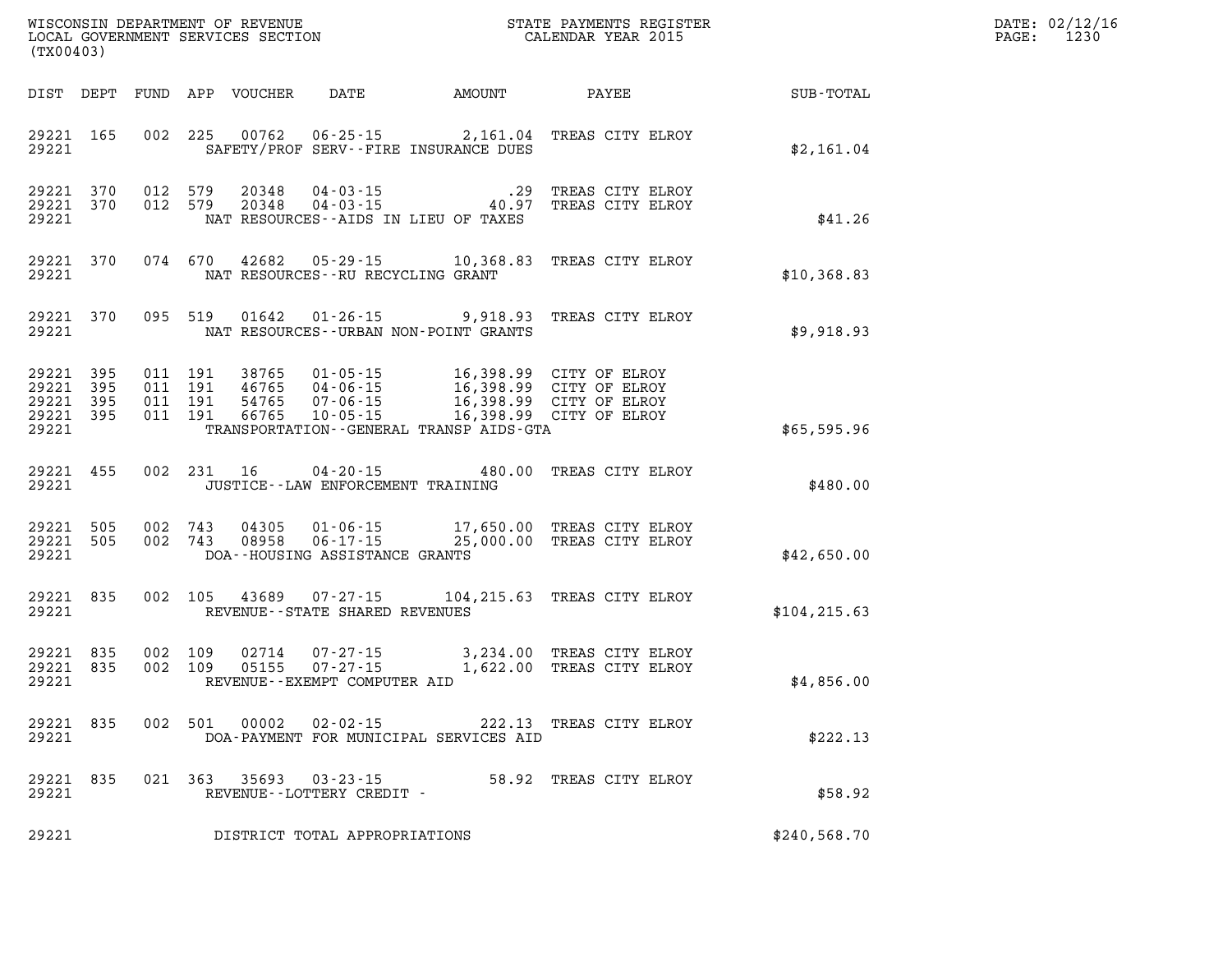|                                                                                                                   | (TX00403)                                                                        |                                                                                              |                                                             |                                                                                                          |                                                                                                                                                                                                                |                                                                                                                                                                       |                                                                                                                                                                                                                                                                      |              | DATE: 02/12/16<br>1231<br>PAGE: |
|-------------------------------------------------------------------------------------------------------------------|----------------------------------------------------------------------------------|----------------------------------------------------------------------------------------------|-------------------------------------------------------------|----------------------------------------------------------------------------------------------------------|----------------------------------------------------------------------------------------------------------------------------------------------------------------------------------------------------------------|-----------------------------------------------------------------------------------------------------------------------------------------------------------------------|----------------------------------------------------------------------------------------------------------------------------------------------------------------------------------------------------------------------------------------------------------------------|--------------|---------------------------------|
|                                                                                                                   |                                                                                  |                                                                                              |                                                             | DIST DEPT FUND APP VOUCHER                                                                               | DATE                                                                                                                                                                                                           | AMOUNT                                                                                                                                                                | PAYEE                                                                                                                                                                                                                                                                | SUB-TOTAL    |                                 |
| 29251                                                                                                             | 29251 165                                                                        |                                                                                              | 002 225                                                     | 00763                                                                                                    |                                                                                                                                                                                                                | $06 - 25 - 15$ 8, 226.05<br>SAFETY/PROF SERV--FIRE INSURANCE DUES                                                                                                     | TREAS CITY MAUSTON                                                                                                                                                                                                                                                   | \$8,226.05   |                                 |
| 29251                                                                                                             | 29251 370                                                                        |                                                                                              | 012 573                                                     | 01878                                                                                                    | $02 - 25 - 15$<br>NAT RESOURCES - - BOATING PROJECTS                                                                                                                                                           |                                                                                                                                                                       | 52,505.93 TREAS CITY MAUSTON                                                                                                                                                                                                                                         | \$52,505.93  |                                 |
| 29251                                                                                                             | 29251 370                                                                        | 074 658                                                                                      |                                                             | 01476                                                                                                    |                                                                                                                                                                                                                | $01 - 08 - 15$ 1, 246.00<br>NAT RESOURCES - - URBAN NON-POINT GRANTS                                                                                                  | TREAS CITY MAUSTON                                                                                                                                                                                                                                                   | \$1,246.00   |                                 |
| 29251                                                                                                             | 29251 370                                                                        | 074 670                                                                                      |                                                             | 42683                                                                                                    | NAT RESOURCES -- RU RECYCLING GRANT                                                                                                                                                                            |                                                                                                                                                                       | 05-29-15 13,336.95 TREAS CITY MAUSTON                                                                                                                                                                                                                                | \$13,336.95  |                                 |
| 29251                                                                                                             | 29251 370                                                                        |                                                                                              | 095 512                                                     | 02448                                                                                                    | NAT RESOURCES - - STEWARDSHIP 2000                                                                                                                                                                             |                                                                                                                                                                       | 04-29-15 135,950.00 TREAS CITY MAUSTON                                                                                                                                                                                                                               | \$135,950.00 |                                 |
| 29251<br>29251<br>29251<br>29251<br>29251                                                                         | 395<br>395<br>395<br>395                                                         | 011 162<br>011 162<br>011 162<br>011 162                                                     |                                                             | 40039<br>48039<br>56039<br>68039                                                                         | $01 - 05 - 15$<br>04-06-15<br>$07 - 06 - 15$<br>$10 - 05 - 15$                                                                                                                                                 | TRANSPORTATION--CONNECTING HIGHWAY AIDS                                                                                                                               | 15,815.75 CITY OF MAUSTON<br>15,815.75 CITY OF MAUSTON<br>15,815.75 CITY OF MAUSTON<br>15,815.75 CITY OF MAUSTON                                                                                                                                                     | \$63, 263.00 |                                 |
| 29251<br>29251<br>29251 395<br>29251                                                                              | 395<br>395                                                                       | 011 177<br>011 177<br>011 177                                                                |                                                             | 58029<br>60029<br>62029                                                                                  | $06 - 25 - 15$<br>07-06-15<br>$09 - 30 - 15$<br>TRANSPORTATION - - TRANSIT AID                                                                                                                                 |                                                                                                                                                                       | 13,083.00 CITY OF MAUSTON<br>13,083.00 CITY OF MAUSTON<br>13,083.00 CITY OF MAUSTON                                                                                                                                                                                  | \$39,249.00  |                                 |
| 29251<br>29251<br>29251<br>29251                                                                                  | 395<br>395<br>395                                                                | 011 182<br>011 182<br>011 182                                                                |                                                             | 40079<br>67480<br>68545                                                                                  | 02-20-15<br>$12 - 02 - 15$<br>$12 - 14 - 15$                                                                                                                                                                   | 17,933.00<br>TRANSPORTATION - - TRANSIT AIDS - FEDERAL                                                                                                                | 17,178.00 TREAS CITY MAUSTON<br>31,221.00 TREAS CITY MAUSTON<br>TREAS CITY MAUSTON                                                                                                                                                                                   | \$66,332.00  |                                 |
| 29251<br>29251<br>29251<br>29251<br>29251<br>29251<br>29251<br>29251<br>29251<br>29251<br>29251<br>29251<br>29251 | 395<br>395<br>395<br>395<br>395<br>395<br>395<br>395<br>395<br>395<br>395<br>395 | 011 185<br>011 185<br>011 185<br>011<br>011<br>011<br>011<br>011<br>011<br>011<br>011<br>011 | 185<br>185<br>185<br>185<br>185<br>185<br>185<br>185<br>185 | 38798<br>38798<br>38798<br>40564<br>45231<br>45521<br>47725<br>52391<br>53776<br>61770<br>61770<br>69239 | 02-10-15<br>$02 - 10 - 15$<br>$02 - 10 - 15$<br>$02 - 24 - 15$<br>$04 - 16 - 15$<br>$04 - 20 - 15$<br>$05 - 15 - 15$<br>$07 - 03 - 15$<br>$07 - 16 - 15$<br>$10 - 05 - 15$<br>$10 - 05 - 15$<br>$12 - 18 - 15$ | 607.73<br>607.73<br>607.73<br>607.73<br>618.09<br>622.08<br>393.84<br>661.44<br>598.40<br>1,176.64<br>598.40<br>598.40<br>TRANSPORTATION - - HIGHWAY SAFETY - FEDERAL | TREAS CITY MAUSTON<br>TREAS CITY MAUSTON<br>TREAS CITY MAUSTON<br>TREAS CITY MAUSTON<br>TREAS CITY MAUSTON<br>TREAS CITY MAUSTON<br>TREAS CITY MAUSTON<br>TREAS CITY MAUSTON<br>TREAS CITY MAUSTON<br>TREAS CITY MAUSTON<br>TREAS CITY MAUSTON<br>TREAS CITY MAUSTON | \$7,698.21   |                                 |
|                                                                                                                   |                                                                                  |                                                                                              |                                                             |                                                                                                          |                                                                                                                                                                                                                |                                                                                                                                                                       |                                                                                                                                                                                                                                                                      |              |                                 |

**29251 395 011 191 38766 01-05-15 78,948.65 CITY OF MAUSTON**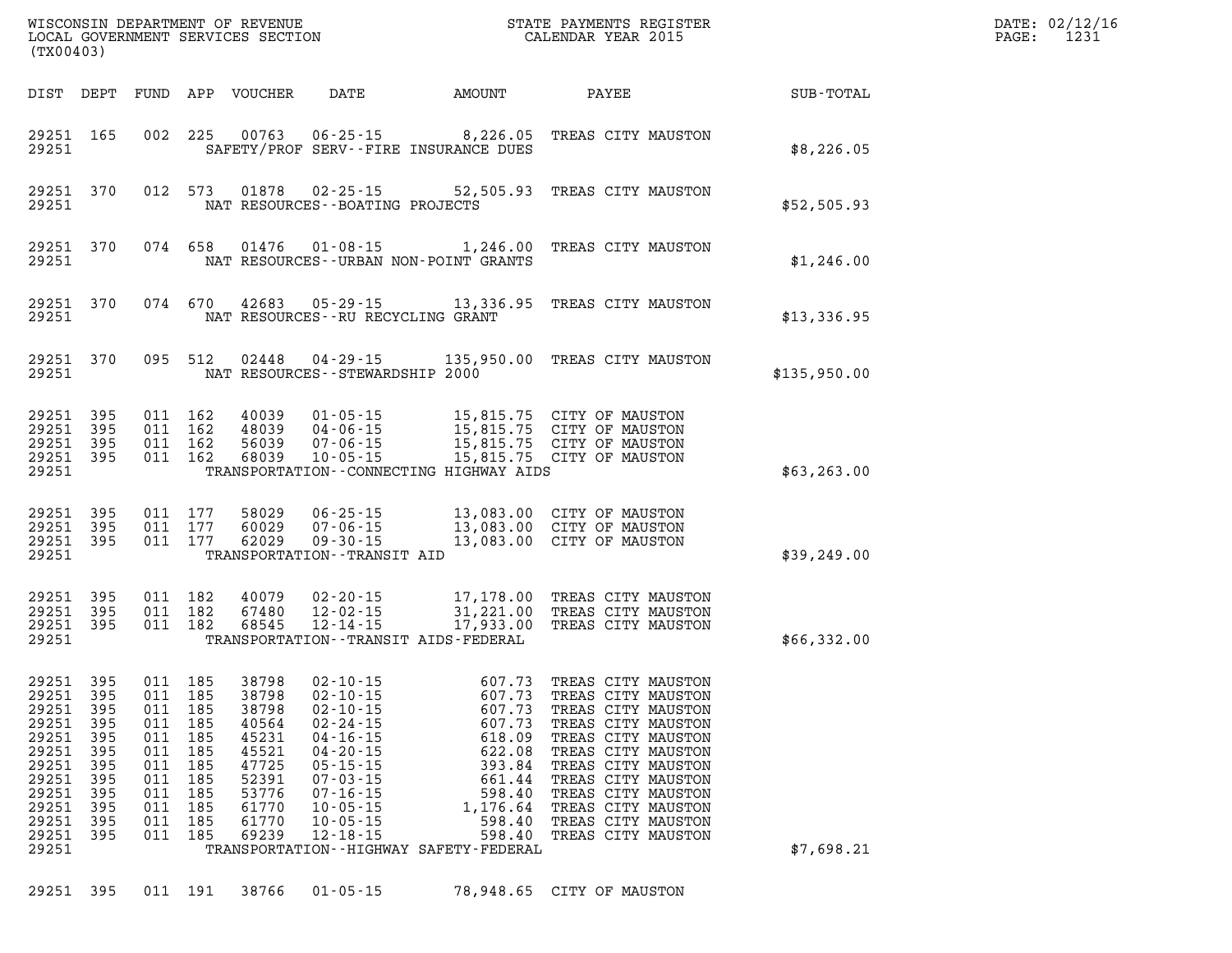| WISCONSIN DEPARTMENT OF REVENUE   | STATE PAYMENTS REGISTER | 02/12/16<br>DATE:      |
|-----------------------------------|-------------------------|------------------------|
| LOCAL GOVERNMENT SERVICES SECTION | CALENDAR YEAR 2015      | 1 n n 1<br>PAGE<br>123 |

| (TX00403)                                                             |                                                      |                                  |                                                                                                        |                                          |                                                                                      |                  |
|-----------------------------------------------------------------------|------------------------------------------------------|----------------------------------|--------------------------------------------------------------------------------------------------------|------------------------------------------|--------------------------------------------------------------------------------------|------------------|
| DEPT<br>DIST                                                          | FUND<br>APP                                          | VOUCHER                          | DATE                                                                                                   | AMOUNT                                   | PAYEE                                                                                | <b>SUB-TOTAL</b> |
| 395<br>29251<br>395<br>29251<br>29251<br>395<br>29251                 | 011<br>191<br>191<br>011<br>191<br>011               | 46766<br>54766<br>66766          | $04 - 06 - 15$<br>$07 - 06 - 15$<br>$10 - 05 - 15$<br>TRANSPORTATION - - GENERAL TRANSP AIDS - GTA     | 78,948.65<br>78,948.65                   | CITY OF MAUSTON<br>CITY OF MAUSTON<br>78,948.68 CITY OF MAUSTON                      | \$315,794.63     |
| 455<br>29251<br>29251                                                 | 002<br>231                                           | 20                               | 04 - 27 - 15<br>JUSTICE - - LAW ENFORCEMENT TRAINING                                                   | 1,280.00                                 | TREAS CITY MAUSTON                                                                   | \$1,280.00       |
| 29251<br>505<br>29251<br>505<br>29251<br>505<br>29251<br>505<br>29251 | 002<br>745<br>745<br>002<br>002<br>745<br>002<br>745 | 04700<br>04700<br>06307<br>06307 | $01 - 15 - 15$<br>$01 - 15 - 15$<br>$03 - 10 - 15$<br>$03 - 10 - 15$<br>DOA--HOUSING ASSISTANCE GRANTS | 325.00<br>325.00<br>7,310.00<br>6,140.00 | TREAS CITY MAUSTON<br>TREAS CITY MAUSTON<br>TREAS CITY MAUSTON<br>TREAS CITY MAUSTON | \$14,100.00      |
| 29251<br>835<br>29251                                                 | 002<br>105                                           | 43690                            | $07 - 27 - 15$<br>REVENUE - - STATE SHARED REVENUES                                                    | 231,045.39                               | TREAS CITY MAUSTON                                                                   | \$231,045.39     |
| 29251<br>835<br>29251<br>835<br>29251                                 | 002<br>109<br>002<br>109                             | 02715<br>05156                   | 07-27-15<br>$07 - 27 - 15$<br>REVENUE--EXEMPT COMPUTER AID                                             | 6,415.00<br>10,605.00                    | TREAS CITY MAUSTON<br>TREAS CITY MAUSTON                                             | \$17,020.00      |
| 29251<br>835<br>29251                                                 | 002<br>501                                           | 00002                            | $02 - 02 - 15$<br>DOA-PAYMENT FOR MUNICIPAL SERVICES AID                                               | 78,038.77                                | TREAS CITY MAUSTON                                                                   | \$78,038.77      |
| 835<br>29251<br>29251                                                 | 021<br>363                                           | 35694                            | $03 - 23 - 15$<br>REVENUE - - LOTTERY CREDIT -                                                         | 9,075.67                                 | TREAS CITY MAUSTON                                                                   | \$9,075.67       |
| 29251                                                                 |                                                      |                                  | DISTRICT TOTAL APPROPRIATIONS                                                                          |                                          |                                                                                      | \$1,054,161.60   |

WISCONSIN DEPARTMENT OF REVENUE **STATE PAYMENTS REGISTER**<br>LOCAL GOVERNMENT SERVICES SECTION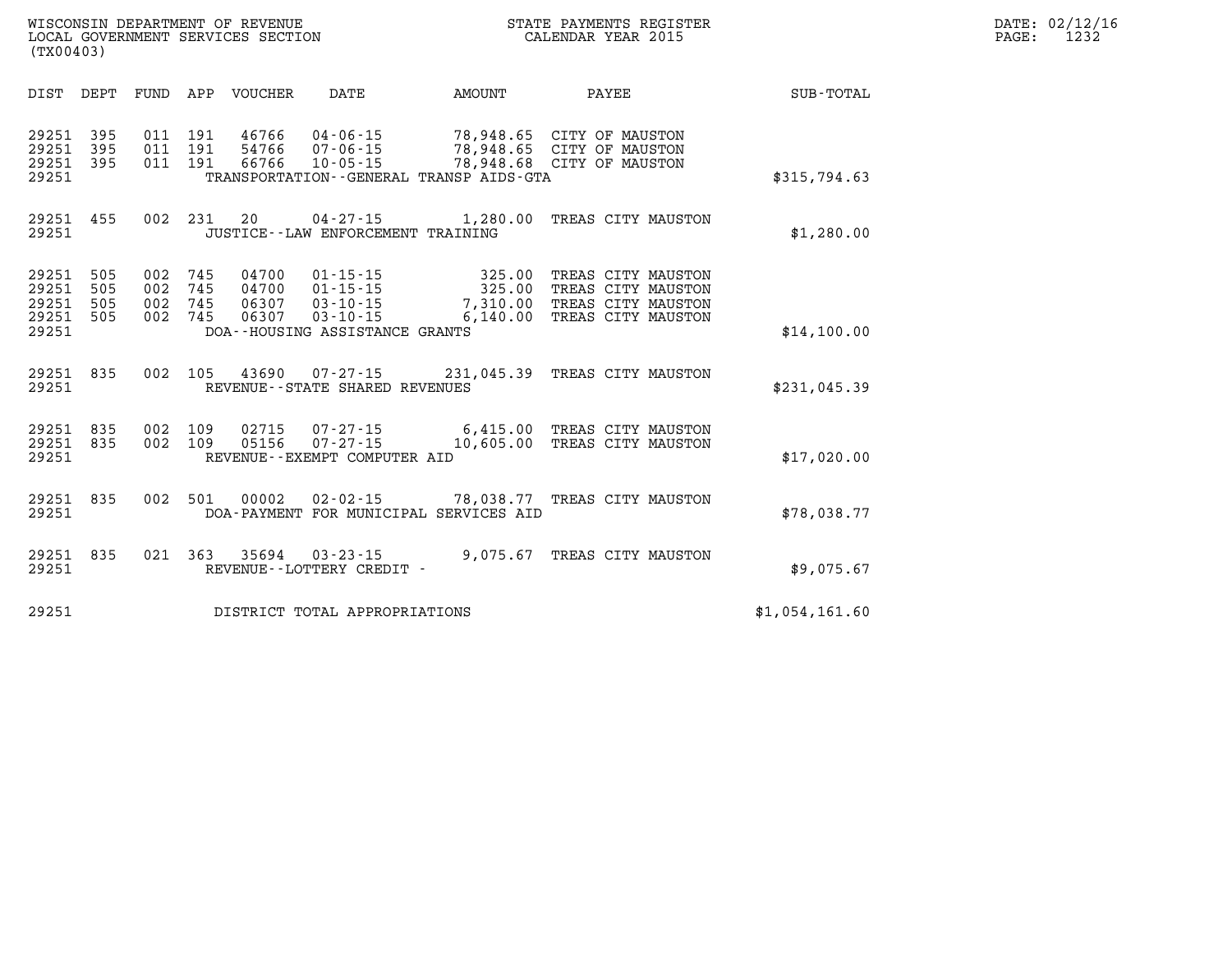| DATE: | 02/12/16 |
|-------|----------|
| PAGE: | 1233     |

| (TX00403)                                                                                                                                                      |                          |         |                                                                                                                       |                |                                                            |                                                                                                                                                                                                                                                                     |                                                                  |              | DATE: 02/12/1<br>PAGE:<br>1233 |
|----------------------------------------------------------------------------------------------------------------------------------------------------------------|--------------------------|---------|-----------------------------------------------------------------------------------------------------------------------|----------------|------------------------------------------------------------|---------------------------------------------------------------------------------------------------------------------------------------------------------------------------------------------------------------------------------------------------------------------|------------------------------------------------------------------|--------------|--------------------------------|
| DIST DEPT                                                                                                                                                      |                          |         |                                                                                                                       |                |                                                            |                                                                                                                                                                                                                                                                     |                                                                  |              |                                |
| 29261 165<br>29261                                                                                                                                             |                          |         |                                                                                                                       |                |                                                            | 002 225 00764 06-25-15 3,057.99 TREAS CITY NEW LISBON<br>SAFETY/PROF SERV--FIRE INSURANCE DUES                                                                                                                                                                      |                                                                  | \$3,057.99   |                                |
| 29261 370<br>29261                                                                                                                                             |                          |         |                                                                                                                       |                |                                                            | 074 670 42684 05-29-15 5,330.50 TREAS CITY NEW LISBON<br>NAT RESOURCES--RU RECYCLING GRANT                                                                                                                                                                          |                                                                  | \$5,330.50   |                                |
| 29261<br>29261 395<br>29261<br>29261 395<br>29261 395<br>29261 395<br>29261<br>29261 395<br>29261 395<br>29261 395<br>29261<br>29261 395<br>29261 395<br>29261 | 395<br>395<br>395<br>395 | 011 185 | 011 185<br>011 185<br>011 185<br>011 185<br>011 185<br>011 185<br>011 185<br>011 185<br>011 185<br>011 185<br>011 185 |                | 011 185 67627 12-03-15                                     | TRANSPORTATION - - HIGHWAY SAFETY - FEDERAL                                                                                                                                                                                                                         |                                                                  | \$5,794.92   |                                |
| 29261 395<br>29261 395<br>29261 395<br>29261 395<br>29261                                                                                                      |                          |         |                                                                                                                       |                |                                                            | 011 191 38767 01-05-15 21,068.06 CITY OF NEW LISBON<br>011 191 46767 04-06-15 21,068.06 CITY OF NEW LISBON<br>011 191 54767 07-06-15 21,068.06 CITY OF NEW LISBON<br>011 191 66767 10-05-15 21,068.09 CITY OF NEW LISBON<br>TRANSPORTATION--GENERAL TRANSP AIDS-GTA |                                                                  | \$84,272.27  |                                |
| 29261 455<br>29261                                                                                                                                             |                          |         | 002 231 12                                                                                                            |                | $03 - 23 - 15$                                             | JUSTICE -- LAW ENFORCEMENT TRAINING                                                                                                                                                                                                                                 | 640.00 TREAS CITY NEW LISBON                                     | \$640.00     |                                |
| 29261 505<br>29261                                                                                                                                             |                          |         |                                                                                                                       |                | DOA--HOUSING ASSISTANCE GRANTS                             | 002 743 08417 05-28-15 173,900.00 TREAS CITY NEW LISBON                                                                                                                                                                                                             |                                                                  | \$173,900.00 |                                |
| 29261 835<br>29261                                                                                                                                             |                          |         |                                                                                                                       |                | REVENUE--STATE SHARED REVENUES                             | 002 105 43691 07-27-15 106,714.21 TREAS CITY NEW LISBON                                                                                                                                                                                                             |                                                                  | \$106,714.21 |                                |
| 29261 835<br>29261 835<br>29261                                                                                                                                |                          |         | 002 109<br>002 109                                                                                                    | 02716<br>05157 | 07-27-15<br>$07 - 27 - 15$<br>REVENUE--EXEMPT COMPUTER AID |                                                                                                                                                                                                                                                                     | 2,522.00 TREAS CITY NEW LISBON<br>6,175.00 TREAS CITY NEW LISBON | \$8,697.00   |                                |
| 29261 835<br>29261                                                                                                                                             |                          |         | 002 501                                                                                                               | 00002          | 02-02-15                                                   | DOA-PAYMENT FOR MUNICIPAL SERVICES AID                                                                                                                                                                                                                              | 19,731.83 TREAS CITY NEW LISBON                                  | \$19,731.83  |                                |
| 29261 835                                                                                                                                                      |                          |         | 021 363                                                                                                               | 35695          | $03 - 23 - 15$                                             |                                                                                                                                                                                                                                                                     | 4,483.08 TREAS CITY NEW LISBON                                   |              |                                |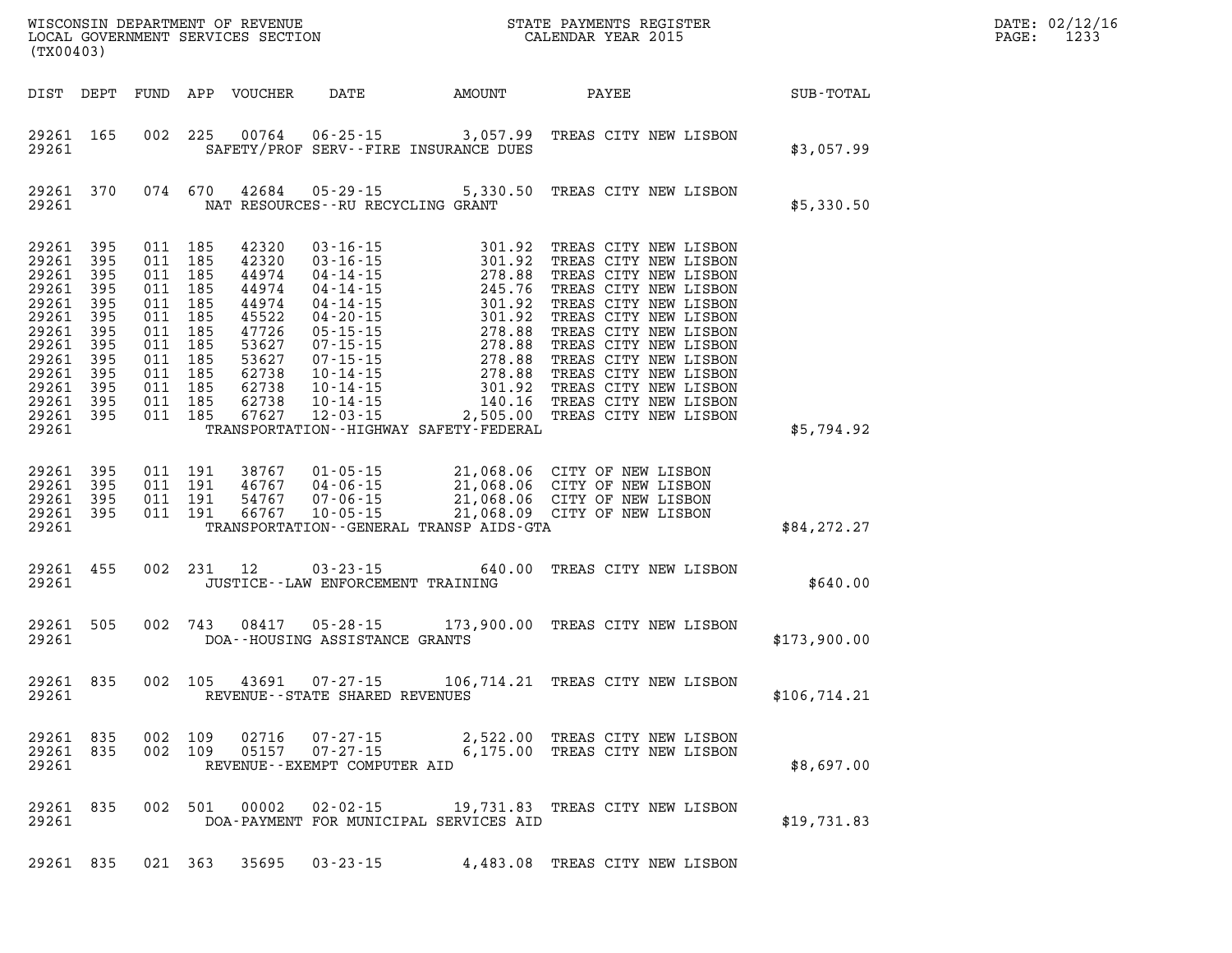| WISCONSIN DEPARTMENT OF REVENUE<br>LOCAL GOVERNMENT SERVICES SECTION<br>(TX00403) |      |      |     |         |                               | STATE PAYMENTS REGISTER<br>CALENDAR YEAR 2015 |       | PAGE:        | DATE: 02/12/16<br>1234 |  |
|-----------------------------------------------------------------------------------|------|------|-----|---------|-------------------------------|-----------------------------------------------|-------|--------------|------------------------|--|
| DIST                                                                              | DEPT | FUND | APP | VOUCHER | DATE                          | AMOUNT                                        | PAYEE | SUB-TOTAL    |                        |  |
| 29261                                                                             |      |      |     |         | REVENUE--LOTTERY CREDIT -     |                                               |       | \$4,483.08   |                        |  |
| 29261                                                                             |      |      |     |         | DISTRICT TOTAL APPROPRIATIONS |                                               |       | \$412,621.80 |                        |  |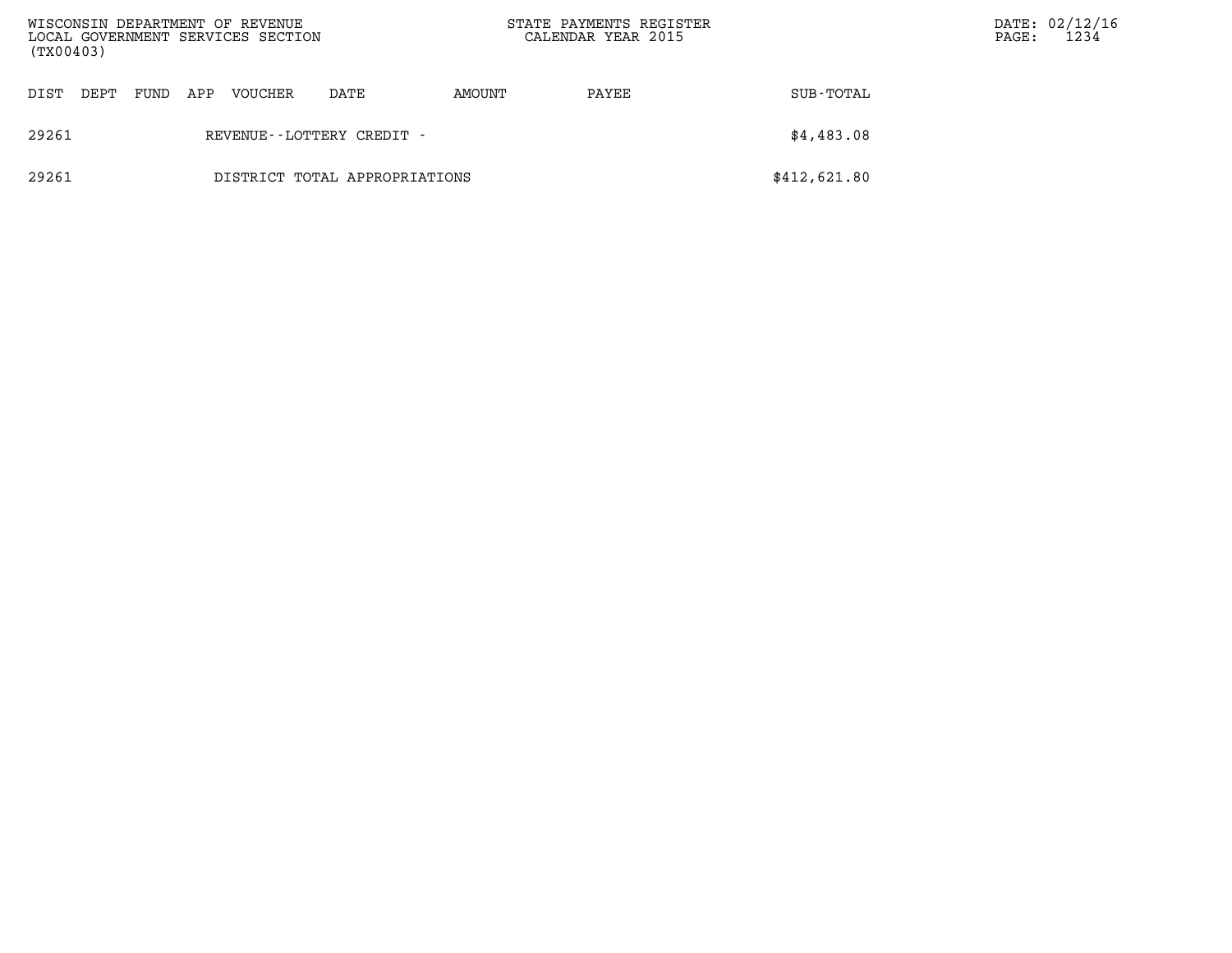| <b>District</b> | District Name (Payee) | Dept. | <b>Agency Name</b>             | Fund  |       | Appropriati Payment Description | Voucher  | Date                   | <b>Payment Amount</b> |
|-----------------|-----------------------|-------|--------------------------------|-------|-------|---------------------------------|----------|------------------------|-----------------------|
| M29000          | Juneau County         | 11500 | Dept of Ag, Trade & Cons Protc | 10000 | 70300 | Soil_Water Resource Mgmt        | 00003225 | 12/10/2015 \$          | 29,952.52             |
| M29000          | Juneau County         | 11500 | Dept of Ag, Trade & Cons Protc | 27400 | 76300 | Soil_Water Mgmt_Cnty Staffing   | 00003225 | 12/10/2015 \$          | 77,538.00             |
| M29000          | Juneau County         | 16500 | Dept of Safety & Prof Services | 10000 | 20200 | Private sewage system replace   | 00000418 | 11/13/2015 \$          | 52,126.97             |
| M29000          | Juneau County         | 37000 | Dept of Natural Resources      | 21200 | 57500 | RA- snowmobile trail areas      | 00013560 | 12/10/2015 \$          | 30,400.00             |
| M29000          | Juneau County         | 41000 | Department of Corrections      | 10000 | 11600 | Reimbursing counties for proba  | 00009406 | 11/18/2015 \$          | 34,406.40             |
| M29000          | Juneau County         | 41000 | Department of Corrections      | 10000 | 31300 | Community youth and family aid  | 00005585 | 11/6/2015 \$           | 14,717.95             |
| M29000          | Juneau County         | 41000 | Department of Corrections      | 10000 | 31300 | Community youth and family aid  | 00009599 | 11/18/2015 \$          | 22,179.45             |
| M29000          | Juneau County         | 41000 | Department of Corrections      | 10000 | 31300 | Community youth and family aid  | 00015750 | 12/22/2015 \$          | 24,081.44             |
| M29000          | Juneau County         | 46500 | Department of Military Affairs | 10000 | 30800 | Emergency response equipment    | 00000602 | 10/23/2015 \$          | 4,494.21              |
| M29000          | Juneau County         | 50500 | Department of Administration   | 10000 | 15500 | Federal aid, local assistance   | 00000200 | 10/5/2015 \$           | 76.86                 |
| M29000          | Juneau County         | 50500 | Department of Administration   | 10000 | 15500 | Federal aid, local assistance   | 00002187 | 10/29/2015 \$          | 4,085.03              |
| M29000          | Juneau County         | 50500 | Department of Administration   | 10000 | 15500 | Federal aid, local assistance   | 00003315 | 11/17/2015             | \$<br>122.72          |
| M29000          | Juneau County         | 50500 | Department of Administration   | 10000 | 15500 | Federal aid, local assistance   | 00004688 | 12/2/2015 \$           | 122.72                |
| M29000          | Juneau County         | 50500 | Department of Administration   | 10000 | 74300 | Federal aid, local assistance   | 00000665 | 10/21/2015 \$          | 13,569.00             |
| M29000          | Juneau County         | 50500 | Department of Administration   | 10000 | 74300 | Federal aid, local assistance   | 00000855 | 10/22/2015 \$          | 21,889.00             |
| M29000          | Juneau County         | 50500 | Department of Administration   | 10000 | 74300 | Federal aid, local assistance   | 00000859 | 10/22/2015 \$          | 33,675.00             |
| M29000          | Juneau County         | 50500 | Department of Administration   | 10000 | 74300 | Federal aid, local assistance   | 00000860 | 10/22/2015 \$          | 25,017.00             |
| M29000          | Juneau County         | 50500 | Department of Administration   | 10000 | 74300 | Federal aid, local assistance   | 00001792 | 10/29/2015 \$          | 20,252.00             |
| M29000          | Juneau County         | 50500 | Department of Administration   | 10000 | 74300 | Federal aid, local assistance   | 00001795 | 10/29/2015 \$          | 30,435.00             |
| M29000          | Juneau County         | 50500 | Department of Administration   | 10000 | 74300 | Federal aid, local assistance   | 00001796 | 10/29/2015 \$          | 38,692.00             |
| M29000          | Juneau County         | 50500 | Department of Administration   | 10000 | 74300 | Federal aid, local assistance   | 00001797 | 10/29/2015 \$          | 28,400.00             |
| M29000          | Juneau County         | 50500 | Department of Administration   | 10000 | 74300 | Federal aid, local assistance   | 00002307 | 11/5/2015 \$           | 31,927.00             |
| M29000          | Juneau County         | 50500 | Department of Administration   | 10000 | 74300 | Federal aid, local assistance   | 00002308 | 11/5/2015 \$           | 26,780.00             |
| M29000          | Juneau County         | 50500 | Department of Administration   | 10000 | 74300 | Federal aid, local assistance   | 00002315 | 11/5/2015 \$           | 72,679.00             |
| M29000          | Juneau County         | 50500 | Department of Administration   | 10000 | 74300 | Federal aid, local assistance   | 00002604 | $11/9/2015$ \$         | 63,230.00             |
| M29000          | Juneau County         | 50500 | Department of Administration   | 10000 | 74300 | Federal aid, local assistance   | 00002650 | 11/10/2015 \$          | 13,428.00             |
| M29000          | Juneau County         | 50500 | Department of Administration   | 10000 | 74300 | Federal aid, local assistance   | 00003296 | 11/19/2015 \$          | 10,793.00             |
| M29000          | Juneau County         | 50500 | Department of Administration   | 10000 | 74300 | Federal aid, local assistance   | 00003477 | 11/23/2015 \$          | 20,405.00             |
| M29000          | Juneau County         | 50500 | Department of Administration   | 10000 | 74300 | Federal aid, local assistance   | 00003773 | 12/1/2015 \$           | 23,870.00             |
| M29000          | Juneau County         | 50500 | Department of Administration   | 10000 | 74300 | Federal aid, local assistance   | 00004661 | 12/4/2015 \$           | 18,673.00             |
| M29000          | Juneau County         | 50500 | Department of Administration   | 10000 | 74300 | Federal aid, local assistance   | 00005042 | 12/8/2015 \$           | 40,665.00             |
| M29000          | Juneau County         | 50500 | Department of Administration   | 10000 | 74300 | Federal aid, local assistance   | 00005957 | 12/16/2015 \$          | 78,081.00             |
| M29000          | Juneau County         | 50500 | Department of Administration   | 10000 | 74300 | Federal aid, local assistance   | 00005961 | 12/16/2015 \$          | 10,303.00             |
| M29000          | Juneau County         | 50500 | Department of Administration   | 23500 | 37100 | Low-income assistance grants    | 00002187 | 10/29/2015 \$          | 1,261.15              |
| M29000          | Juneau County         | 50500 | Department of Administration   | 23500 | 37100 | Low-income assistance grants    | 00006147 | 12/15/2015 \$          | 1,319.08              |
| M29000          | Juneau County         | 83500 | Department of Revenue          | 10000 | 10500 | County and Municipal Aid        | 00001105 | 11/16/2015 \$          | 921,712.25            |
| M29002          | Town Of Armenia       | 83500 | Department of Revenue          | 10000 | 10500 | County and Municipal Aid        | 00001077 | 11/16/2015 \$          | 14,645.85             |
| M29004          | Town Of Clearfield    | 83500 | Department of Revenue          | 10000 | 10500 | County and Municipal Aid        | 00001078 | 11/16/2015 \$          | 9,617.75              |
| M29006          | Town Of Cutler        | 83500 | Department of Revenue          | 10000 | 10500 | County and Municipal Aid        | 00001079 | 11/16/2015 \$          | 12,018.12             |
| M29008          | Town Of Finley        | 83500 | Department of Revenue          | 10000 | 10500 | County and Municipal Aid        | 00001080 | 11/16/2015 \$          | 8,622.34              |
| M29010          | Town Of Fountain      | 83500 | Department of Revenue          | 10000 | 10500 | County and Municipal Aid        |          | 00001081 11/16/2015 \$ | 48,304.88             |